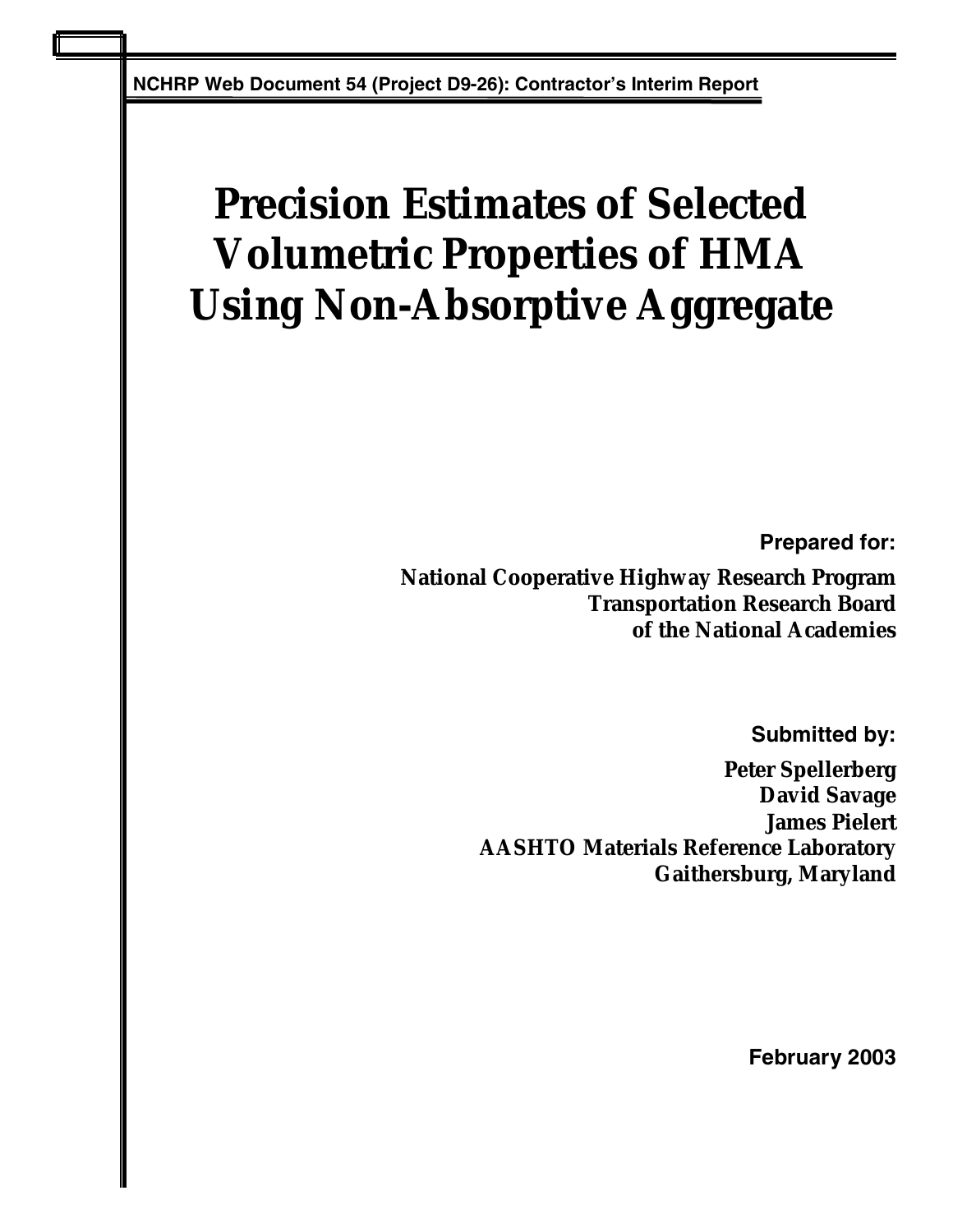#### **ACKNOWLEDGMENT**

 This work was sponsored by the American Association of State Highway and Transportation Officials (AASHTO), in cooperation with the Federal Highway Administration, and was conducted in the National Cooperative Highway Research Program<br>(NCHRP), which is administered by the which is administered by the Transportation Research Board (TRB) of the National Academies.

#### **DISCLAIMER**

 The opinion and conclusions expressed or implied in the report are those of the research agency. They are not necessarily those of the TRB, the National Research Council, AASHTO, or the U.S. Government. **This report has not been edited by TRB**.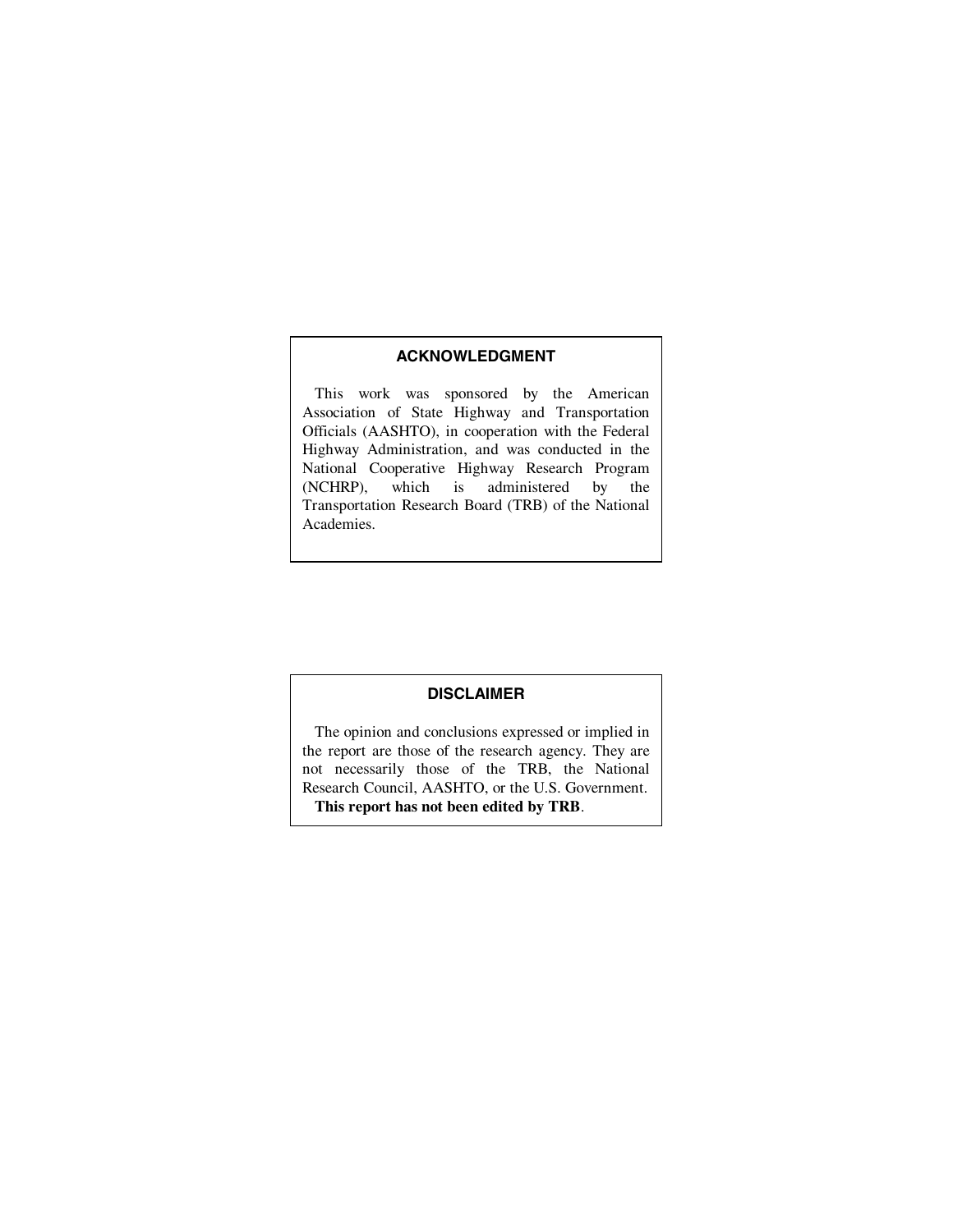## **CONTENTS**

| 1.1.1 |
|-------|
|       |
|       |
|       |
|       |
|       |
|       |
|       |
|       |
|       |
|       |
| 2.3.1 |
| 2.3.2 |
|       |
| 2.4.1 |
| 2.4.2 |
| 2.4.3 |
|       |
|       |
|       |
|       |
| 3.2.2 |
| 3.2.3 |
|       |
|       |
| 3.3.2 |
|       |
|       |
|       |
| 3.3.3 |
| 3.3.4 |
|       |
|       |
|       |
| 3.4.1 |
| 3.4.2 |
|       |
|       |
|       |
| 3.4.3 |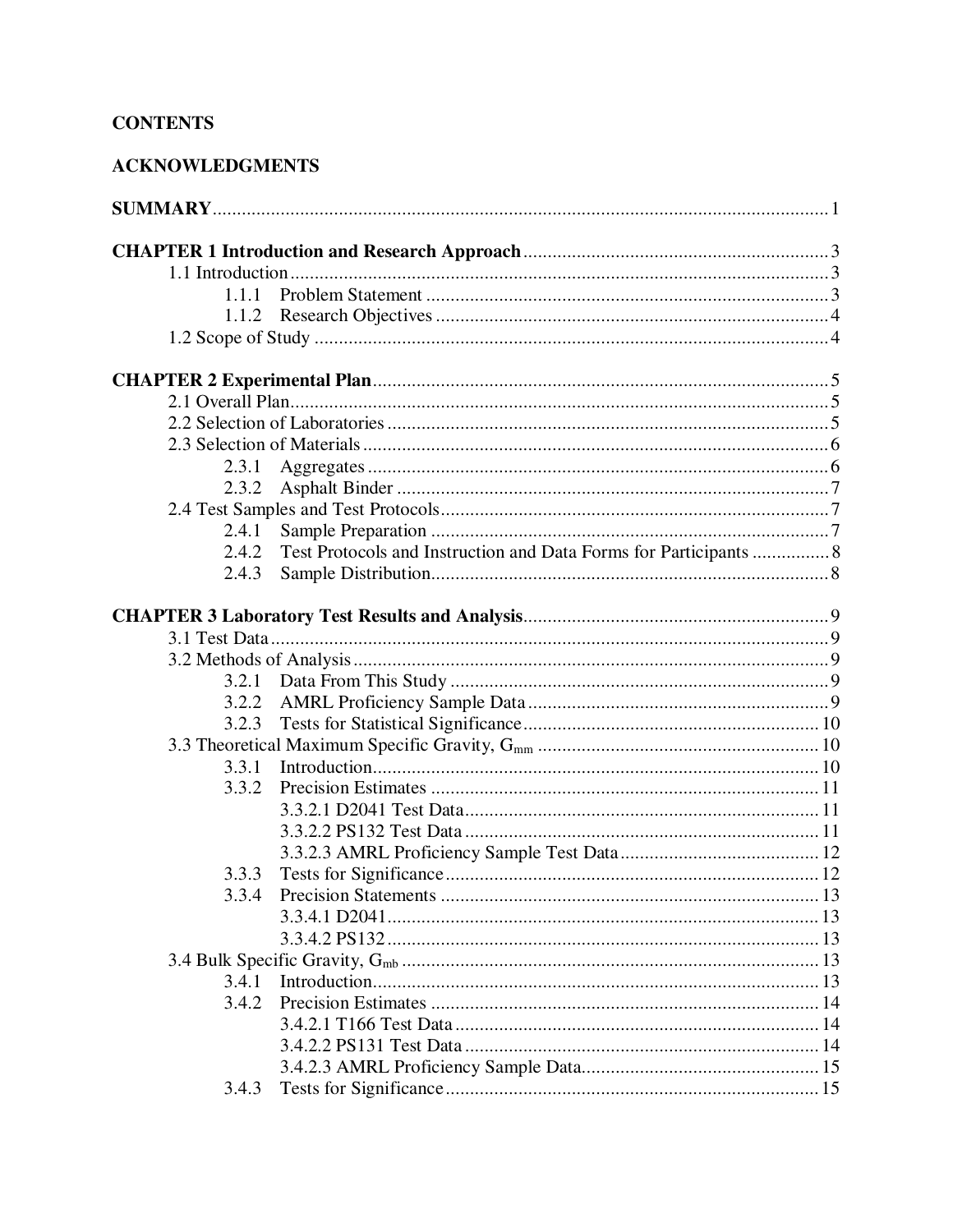| 3.4.4             |                                                                           |    |
|-------------------|---------------------------------------------------------------------------|----|
|                   |                                                                           |    |
|                   |                                                                           |    |
|                   |                                                                           |    |
| 3.5.1             |                                                                           |    |
| 3.5.2             |                                                                           |    |
|                   |                                                                           |    |
|                   |                                                                           |    |
|                   |                                                                           |    |
| 3.5.3             |                                                                           |    |
| 3.5.4             |                                                                           |    |
|                   |                                                                           |    |
|                   |                                                                           |    |
|                   | 4.2 Conclusions and Recommendations Related to Specific Standards  20     |    |
| 4.2.1             |                                                                           |    |
| 4.2.2             |                                                                           |    |
| 4.2.3             | ASTM D2041 Results Compared to ASTM PS132 Results  21                     |    |
| 4.2.4             | AASHTO T166 Results Compared to ASTM PS131 Results 21                     |    |
| 4.2.5             |                                                                           |    |
| 4.2.6             |                                                                           |    |
|                   |                                                                           |    |
|                   |                                                                           |    |
|                   |                                                                           |    |
|                   |                                                                           |    |
|                   |                                                                           |    |
| <b>APPENDIX A</b> |                                                                           |    |
| <b>APPENDIX B</b> | Bivariant Tolerance Region - A Tool for Screening AMRL Proficiency        | 54 |
|                   |                                                                           |    |
| <b>APPENDIX C</b> | <b>Statistical Methods for Analyzing AMRL Proficiency Sample Data  56</b> |    |
| <b>APPENDIX D</b> |                                                                           |    |
| <b>APPENDIX E</b> |                                                                           |    |
| <b>APPENDIX F</b> |                                                                           |    |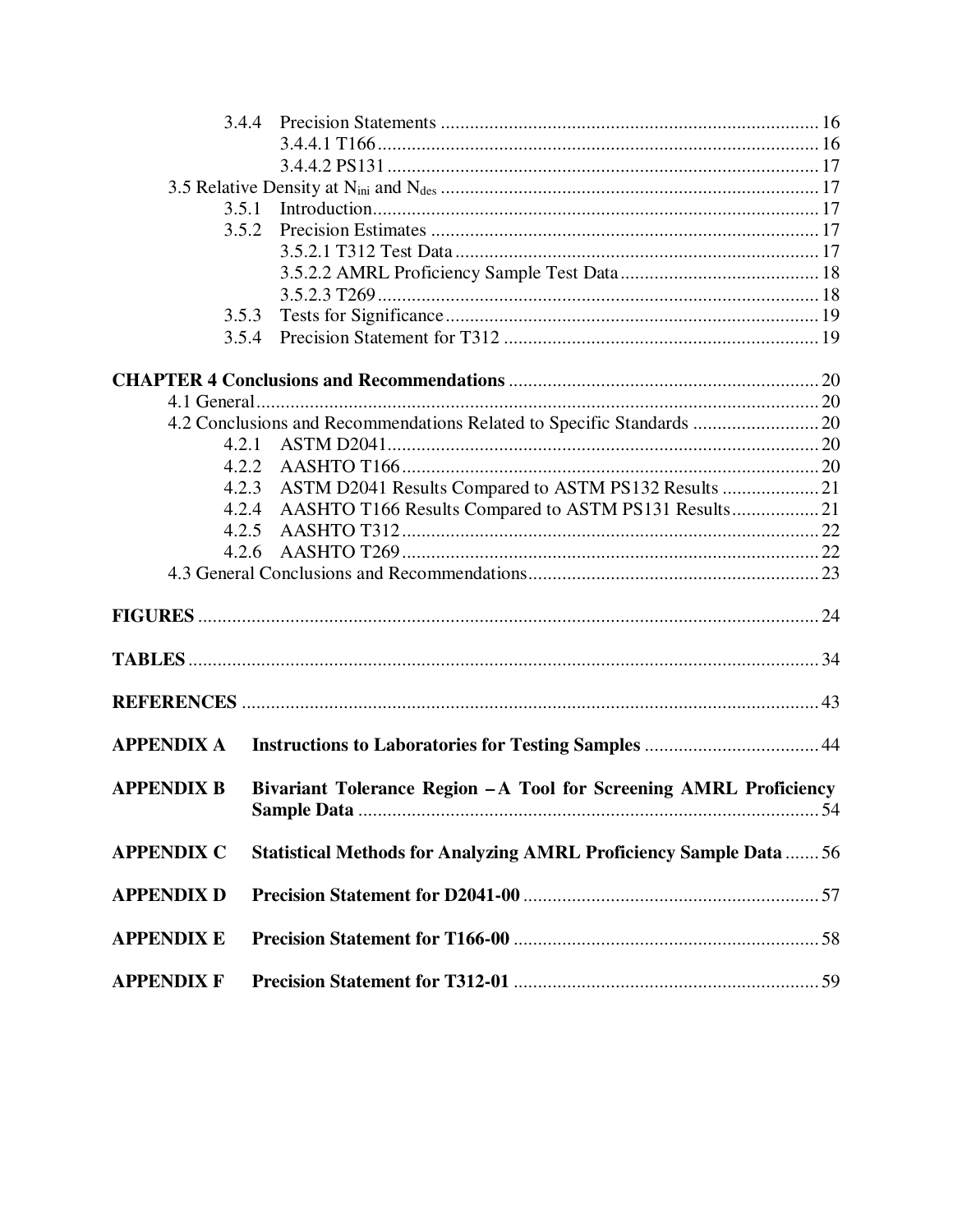#### **ACKNOWLEDGMENTS**

The research reported herein was performed under NCHRP Project 9-26 by the AASHTO Materials Reference Laboratory (AMRL). Mr. Peter Spellerberg and Mr. David Savage were coprinciple investigators on the study, and Dr. Charles Antle was the consultant on statistical analysis of the interlaboratory data. Stephen Ritenour of AMRL had a lead role supported by other AMRL staff members in the design and preparation of the samples. The authors wish to give a special thanks to Dr. Haleem Tahir of AASHTO for his excellent advice and guidance during the study.

The authors wish to acknowledge the laboratories that participated in this interlaboratory study. Their willingness to volunteer their time and conduct the testing under tight time constraints at no cost to the study is most appreciated. The laboratories included:

State Departments of Transportation

Florida Department of Transportation, State Materials Office, Gainesville, Florida

Georgia Department of Transportation, Office of Materials and Research, Forest Park, Georgia

Hawaii Department of Transportation, Highway Department, Honolulu, Hawaii

Indiana Department of Transportation, Indianapolis, Indiana

- Iowa Department of Transportation, Highway Division Materials Laboratory, Ames, Iowa
- Kansas Department of Transportation, Research and Materials Bureau, Topeka, Kansas
- Kentucky Transportation Cabinet, Division of Materials, Frankfort, Kentucky
- Maryland State Highway Administration, Western Regional Laboratory, Hancock, Maryland
- Michigan Department of Transportation, Lansing, Michigan
- Minnesota Highway Department, Materials and Research Laboratory, Maplewood, Minnesota
- Montana Department of Highways, Materials Bureau, Helena, Montana
- Nebraska Department of Roads, Materials and Test Division, Lincoln, Nebraska
- Nevada Department of Transportation, Materials and Testing Division, Carson City, Nevada
- New York State Department of Transportation, Albany, New York

Oklahoma Department of Transportation, Oklahoma City, Oklahoma

- Rhode Island Department of Transportation, Public Works Materials Testing Center, Providence, Rhode Island
- South Carolina Department of Transportation, Columbia, South Carolina
- Utah Department of Transportation, Construction Materials Division, Salt Lake City, Utah
- Virginia Department of Highways and Transportation, Materials Division Physical Laboratory, Richmond, Virginia

Wyoming State Highway Department, Cheyenne, Wyoming

#### Other Laboratories

Braun Intertec Engineering, Inc., St. Paul, Minnesota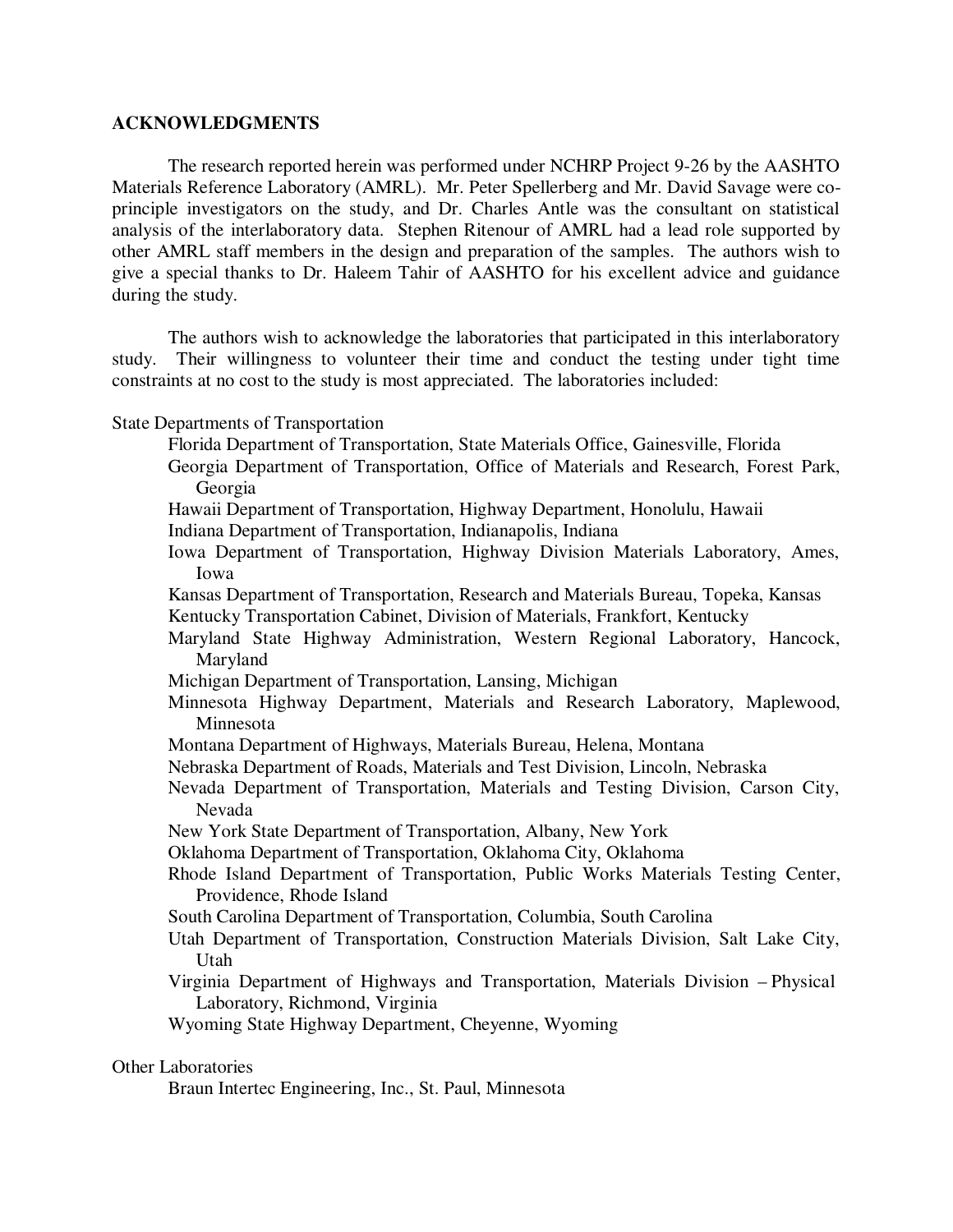Federal Highway Administration – Central Federal Lands Highway Division, Denver, Colorado Kary Asphalt, Eden, Maryland National Center for Asphalt Technology – Auburn University, Auburn, Alabama Payne and Dolan, Inc., Waukesha, Wisconsin Rieth-Riley Construction Company, Inc., Indianapolis, Indiana

The authors would also like to acknowledge the Western Regional Laboratory of the Maryland State Highway Administration who assisted in the identification of aggregate used in this study and in recommending HMA mixture designs**.** Thanks also to the Chevron Refinery in Perth Amboy, New Jersey who supplied the PG 64-22 grade binder at no cost to the study.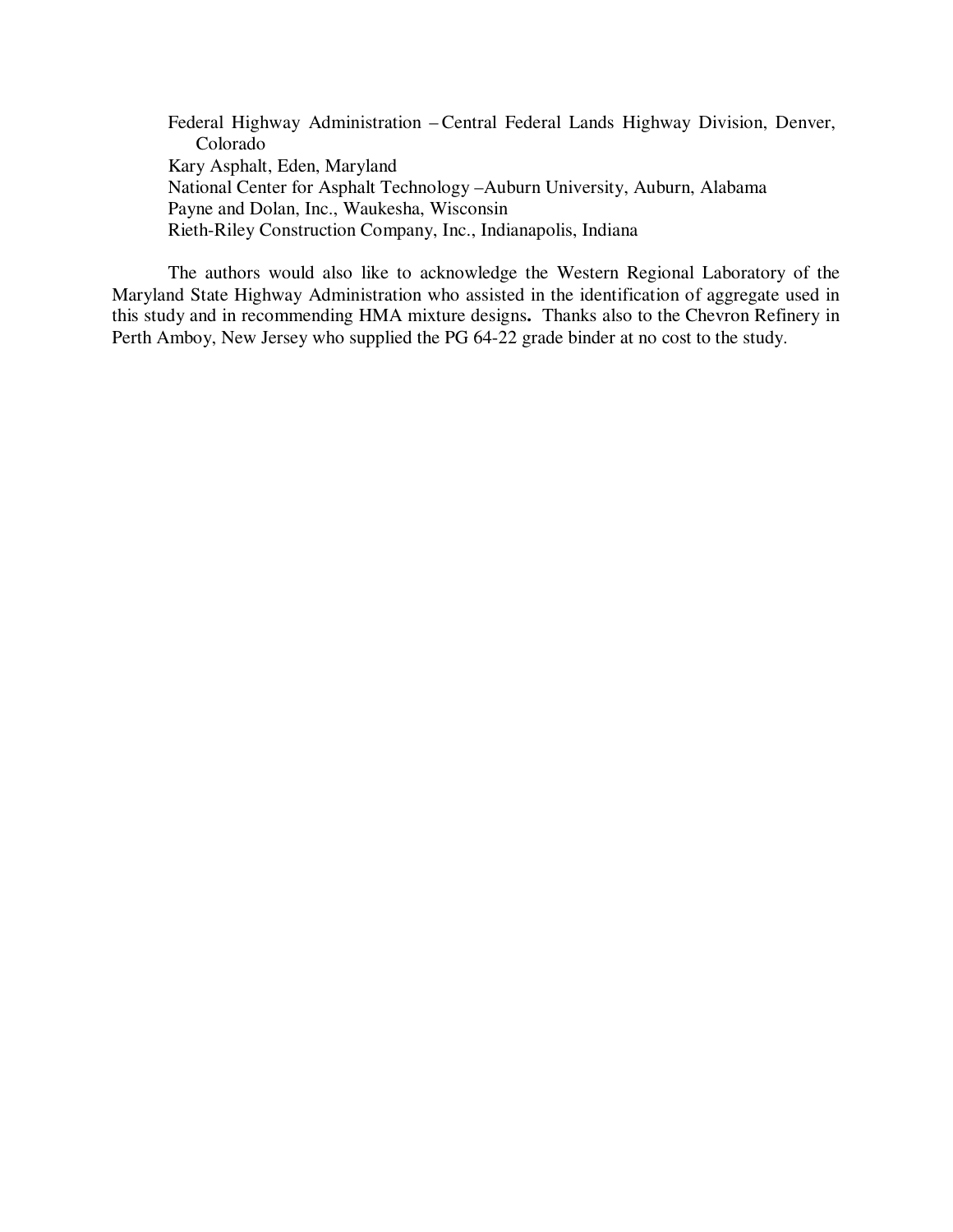#### **SUMMARY**

The Superpave system for the laboratory design of Hot Mixed Asphalt (HMA) requires the use of Superpave Gyratory Compactors for the compaction of specimens. The procedure used for this purpose is included in AASHTO T312, Standard Method of Test for Preparing and Determining the Density of Hot-Mix Asphalt (HMA) Specimens by Means of the Superpave Gyratory Compactor. This study was undertaken with the objective of developing a precision statement applicable to AASHTO T312 and updating the published precision statements for AASHTO T166, Standard Method of Test for Bulk Specific Gravity of Compacted Asphalt Mixtures Using Saturated Surface-Dry Specimens, and ASTM D2041-01, Standard Test Method for Theoretical Maximum Specific Gravity and Density of Bituminous Mixtures.

Another objective was to prepare first-cut precision estimates for ASTM provisional standards ASTM PS131, Standard Method of Test for Bulk Specific Gravity and Density of Compacted Mixtures Using Automatic Vacuum Sealing Method, and ASTM PS132, Standard Method of Test for Maximum Specific Gravity and Density of Bituminous Paving Mixtures Using Automatic Vacuum Sealing Method.

The experimental plan for the study selected an aggregate source that produced relatively uniform non-absorptive limestone aggregate. The binder for the study was a PG 64-22 meeting the requirements of AASHTO MP1, Standard Specification for Performance Graded Asphalt Binder. Twenty-seven laboratories (including AMRL) volunteered to participate in an interlaboratory program within the scope of the study. The plan required determining the test precision applicable to the coarse and fine mixes. A maximum aggregate size of 19.0-mm was used for the coarse mix and 12.5-mm for the fine mix.

The test samples were prepared by AMRL staff at the AMRL facility located at the National Institute of Standards and Technology (NIST). This involved determination of the design binder content for the two mixes in accordance with the requirements of AASHTO MP2, Standard Specification for Superpave Volumetric Mix Design and AASHTO PP28, Standard Practice for Superpave Volumetric Design for Hot-Mix Asphalt (HMA). With the design binder contents known, loose mix samples were then prepared according to PP28, and distributed to the participating laboratories for interlaboratory testing. The laboratories were provided with instructions to test the samples and test data collection forms. The test results from this study and existing data from the AMRL Proficiency Sample Program were statistically analyzed and precision estimates prepared.

The study resulted in proposed precision statements in a format for consideration by standards committees for D2041, T166 (Method A), and T312. It is recommended that AASHTO consider adopting D2041 as a replacement for T209, Standard Method of Test for Theoretical Maximum Specific Gravity and Density of Bituminous Paving Materials. The  $G_{mb}$ values obtained using T166 from specimens compacted with the Pine AFGC125X compactor were greater than those obtained from specimens compacted with the Troxler 4140 compactor. The relative density values determined using T312 from specimens compacted with the Pine AFGC125X compactor were greater than those obtained from specimens compacted with the Troxler 4140 compactor. Although the range in air voids in specimens tested in this study were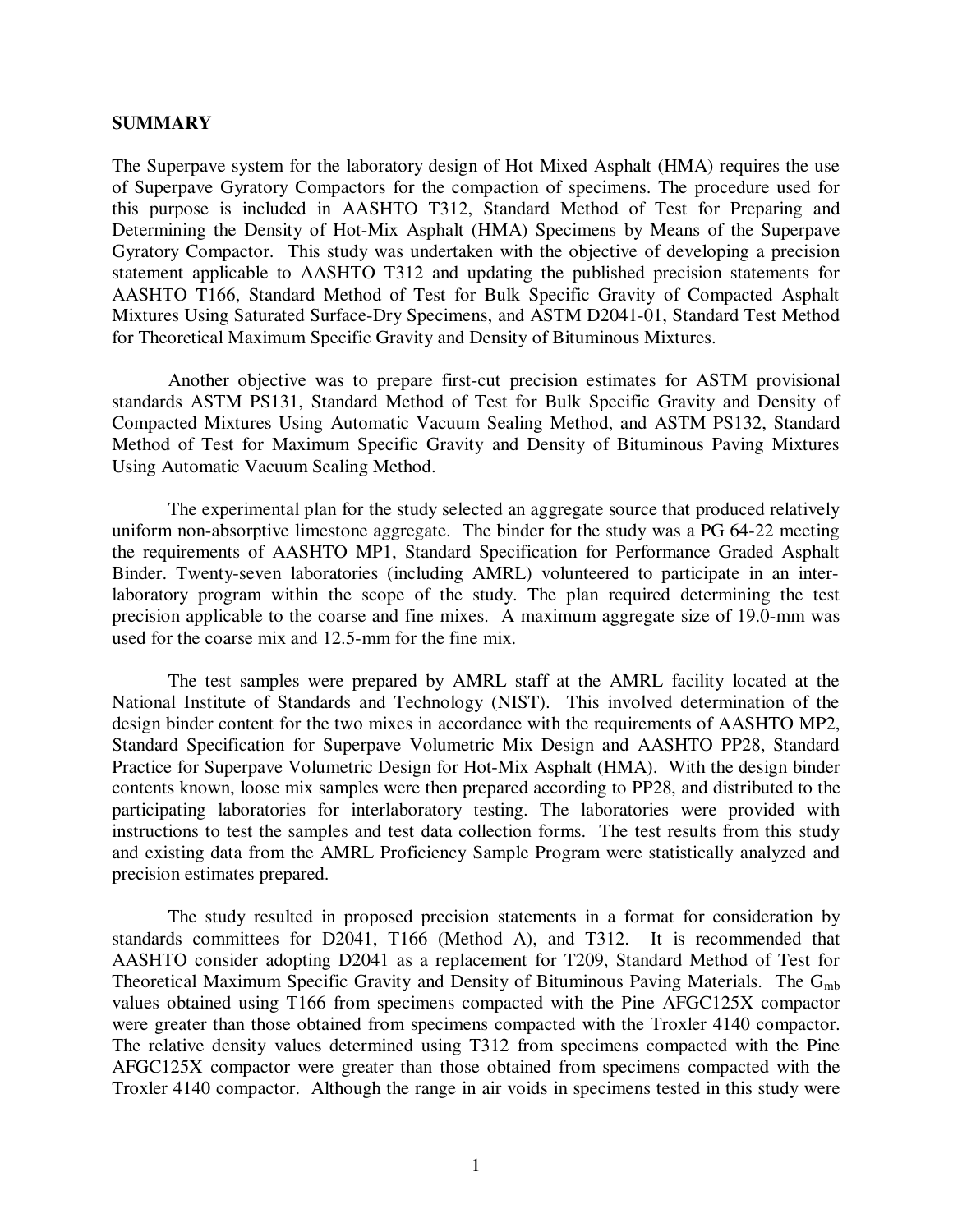limited, it may be appropriate to include the precision estimates proposed for T312 which are applicable to Superpave specimens in T269.

 Precision estimates for PS131 andPS132 were prepared based on the results from this study but they are not recommended for adoption into standards until interlaboratory studies involving laboratories having more experience in performing the tests are conducted.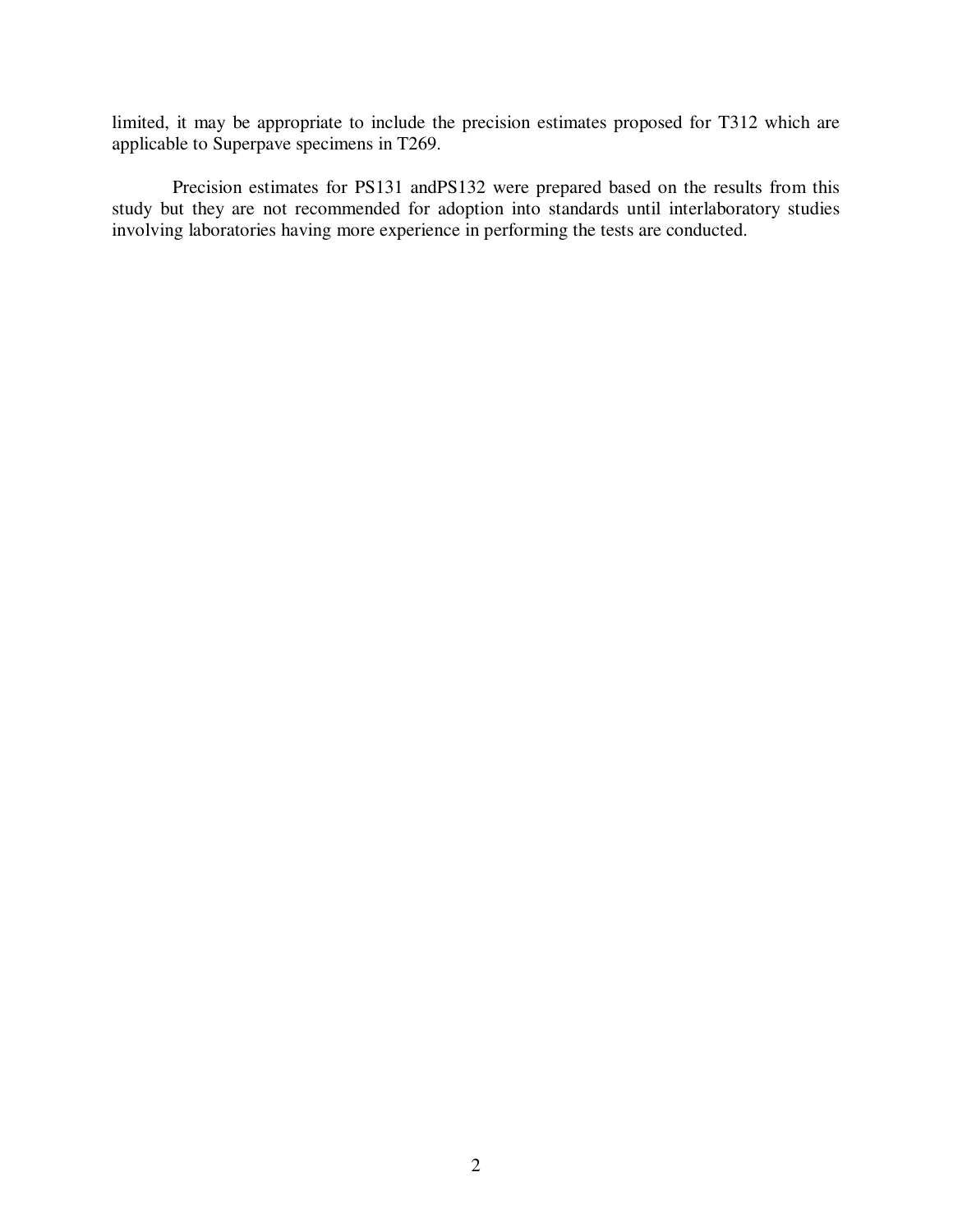#### **CHAPTER 1**

#### **INTRODUCTION AND RESEARCH APPROACH**

#### **1.1 INTRODUCTION**

At the conclusion of research on asphalt in 1993, the Strategic Highway Research Program (SHRP), delivered as a final product, "The Superpave System  $TM$ ." The system proposed methods of design of dense graded Hot Mixed Asphalts (HMA) for new pavements and overlays  $(I)^1$ . The system takes into account the traffic loading, environmental conditions, materials characteristics, and the level of performance expected of the HMA in the real world of service conditions. The design system established criteria for selecting, proportioning and combining the materials, densification or compaction requirements, and the volumetric properties of the mix.

As these new Superpave design procedures became available, the American Association of State Highway and Transportation Officials (AASHTO) Subcommittee on Materials (SOM) transformed them into national standards and published them as "Provisional Standards" ( *2*). This step was taken to accomplish three objectives. First, maintain uniformity in the use of design procedures on a national basis. Second, make the standards available in a single volume, i.e., provide one-stop shopping. Third, provide a means for getting input from the practicing engineers and researchers for the improvement of the standards on a real-time basis.

The Provisional Standards continue to meet these objectives. Because of their application at the national level, the Superpave protocols have received extensive feedback from users and researchers. Since their first publication in 1993, most of these protocols have been revised and published on a yearly basis with the latest edition dated May 2002.

#### **1.1.1 Problem Statement**

Significant changes and improvements have occurred and continue to occur in the Superpave design procedures since the system was first introduced. One serious deficiency, which is widely acknowledged, relates to the absence of precision statements in most of the standards.

The Superpave mix design method relies on the volumetric properties of HMA at specified compaction levels. The desired compaction levels in the laboratory mix design are achieved by the use of gyratory compactors. The design computations and the volumetric properties for laboratory compacted specimens require determination of bulk and maximum specific gravities. There is concern about the validity of the precision statements in standards used to determine these properties. AASHTO T312-01, Standard Test Method for Preparing and Determining the Density of Hot-Mix Asphalt (HMA) Specimens by Means of the Superpave Gyratory Compactor (*3*) does not have a precision statement. ASTM D2041-00, Standard Test Method for Theoretical Maximum Specific Gravity and Density of Bituminous Mixtures (*4*) has

<sup>&</sup>lt;sup>1</sup> Numbers in parentheses refer to the bibliography.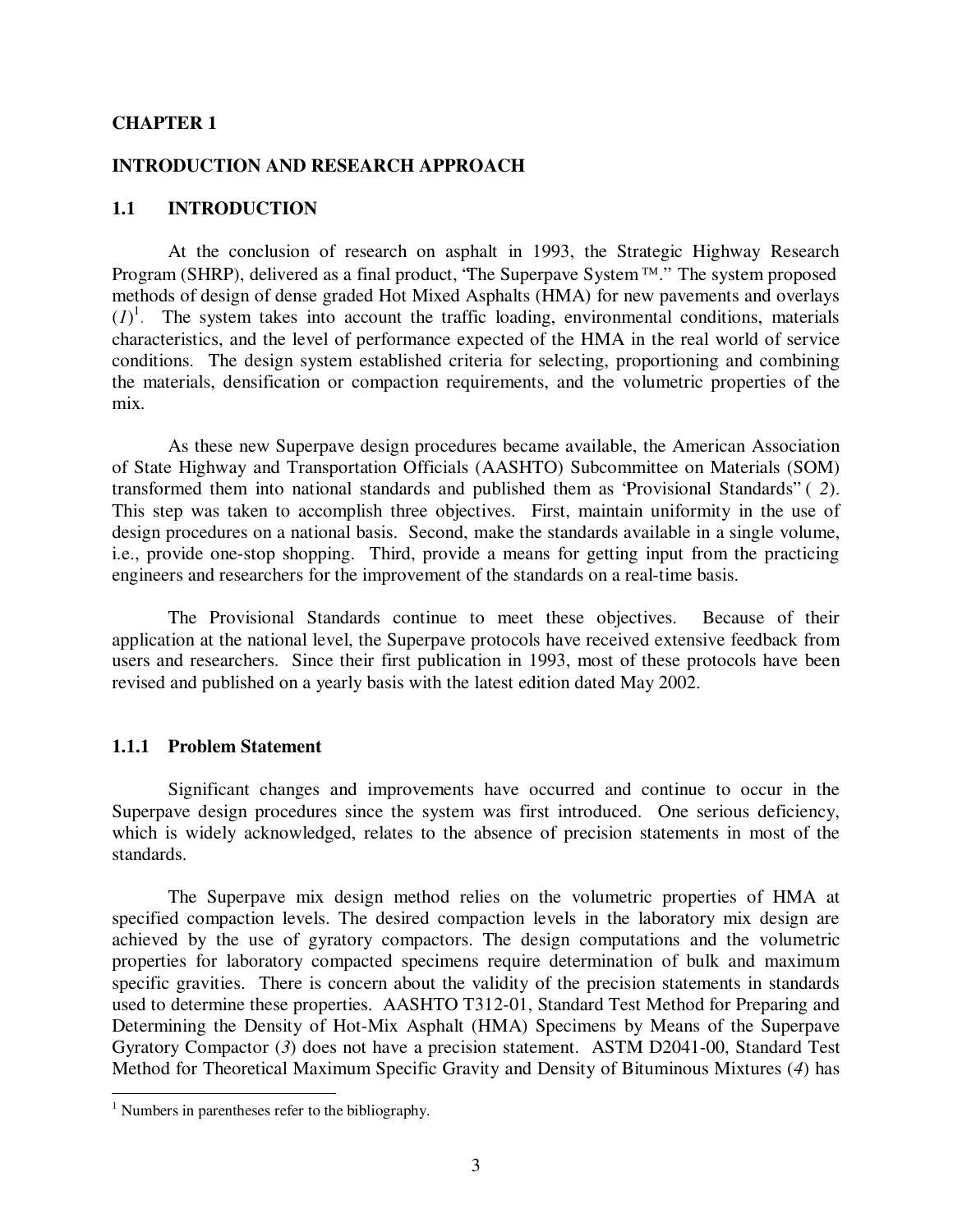a precision statement but it may be obsolete because of many changes made to the standard. The precision statement for AASHTO T166-00, Standard Method of Test for Bulk Specific Gravity of Compacted Asphalt Mixtures Using Saturated Surface-Dry Specimens (*3*) may be outdated.

### **1.1.2 Research Objectives**

This phase of Project 9-26 had the following objectives:

- (a) Develop a precision statement applicable to T312. (AASHTO Provisional Standard TP4-00 was the predecessor to T312. TP4-00 was used to test the 12.5-mm samples and T312 was used to test the 19.0-mm samples.)
- (b) Update precision statements currently published in T166 and D2041.
- (c) Develop precision estimates for ASTM PS131-01, Bulk Specific Gravity and Density of Compacted Bituminous Mixtures Using Automatic Vacuum Sealing Method (*4*); and PS132-01, Maximum Specific Gravity and Density of Bituminous Paving Mixtures Using Automatic Vacuum Sealing Method (*4*).
- (d) Compare the precision estimates obtained from this study to estimates obtained from data collected in the Proficiency Sample Program operated by the AASHTO Materials Reference Laboratory (*5*).
- (e) If possible, evaluate differences among models of Superpave gyratory compactors (SGCs).

### **1.2 SCOPE OF STUDY**

This work was limited to the development of precision statements for the standards which provide information on the density or percent compaction of HMA made with non-absorptive aggregates. The following conditions limited the scope of the study:

- (a) Use materials that conform to the Superpave mix specifications.
- (b) Use only one source of relatively uniform non-absorptive aggregate. Use a 19.0-mm coarse gradation and a 12.5-mm fine gradation with Superpave upper and lower gradation bands as specified in MP2-00, Standard Specification for Superpave Volumetric Mix Design (2).
- (c) Use a single performance grade neat binder PG 64-22 from a single source.

Specific tasks included in the study were as follows.

Task 1 – Selection of Laboratories

Task 2 – Selection of Materials and Mix Designs

- Task 3 Preparation of Loose Mix Samples
	- Task 4 Preparation of Instructions for Participants
	- Task 5 Analysis of Data from Participants
	- Task 6 Preparation of Revisions to the Standards

Task 7 – Preparation of a Final Report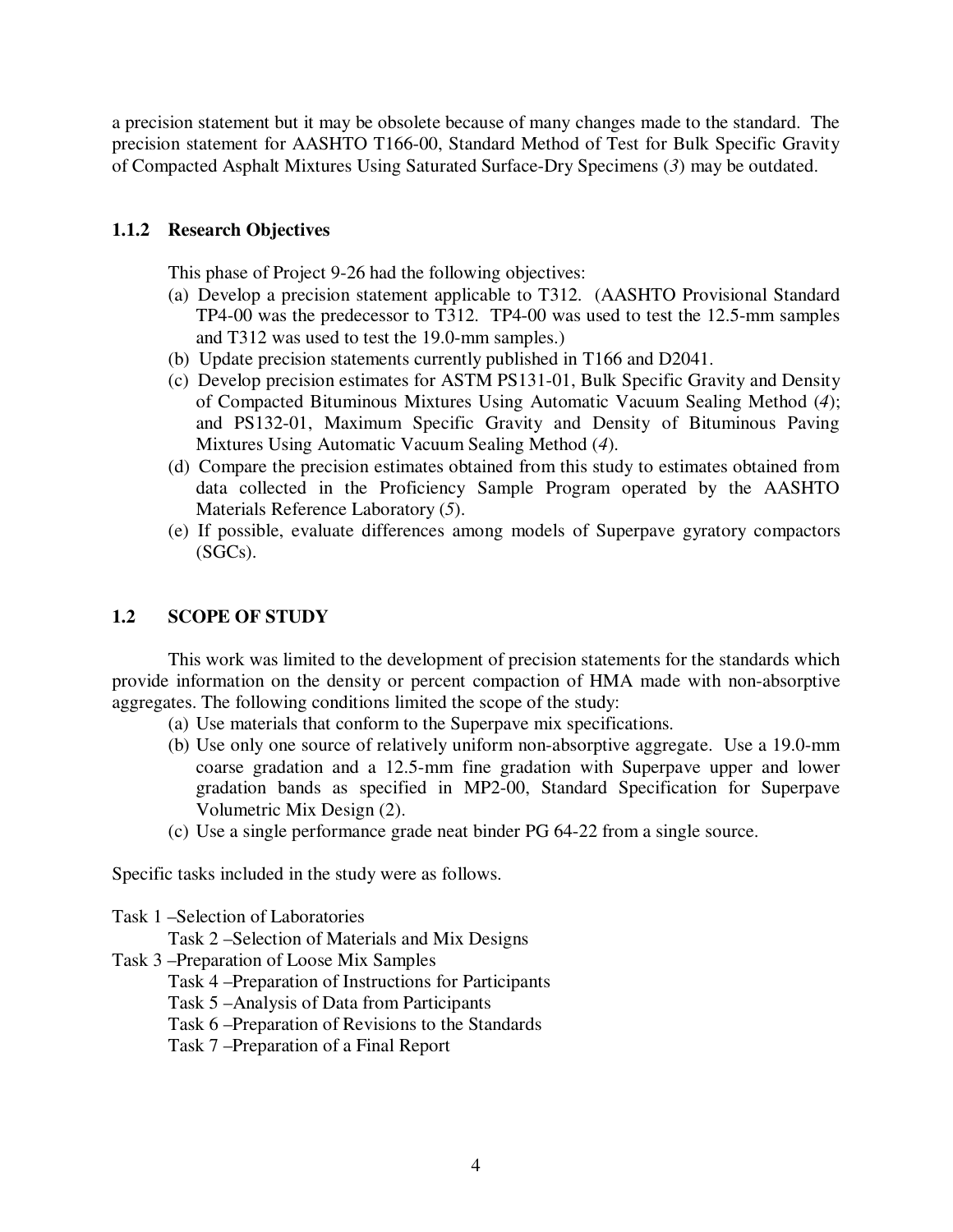#### **CHAPTER 2**

#### **EXPERIMENTAL PLAN**

### **2.1 OVERALL PLAN**

The development of precision statements as outlined in Section 1.1.2 required participation of a number of laboratories in an interlaboratory study. The approach used for the development of such a program was based on ASTM E691-99, Standard Practice for Conducting an Interlaboratory Study to Determine the Precision of a Test Method (*6*). The absolute minimum number of laboratories required for the development of a precision statement is specified as six in E691 with a preferred minimum of 30.

The study involved two mix designs, one having a 12.5-mm fine gradation and the other a 19.0-mm coarse gradation. For each mix design, each participant was asked to determine the theoretical maximum specific gravity of three approximately 2300 g loose mix test specimens by D2041, and the maximum specific gravity of the same three loose mix test specimens according to PS132 using the automatic vacuum sealing method. In addition, for each mix design, each participant was asked to compact three approximately 5000 g loose mix specimens according to T312, determine the bulk specific gravity of the compacted specimens according to T166, determine the bulk specific gravity of the same compacted specimens as described in PS131 using the automatic vacuum sealing method, and calculate the relative density at  $N_{\text{ini}}$  and  $N_{\text{des}}$  as described in T312.

#### **2.2 SELECTION OF LABORATORIES**

The criteria developed for the selection of laboratories considered to be good candidates for this study were:

- 1. Its participation must be voluntary with no cost to the study.
- 2. The selection will be made from a mix of the State DOT and private sector laboratories.
- 3. The participants will agree to comply and strictly adhere to the requirements of the standards in question and the supplementary instructions and data sheets provided by the AMRL.
- 4. Preference will be given to laboratories that have all the equipment and accessories needed for the completion of the tests included in the study.
- 5. Preference will be given to laboratories that participated in the AMRL HMA Proficiency Sample Program which included TP4 or T312 for the past four years.
- 6. Preference will be given to laboratories accredited by the AASHTO Accreditation Program *(5,7)*.

The most difficult criterion for the selection of laboratories was that they have the capability of performing all the tests included in the study. Three of the tests, D2041, PS131, and PS132, required new equipment not available in many laboratories. Accordingly, it was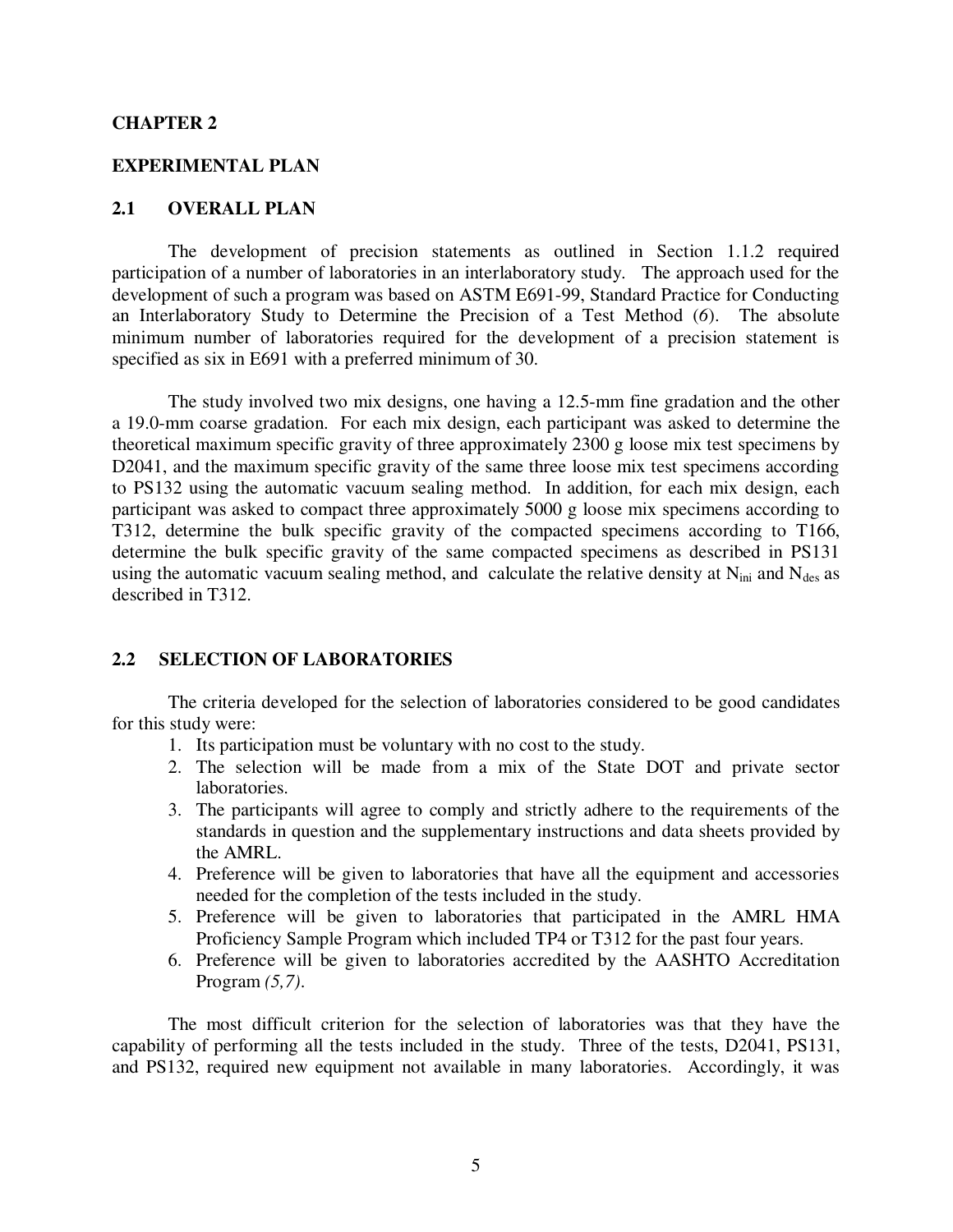expected that it might be necessary to accept laboratories that were not able to perform the full suite of tests.

All 50 central State DOT laboratories were invited to participate. Many expressed an interest, but were not equipped to perform all the tests. All laboratories that were properly equipped and expressed an interest were selected. It was more difficult to obtain non-DOT laboratories to participate. The NCHRP project panel assisted by identifying potential participants and a call for laboratories was included in the newsletter of National Asphalt Pavement Association.

The 27 laboratories participating included 20 State DOTs, 1 research laboratory, 4 private sector laboratories, AMRL, and a FHWA laboratory. These laboratories had the following characteristics relative to their recognition by the AASHTO Accreditation Program.

- 24 were accredited for HMA.
- 23 were accredited for T166 and T312
- 24 were accredited for D2041 and AASHTO T209, Standard Method of Test for Theoretical Maximum Specific Gravity and Density of Bituminous Paving Mixtures (*3*).

#### **2.3 SELECTION OF MATERIALS**

#### **2.3.1 Aggregates**

The crushed limestone aggregate selected for the study came from a relatively uniform geologic formation of limestone in the Lafarge Stone Quarry located in Frederick, Maryland. The aggregate is being used in the on-going NCHRP Study 9-19, Superpave Support and Models Management. Additionally, the State of Maryland has used the stone extensively in several of its highway projects and keeps a year-to-year record of the uniformity of material coming from the quarry that is measured in terms of tested properties. According to the records, the quarry has been in operation since 1859 and it has supplied about 150 million tons of stone since beginning operation.

Typical test properties of the coarse aggregate measured in the 2001-2002 timeframe and as recorded by the Maryland State Highway Administration are given below. The test methods used to determine the properties were not provided.

Bulk Specific Gravity = 2.71

Percent Absorption = 0.3 percent

Los Angeles Abrasion (percent loss) = 19 percent

Loose Unit Weight =  $87.8 \text{ pcf } (1407 \text{ kg/m}^3)$ 

Rodded Unit Weight =  $95.7$  pcf (1533 kg/m<sup>3</sup>)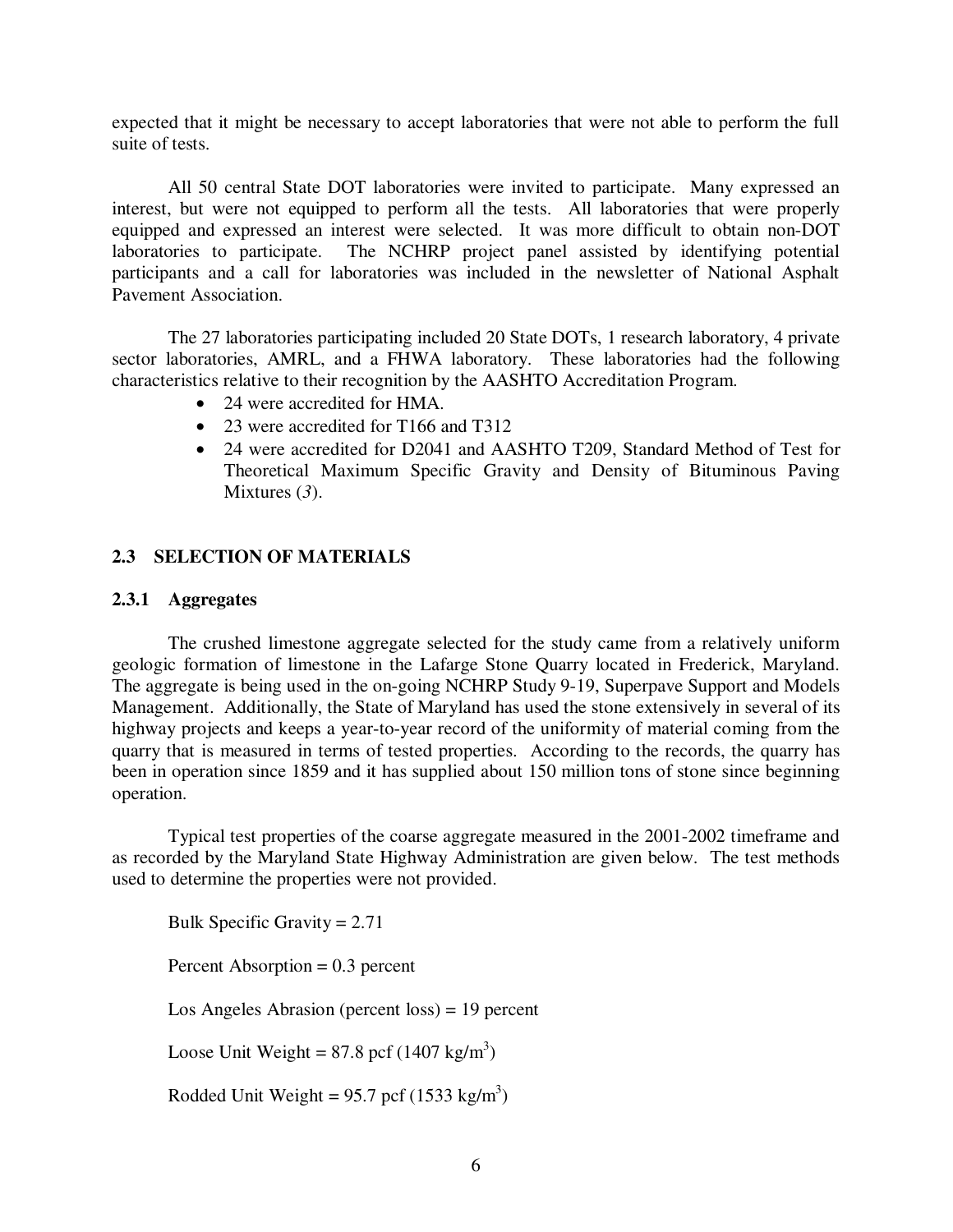Testing performed on the aggregate by AMRL yielded the following results:

(a) Coarse Aggregate

Water Absorption by AASHTO T85, Standard Method of Test for Specific Gravity and Absorption of Coarse Aggregate  $(3) = 0.5 - 1.0$  percent

Bulk Specific Gravity by AASHTO T85 = 2.67

Effective Specific Gravity by AASHTO PP28, Standard Practice for Superpave Volumetric Design for Hot-Mix Asphalt (HMA) *(2)* = 2.71

(b) Fine Aggregate

Water Absorption by AASHTO T84, Standard Method of Test for Specific Gravity and Absorption of Fine Aggregates  $(3) = 1.0$  percent

Bulk Specific Gravity by AASHTO T84 = 2.64

#### **2.3.2 Asphalt Binder**

The binder used in both mixtures was a PG 64-22 grade asphalt binder obtained from the Chevron Refinery in Perth Amboy, New Jersey. This binder is one of the most commonly used grades in the United States and it has been used successfully on numerous research projects.

#### **2.4 TEST SAMPLES AND TEST PROTOCOLS**

#### **2.4.1 Sample Preparation**

Samples were prepared by AMRL staff in the Proficiency Sample Facility located at the National Institute of Standards and Technology (NIST) using procedures developed for the AMRL HMA Proficiency Sample Program *(7).*

The laboratory mix formulas shown in Table 1 were used to prepare the 12.5-mm and 19.0-mm maximum specific gravity  $(G_{mm})$  test mixtures and the Superpave gyratory (Gyr) test mixtures. Each loose mix test sample was individually prepared during one of four mix operations: 12.5-mm  $G<sub>mm</sub>$ , 12.5-mm  $G<sub>yr</sub>$ , 19.0-mm  $G<sub>mm</sub>$ , and 19.0-mm  $G<sub>yr</sub>$ . The 12.5-mm and 19.0-mm mixtures resulted in the properties shown in Table 2. Ten extra mixtures were prepared during each mix operation. For each mix operation, the masses of the loose mixtures were determined and those mixtures resulting in the smallest variation in mass were selected for distribution.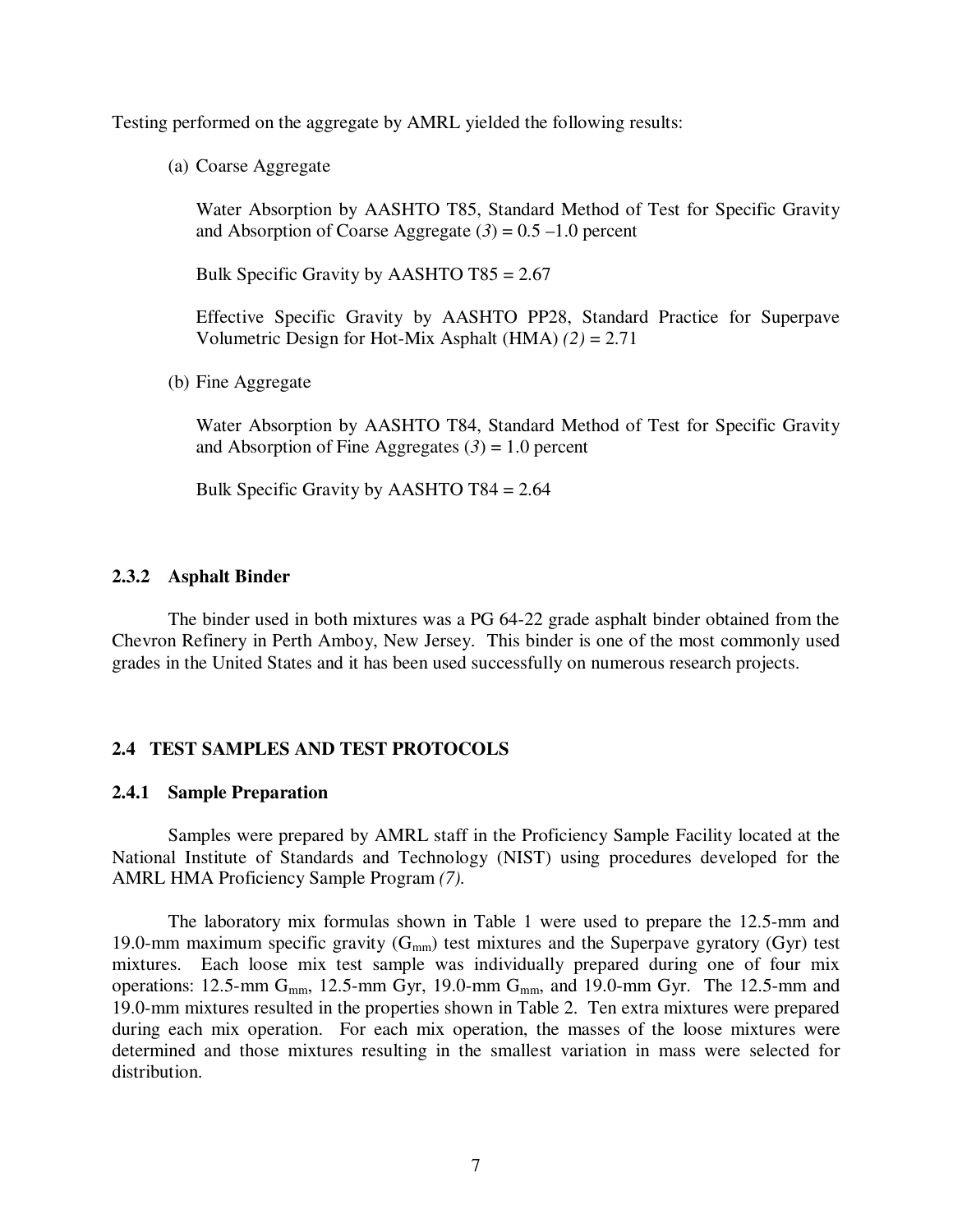The samples were boxed and marked as shown in Figure 1. Each laboratory received one set of 12.5-mm  $G_{mm}$  samples; one set of 12.5-mm Gyr samples; one set of 19.0-mm  $G_{mm}$ samples; and one set of 19.0-mm Gyr samples. Each set contained three replicate samples chosen at random from the samples selected for distribution.

#### **2.4.2 Test Protocols and Instruction and Data Forms for Participants**

The test properties determined and the protocols followed in the study are shown in Table 3. The instruction and data forms shown in Appendix A were used by participants to test the samples and report test results. Additionally, the method of weighing (in air or in water) was reported for D2041, and the SGC manufacturer and model number were reported for T312.

#### **2.4.3 Sample Distribution**

Samples were distributed to participating laboratories using the U.S. Postal Service and Federal Express. The 12.5-mm samples were shipped to participants and tested in June 2001 and the 19.0-mm samples were shipped and tested in December 2001.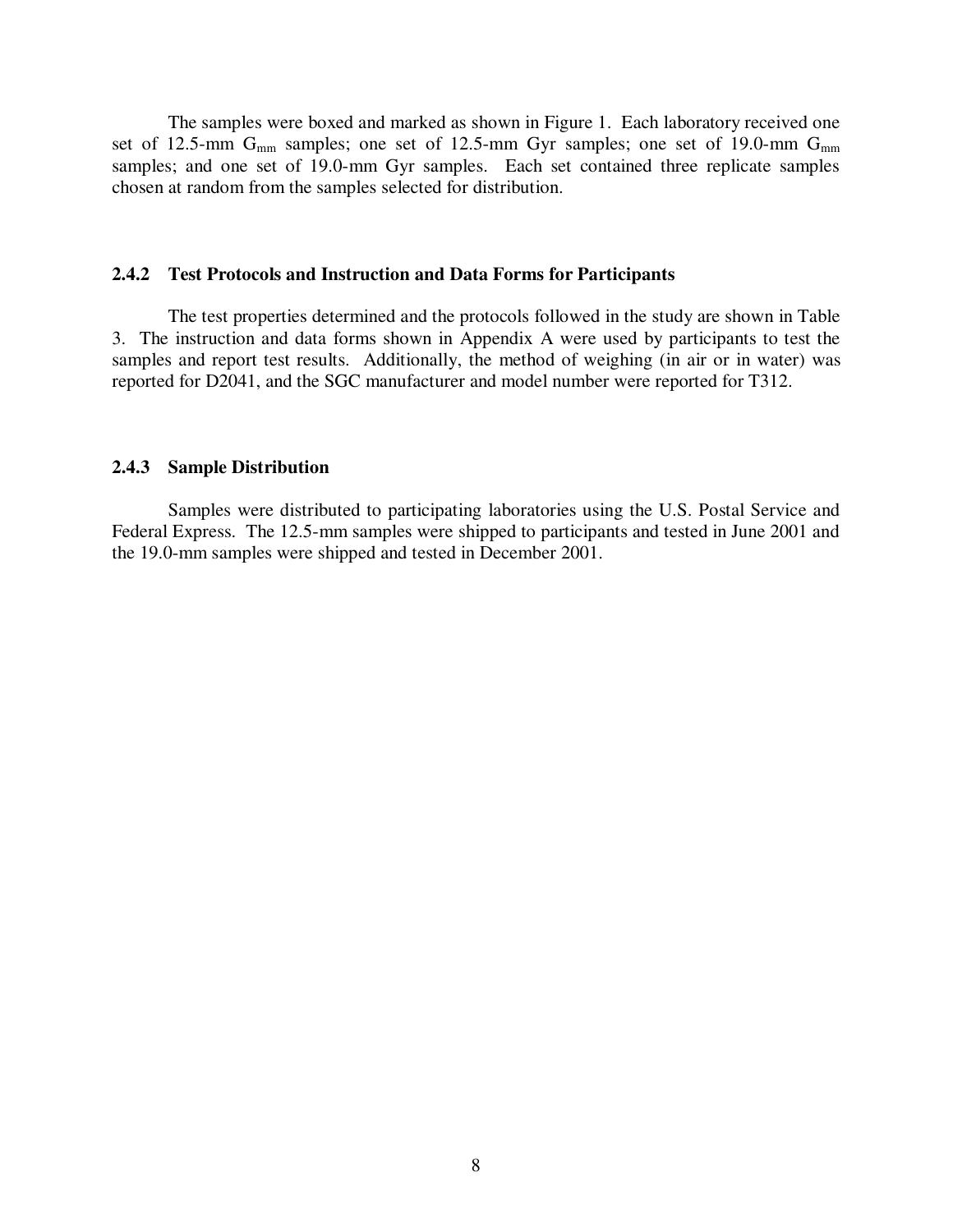#### **CHAPTER 3**

#### **LABORATORY TEST RESULTS AND ANALYSIS**

### **3.1 TEST DATA**

The data obtained in this study are shown in Table 4 for the 12-5mm mixture and in Table 5 for the 19.0-mm mixture. Empty cells or portions of cells indicate that the laboratory did not submit data. Shaded cells indicate data that were eliminated from analysis as described in Section 3.2.

#### **3.2 METHODS OF ANALYSIS**

Different methods of analysis were used on the interlaboratory test data collected in the study and on the data from the AMRL Proficiency Sample Program.

#### **3.2.1 Data from This Study**

Test data from this study were displayed graphically using box plots generated by Dataplot (8) which was developed at NIST and is a free, public-domain, multi-platform software system for scientific visualization, statistical analysis, and non-linear modeling (See Figures 2, 7, and 12). The box plot is a graphical data analysis technique for determining if differences exist between the various levels of a 1-factor model (*9*). The box plot is a graphical alternative to a 1 factor ANOVA. It is also a useful technique for summarizing and comparing data from two or more samples. A box plot is structured in the following manner. The bottom x is the data minimum and the top x is the data maximum. The bottom of the box is the estimated 25 percent point and the top of the box is estimated 75 percent point. The middle x in the box is the data median.

In addition to eliminating any partial sets of data, data were eliminated from analysis by following the procedures described in E691 in determining repeatability  $(S_r)$  and reproducibility  $(S_R)$  estimates of precision. Data exceeding critical *h* and *k* values were eliminated as described in Sections 3.3, 3.4, and 3.5. Once identified for elimination, the same data were eliminated from any smaller subsets analyzed.

#### **3.2.2 AMRL Proficiency Sample Data**

AMRL operates proficiency sample programs for a number of construction materials. *(5,7)* AMRL gyratory proficiency sample pairs 7/8, 9/10, and 11/12 were the most recent gyratory proficiency samples available at the time of this study. Sample pair 7/8 was tested in 1999; sample pair 9/10 was tested in 2000, and sample pair 11/12 was tested in 2001. The test samples comprising all three sample pairs were mixed and compacted by 200 to 300 individual participants using materials and a job mix formula supplied by AMRL. (In the NCHRP study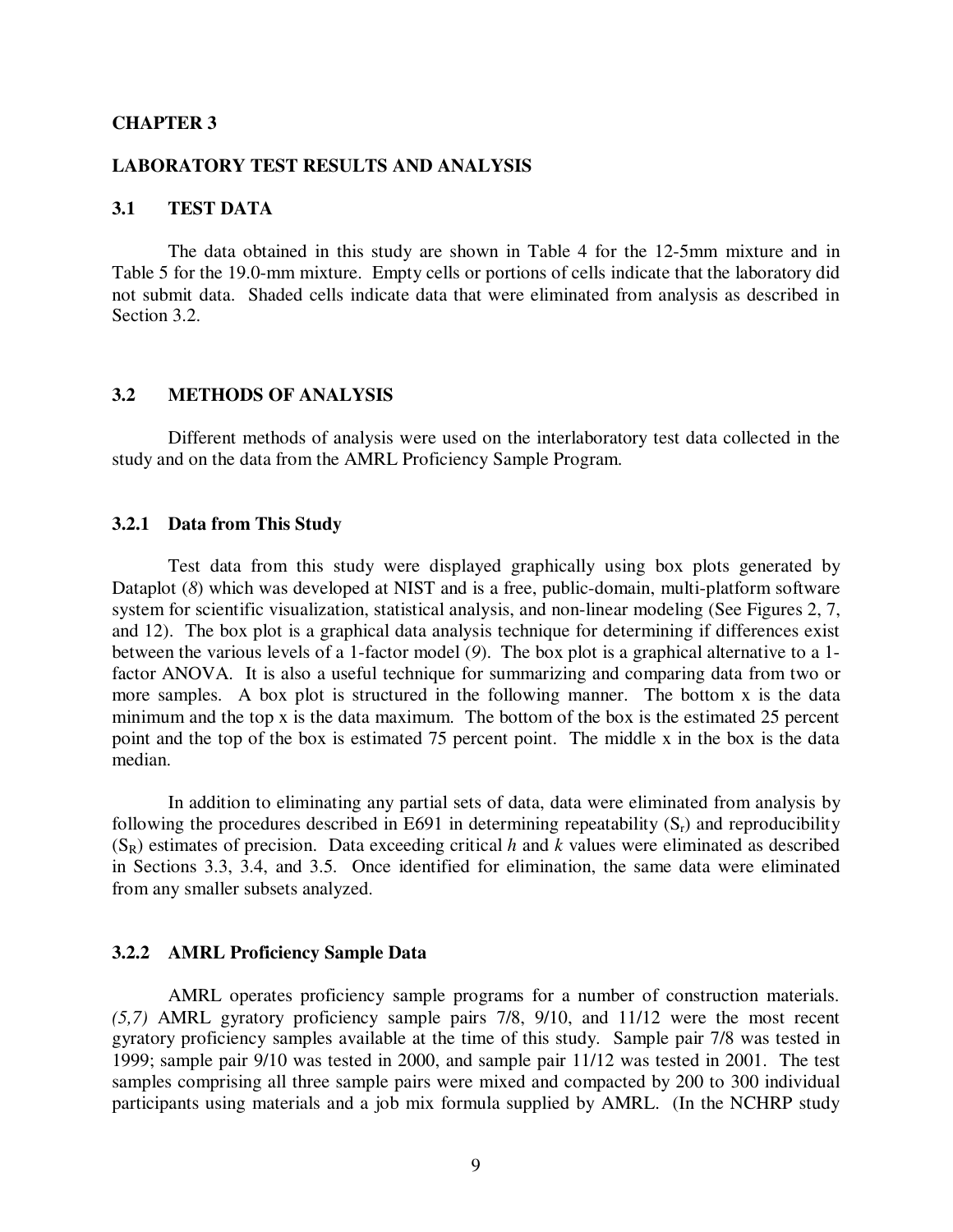the participants were provided with premixed samples ready for compaction.) All AMRL proficiency samples had a 12.5-mm maximum aggregate size. For AMRL proficiency sample pair 7/8, a single butter batch was split into two samples, and each sample was tested to determine the maximum specific gravity for sample pair 7/8. Two separate butter batches were used to determine the maximum specific gravity for AMRL proficiency sample pairs 9/10 and 11/12. Proficiency sample participants were asked to determine the bulk specific gravity and relative density in a manner similar to this study. The test results from sample pairs 7/8 and 9/10 permitted valid estimates of within laboratory variability. However, the bulk density data from sample pair 11/12 indicated that the samples were too dissimilar to permit valid estimates of within laboratory precision.

A bivariate normal tolerance region containing approximately 85% of the data with 95% confidence as described in a paper by Hall (*10*) was applied to the data from the AMRL proficiency sample pairs described above. Only data falling within the bivariate tolerance region for each pair were analyzed. Appendix B describes this approach and the rationale for screening AMRL proficiency sample data in this manner.

Once screened, the proficiency sample data were analyzed in the manner described in Appendix C to determine  $S_r$  and  $S_R$  precision estimates.

#### **3.2.3 Tests for Statistical Significance**

Tests for statistical significance on both data collected in this study and the AMRL proficiency sample data were performed using the "*T*-test" and "*F*-test" functions in Microsoft Excel. All *T*-tests assumed two samples with unequal variance and a one-tailed T distribution. For data in this study,  $F$ -tests, to determine if  $S_r$  estimates of precision were statistically different, were performed on the variances calculated from the three replicate determinations. For AMRL proficiency sample data,  $F$ -tests, to determine if  $S_r$  estimates of precision were statistically different, were performed on the variances calculated for the paired test results, taking into account any actual differences in the two samples comprising the sample pair.

### **3.3 THEORETICAL MAXIMUM SPECIFIC GRAVITY, G<sub>mm</sub>**

#### **3.3.1 Introduction**

The theoretical maximum specific gravity  $(G_{mm})$  is a fundamental property of bituminous paving mixtures whose value is influenced by the composition of the mixture in terms of types and amounts of aggregate and bituminous materials. The  $G<sub>mm</sub>$  is used in the calculation of air voids in compacted bituminous paving mixtures and the amount of asphalt binder bitumen absorbed by the aggregate. The  $G<sub>mm</sub>$  also provides a target value for the compaction of paving mixtures.

The conventional method for determining the  $G<sub>mm</sub>$  involves weighing a sample of loose paving mixture, placing it in a tared vacuum vessel (a bowl or flask), and adding sufficient water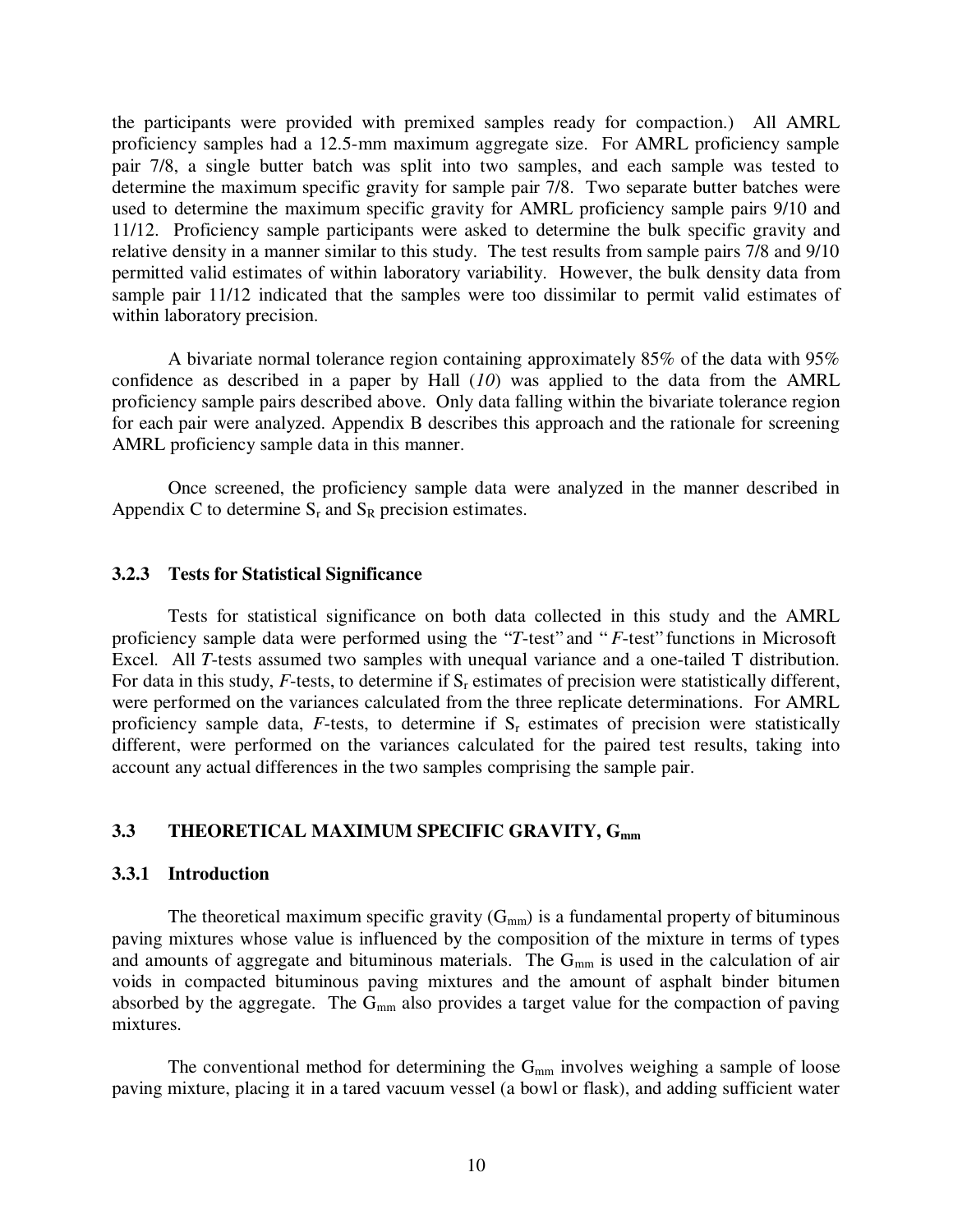at  $25^{\circ}$  to cover it. Partial vacuum is applied to reduce the residual pressure in the vacuum vessel to 4 kPa or less, held for  $15 \pm 2$  minutes, and then gradually released. The volume of the sample of paving mixture is obtained either by immersing the vacuum vessel in a water bath and weighing (weight in water), or by filling the vacuum vessel level full of water and weighing (weight in air). The  $G<sub>mm</sub>$  is calculated from these mass and volume measurements. Possible sources of test variation when weighing in air include entrapping air bubbles under the lid and inadequate drying of the outside of the vacuum vessel. When making weighings in water, "floaters" in the bowl could be lost when the bowl is immersed causing errors in the test result. Errors for either method could also result from variations in temperature and pressure.

Study participants were asked to determine the  $G<sub>mm</sub>$  of three replicate 12.5-mm mixtures and three replicate 19.0-mm mixtures according to D2041-00. This test procedure differs significantly from D2041-95 and T209-99 by requiring continuous agitation, a larger test specimen, a constant partial vacuum  $(3.7 \pm 0.3 \text{ kPa})$ , a reduction in the number of allowable containers, and a procedure for placing the lid on the pycnometer.

After determining  $G_{mm}$  by D2041, the participants were asked to oven dry and retest each specimen and determine  $G_{mm}$  using PS132. This method for determining the  $G_{mm}$  involves placing a weighed oven-dry sample of loose paving mixture in a specially designed bag. The bag containing the sample is then placed inside another bag and placed inside a vacuum chamber. The sample is evacuated for approximately 1 minute to 4 kPa and automatically sealed. The bags containing the sample are removed and placed underwater in a large water tank. While completely submerged, the bag is cut open to allow water to enter the bag, and the submerged sample is weighed. The submerged weight is corrected for the influence of the bags to determine the sample volume. The dry mass and the volume are used to calculate  $G<sub>mm</sub>$ .

#### **3.3.2 Precision Estimates**

#### 3.3.2.1 D2041 Test Data

Twenty-six laboratories submitted full sets of  $G<sub>mm</sub>$  data based on D2041 for the 12.5-mm and 19.0-mm mixtures (See Tables 4 and 5 – Column 3). The data are displayed on box plots in Figures 2a and 2c. The data from laboratory 11 were eliminated from the 12.5-mm mixture analysis, and the data from laboratories 5 and 22 were eliminated from the 19.0-mm mixture analysis based on *h*- and *k*-statistics (See Figures 3 and 4). All remaining data were re-analyzed with E691 software to determine the  $S_r$  and  $S_R$  precision estimates shown in Table 6. The 12.5mm and 19.0-mm mixture data remaining after the removal of outliers were separated into four data sets by method of weighing, and each of the four data sets was analyzed to determine the  $S_r$ and  $S_R$  precision estimates shown in Table 6.

#### 3.3.2.2 PS132 Test Data

Twenty-one laboratories submitted full sets of G<sub>mm</sub> data using the vacuum sealing method for the 12.5-mm mixture, and twenty-four laboratories submitted full sets of G<sub>mm</sub> data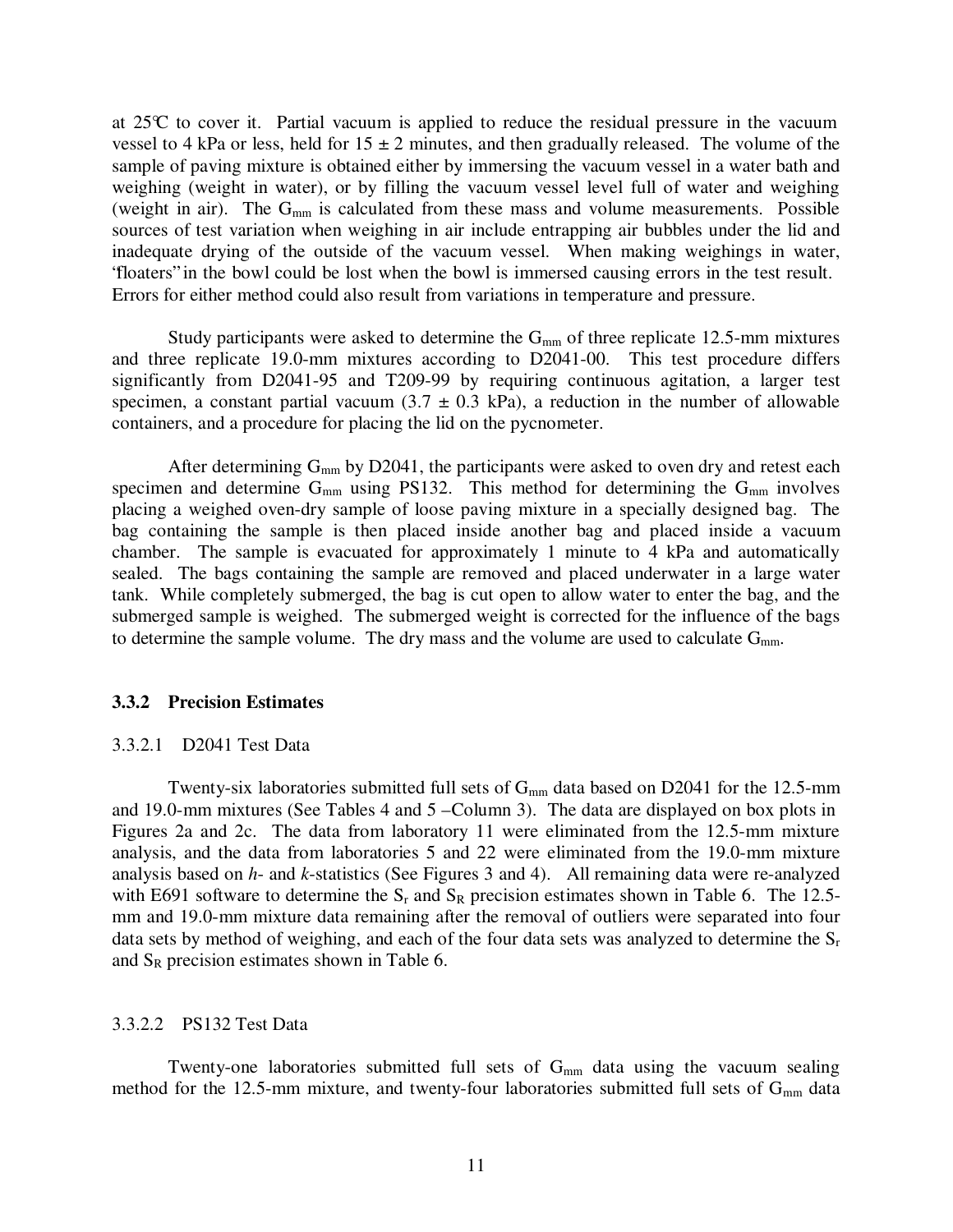for the 19.0-mm mixtures (See Tables 4 and 5, Column 4). The data are displayed in Figures 2b and 2d. The data from laboratories 10 and 19 were eliminated from the 12.5-mm mixture analysis and the data from laboratory 22 were eliminated from the 19.0-mm mixture analysis based on *h*- and *k*-statistics (See Figures 5 and 6). All remaining data were re-analyzed using E691 software to determine the  $S_r$  and  $S_R$  precision estimates shown in Table 6.

#### 3.3.2.3 AMRL Proficiency Sample Test Data

For AMRL gyratory proficiency sample pairs 9/10 and 11/12, data were analyzed as described in Appendices B and C to determine the  $S_r$  and  $S_R$  precision estimates shown in Table 6.

#### **3.3.3 Tests for Significance**

A comparison of D2041  $G<sub>mm</sub>$  test results from laboratories using the "weight in water" method and the "weight in air" method indicates that there is very little bias in test results from the two methods and that the  $S_r$  estimates (0.002) shown in Table 6 are the same. However, the results of the *F*-tests shown in Table 7, Column 4, Rows 3 and 4, indicate a statistically significant difference in the  $S_R$  estimates for the "weight in air" method (0.005 and 0.004) and the  $S_R$  estimates for the "weight in water" method (0.002 and 0.003). Consideration was given to making separate  $S_R$  estimates for the "weight in water" and "weight in air" methods in the proposed precision statement for D2041-00 noting a possible difference in multilaboratory precision when using the two methods. Unfortunately, AMRL gyratory proficiency sample data were not available to evaluate these test conditions separately; therefore, separate precision estimates are not presented (See Section 3.3.4.1). AMRL hopes to have proficiency sample data which will support a separate analysis of the two methods of test in the near future. If necessary, the precision statement can be revised.

The results of the *T*-test comparing the 12.5-mm, D2041 data to the 12.5-mm PS132 data indicate a statistically significant difference in the average  $G_{mm}$  values shown in Table 6 (2.550) vs. 2.542 respectively) at a 99 percent confidence level (See Table 7). Although not significant at a 99 percent confidence level, similar comparison of the 19.0-mm data did indicate a statistically significant difference in the average values at a 95 percent confidence level (2.562 vs. 2.557 respectively). This bias is somewhat evident in the box plots in Figure 2 and suggests that  $G<sub>mm</sub>$  values obtained using PS132 may be lower than those obtained using D2041.

The results of F-tests shown in Table 7 indicate that the  $S_r$  and  $S_R$  precision estimates of  $G<sub>mm</sub>$  data obtained using PS132 are statistically greater than the  $S<sub>r</sub>$  and  $S<sub>R</sub>$  precision estimates of  $G<sub>mm</sub>$  data obtained using D2041. The greater variation in PS132 test data is clearly evident in Figure 2.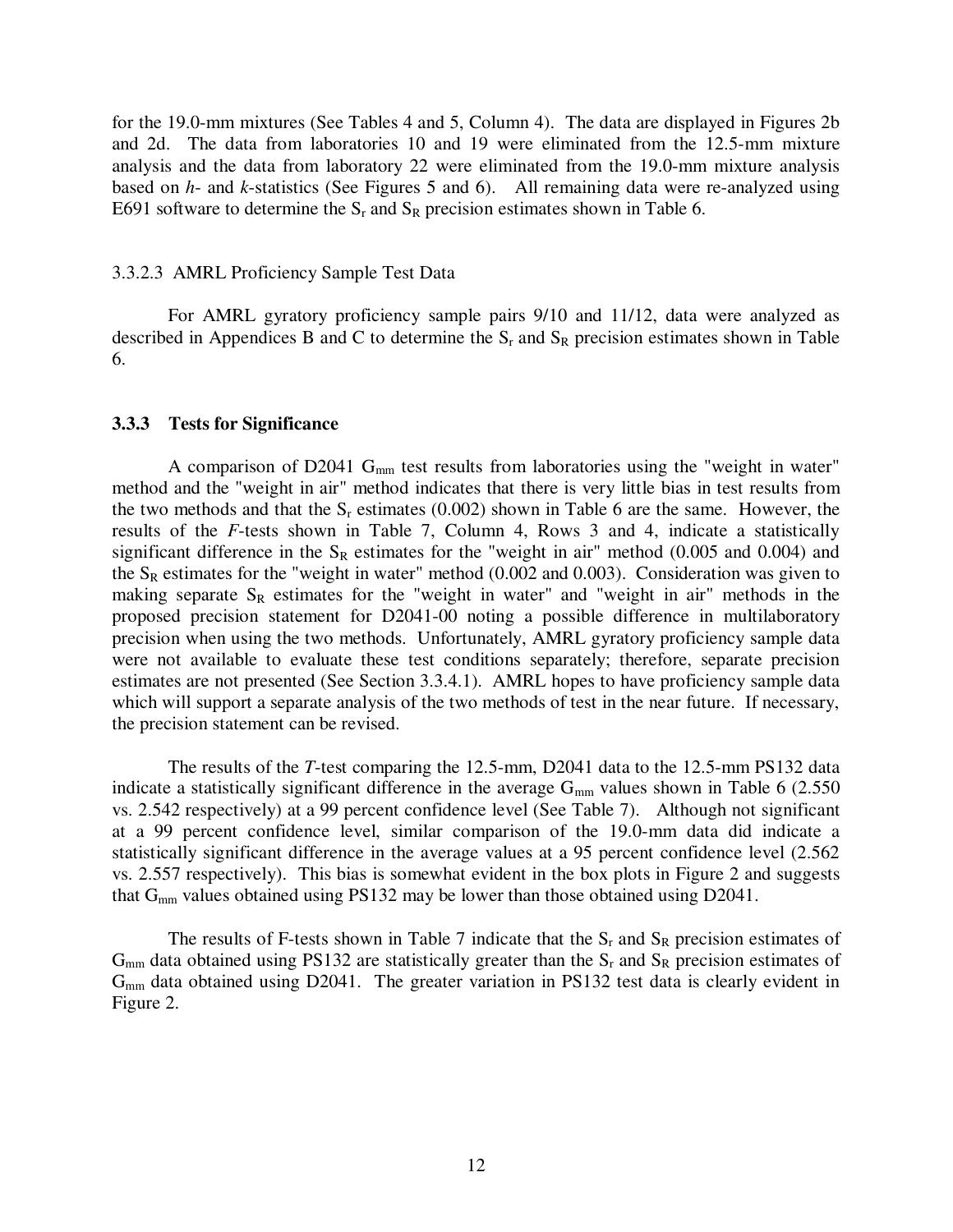#### **3.3.4 Precision Statements**

#### 3.3.4.1 D2041

Table 6 shows there is good agreement in the variability between the 12.5-mm and 19.0 mm mixtures for the D2041  $G<sub>mm</sub>$  data obtained from this study. Appendix D shows a proposed revised precision statement for D2041-00 which includes precision estimates, for both size mixtures, of  $S_r = 0.002$  and  $S_R = 0.004$ . Although tighter than the precision estimates currently found in D2041-00 as shown in Table 6, the proposed estimates seem to be suitable given the improvement made to D2041 and the fact that, through an oversight, the 2300 g, 19.0-mm specimens distributed to laboratories did not meet the 2500 g minimum sample mass requirements specified in D2041.

 The precision estimates shown in Table 6 which resulted from the analysis of the 12.5 mm, AMRL gyratory proficiency samples, involving over 200 laboratories, are a little higher, but compare favorably to the D2041 precision estimates from this study. Analysis of sample pair 9/10 yielded an  $S_r$  estimate of 0.003 and an  $S_R$  estimate of 0.006, while sample pair 11/12 resulted in an  $S_r$  estimate of 0.003 and an  $S_R$  estimate of 0.005. Laboratories testing the AMRL proficiency samples determined G<sub>mm</sub> according to D2041-95 and T209-99 which were earlier versions of standards used in this study.

Based on the results of this study and the analysis of AMRL proficiency sample data, the precision estimates currently published in D2041 appear to be high and in need of revision. The precision estimates published in T209 look more appropriate than those published in D2041, but may need updating.

#### 3.3.4.2 PS132

The  $G<sub>mm</sub>$  precision estimates shown in Table 6 which resulted from the analysis of the 12.5-mm and 19.0-mm PS132 test results are greater than those obtained from the analysis of both D2041 data reported for this study and AMRL proficiency data. The increase in variability of test results obtained using PS132 may be due to the inexperience of the participants performing the test. Sixteen of the participants reported that they performed the test for the first time on the 12.5-mm mixtures, and reported very little additional experience when performing the test on the 19.0-mm mixture. Only two of the participants reported performing the test 25 times or more. The increased variation in PS132  $G<sub>mm</sub>$  values may indicate the test procedure needs adjustment. Some possible problems are the bags touching the sides of the bath during weighing, an incomplete evacuation of air during the vacuum sealing process, and compaction of the specimen during the vacuum sealing process.

#### **3.4 BULK SPECIFIC GRAVITY, Gmb**

#### **3.4.1 Introduction**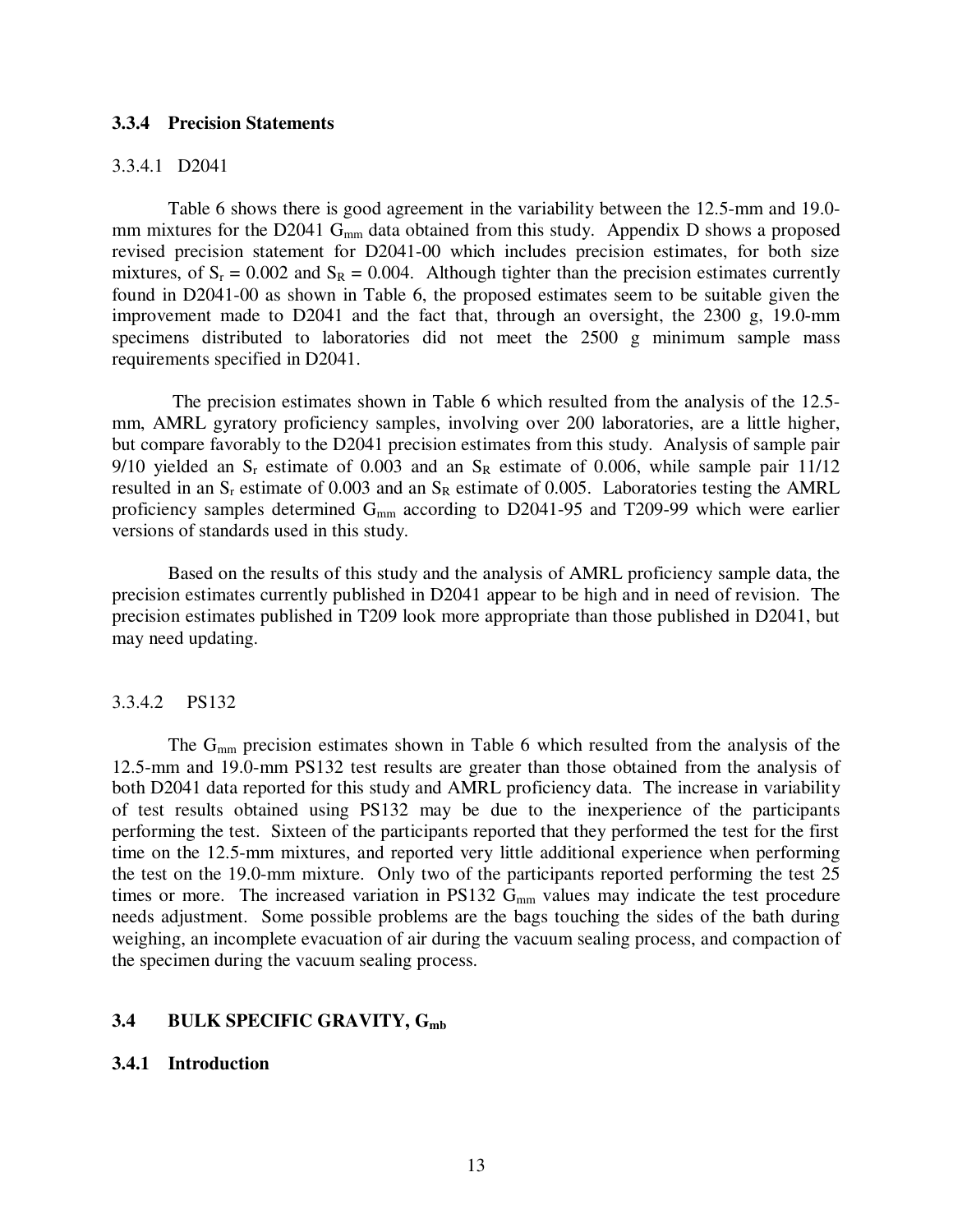The proper measurement of bulk specific gravity  $(G_{mb})$  of compacted HMA mixes is a major concern of the HMA industry. The  $G<sub>mb</sub>$  of compacted asphalt mixtures is required for making volumetric calculations used during mixture design, field control, and construction acceptance (*12*). Volumetric properties such as air voids, voids in mineral aggregate, voids filled with asphalt, and percent maximum density at a certain number of gyrations are based on  $G_{mb}$ .

Study participants were asked to compact the as-received loose mixtures weighing approximately 4900 g according to T312 and determine the  $G<sub>mb</sub>$  of three replicate 12.5-mm specimens and three replicate 19.0-mm specimens according to PS131. This method for determining  $G_{mb}$  involves placing a weighed sample in a specially designed bag. The bag containing the sample is then placed inside a vacuum chamber. The air in the bag containing the specimen is evacuated and the bag is automatically sealed. The mass of the sealed bag containing the specimen is determined. The sealed bag containing the specimen is immersed in water at  $25^{\circ}$  and weighed. The G<sub>mb</sub> is calculated from the resulting mass determinations, the immersed weight, and the apparent specific gravity of the plastic bag.

After determining  $G_{mb}$  by PS131, participants were asked to retest each specimen and determine  $G_{mb}$  according to T166, Method A. Method A of T166 involves determining the mass of an air-dried specimen (in this case a 150-mm diameter specimen compacted using a Superpave gyratory compactor), immersing the specimen in a water bath at  $25^{\circ}$ C, recording the weight after 3 to 5 minutes, removing the specimen, blotting it quickly with a damp cloth towel, and determining the saturated surface dry (SSD) mass in air. These mass and volume measurements are used to calculate  $G<sub>mb</sub>$ . AMRL observes substantial variation in the techniques used to obtain the SSD condition of the specimen during laboratory assessments. Some reasons for this variation may be the difference in dampness of the towel used to blot the surface of the specimen, differences in temperature of the immersion bath, and differences in interpretations in achieving a SSD condition as quickly as possible.

#### **3.4.2 Precision Estimates**

#### 3.4.2.1 T166 Test Data

Twenty-six laboratories submitted full sets of T166 data for the 12.5-mm and 19.0-mm mixtures (See Tables 4 and 5, Column 6). The data are displayed in Figures 7a and 7c. All data were analyzed using the E691 software. The data from laboratory 16 were eliminated from the 12.5-mm mixture analysis and the data from laboratories 4 and 22 were eliminated from the 19.0-mm mixture analysis based on *h*- and *k*-statistics (See Figures 8 and 9). All remaining data were re-analyzed with the E691 software to determine the  $S_r$  and  $S_R$  precision estimates shown in Table 8. The 12.5-mm and 19.0-mm mixture data remaining after the removal of outliers were separated into four data sets based on the mixture type and compactor manufacturer/model used in compaction. Each of the four data sets was analyzed with the E691 software to determine the  $S_r$  and  $S_R$  precision estimates shown in Table 8.

#### 3.4.2.2 PS131 Test Data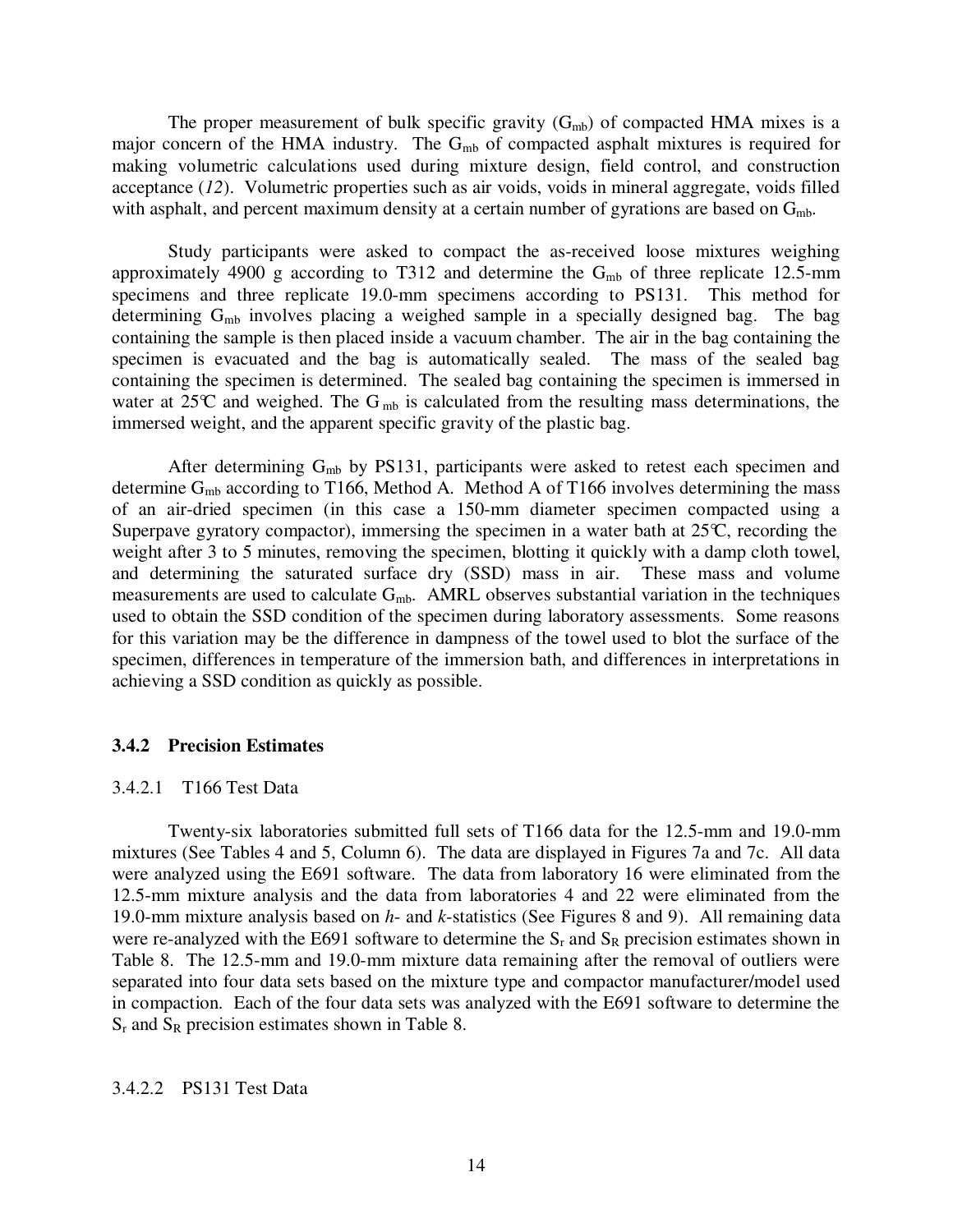Twenty-two laboratories submitted full sets of PS131  $G<sub>mb</sub>$  data for the 12.5-mm mixture and 19.0-mm mixtures (See Tables 4 and 5, Column 5). The data are displayed in box plot form in Figures 7b and 7d. All data were analyzed using E691 software. Data from laboratories 4 and 16 were eliminated from the 12.5-mm mixture analysis, and data from laboratories 22 and 25 were eliminated from the 19.0-mm mixture analysis based on *h*- and *k*-statistics (See Figures 10 and 11). All remaining data were re-analyzed with the E691 software to determine the  $S_r$  and  $S_R$ precision estimates shown in Table 8. The 12.5-mm and 19.0-mm mixture data remaining after the removal of outliers were separated into four data sets based on the mixture type, and compactor manufacturer and model used in compaction. Each of the four data sets was analyzed with the E691 software to determine the  $S_r$  and  $S_R$  precision estimates shown in Table 8.

#### 3.4.2.3 AMRL Proficiency Sample Data

For comparison purposes,  $S_r$  and  $S_R$  precision estimates were determined for  $G_{mb}$  data from AMRL gyratory proficiency sample pairs 7/8, 9/10, and 11/12. Data were analyzed as described in Appendices B and C to determine the  $S_r$  and  $S_R$  precision estimates shown in Table 8. In addition, the results for sample pair 9/10 were separated into two data sets, one including data from laboratories that used a Pine compactor, and the other including data from laboratories that used a Troxler compactor. AMRL data includes the compactor manufacturer but not the compactor model number. The  $S_r$  and  $S_R$  precision estimates shown in Table 8 were determined for each data set.

#### **3.4.3 Tests for Significance**

As expected, the results of the *T*-test shown in Table 9 indicate a significant difference in the average  $G_{mb}$  for the 12.5-mm mixture and the average  $G_{mb}$  for the 19.0-mm mixture.

*T*-tests were performed to determine if the average  $G_{mb}$  values obtained using PS131 differed significantly from average G<sub>mb</sub> values obtained by T166. The *T*-test results shown in Table 9 indicate statistically significant differences in the PS131 and T166 average  $G_{mb}$  values for both the 12.5-mm (2.362 vs. 2.386) and 19.0-mm (2.364 vs. 2.398) test data. In both cases, the average specific gravity determined from tests performed using PS131 was significantly lower than the average specific gravity determined from tests performed using T166. The bias in the test results from the two methods is apparent when viewing the box plots in Figure 7.

There is good agreement in the reproducibility estimates between the 12.5-mm and 19.0 mm mixtures (0.015 vs. 0.014) for the T166 data. However, the *F*-test result shown in Table 9 indicates a statistically significant difference between the repeatability for the 12.5-mm and 19.0 mm mixtures (0.008 vs. 0.013). The boxes in Figure 7a are noticeably smaller than those in Figure 7c.

*T*-tests were performed to determine if the average  $G_{mb}$  values obtained from specimens compacted using the Pine AFGC125X compactor differed significantly from average  $G_{mb}$  values obtained from specimens compacted using the Troxler 4140 compactor. The *T*-test results shown in Table 9 indicate statistically significant differences in the average density of specimens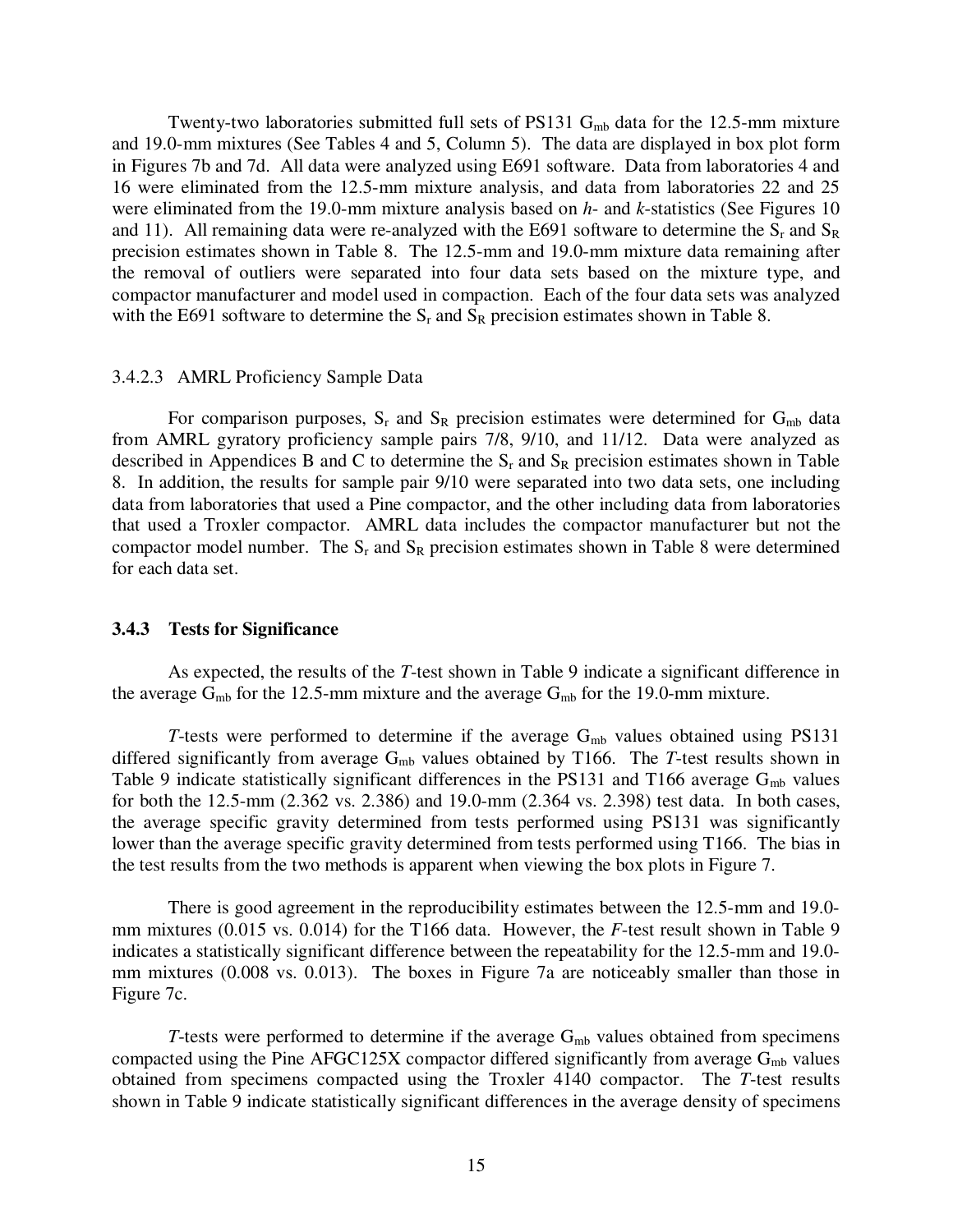compacted using the Pine compactor and the average density of specimens compacted using the Troxler compactor for the 12.5-mm and 19.0-mm T166 data, the 12.5-mm and 19.0-mm PS131 data, and AMRL proficiency sample pair 9/10 data. Analysis of data in this study and AMRL proficiency sample data indicates that the average density of specimens compacted with the Troxler compactor is lower than the average density of specimens compacted with a Pine compactor.

 The results of *F*-tests shown in Table 9, comparing the 12.5-mm and 19.0-mm T166  $G_{mb}$  data to the PS131  $G_{mb}$  data, indicate that the  $S_r$  precision of  $G_{mb}$  data obtained on the 12.5mm mixture using PS131 was statistically greater than the  $S_r$  precision of  $G_{mb}$  data obtained using T166 (0.011 vs. 0.008). In addition, the *F*-tests indicated that the  $S_R$  precision of  $G_{mb}$  data obtained on the 19.0-mm mixture using PS131 was statistically greater than the  $S_R$  precision of G<sub>mb</sub> data obtained using T166 as shown in Table 8 (0.021 vs. 0.014).

The *F*-test results shown in Table 9, comparing data obtained from specimens compacted using the Pine compactor to data obtained from specimens compacted using the Troxler compactor, indicate that there is a significant difference in the  $S_r$  estimates for the 12.5-mm T166 data, the 12.5-mm PS131 data, and the AMRL proficiency sample pair 9/10 data. While the differences may be statistically significant, they are inconsistent and relatively small, and, therefore, may be insignificant from a practical standpoint.

#### **3.4.4 Precision Statements**

#### 3.4.4.1 T 166

As indicated above, there is a significant difference between the repeatability for the 12.5-mm and 19.0-mm mixtures (0.008 vs. 0.013). Noting this difference, it appears appropriate to propose separate repeatability precision estimates for 12.5-mm and 19.0-mm mixtures. However, it is unclear from the data obtained whether the increase in single operator variability for 19.0-mm mixtures reflects problems with T166 or actual variation in the density of the specimens tested; that is, problems with the compaction process described in T312. Further research is needed to resolve this issue.

The current precision statement in T166 does not include a  $S_R$  estimate and, based on the results from this study, the  $S_r$  estimate appears to be high. The precision estimates published in ASTM D2726, Standard Test Method for Bulk Specific Gravity and Density of Non-Absorptive Compacted Bituminous Mixtures (*4*) agree more closely with the results obtained from this study.

The  $S_r$  and  $S_R$  estimates from the analysis of AMRL proficiency sample data shown in Table 8 are a little greater than the estimates resulting from the analysis of data obtained in this study. Differences of the magnitude observed are expected given the greater number of laboratories included in the AMRL Proficiency Sample Program.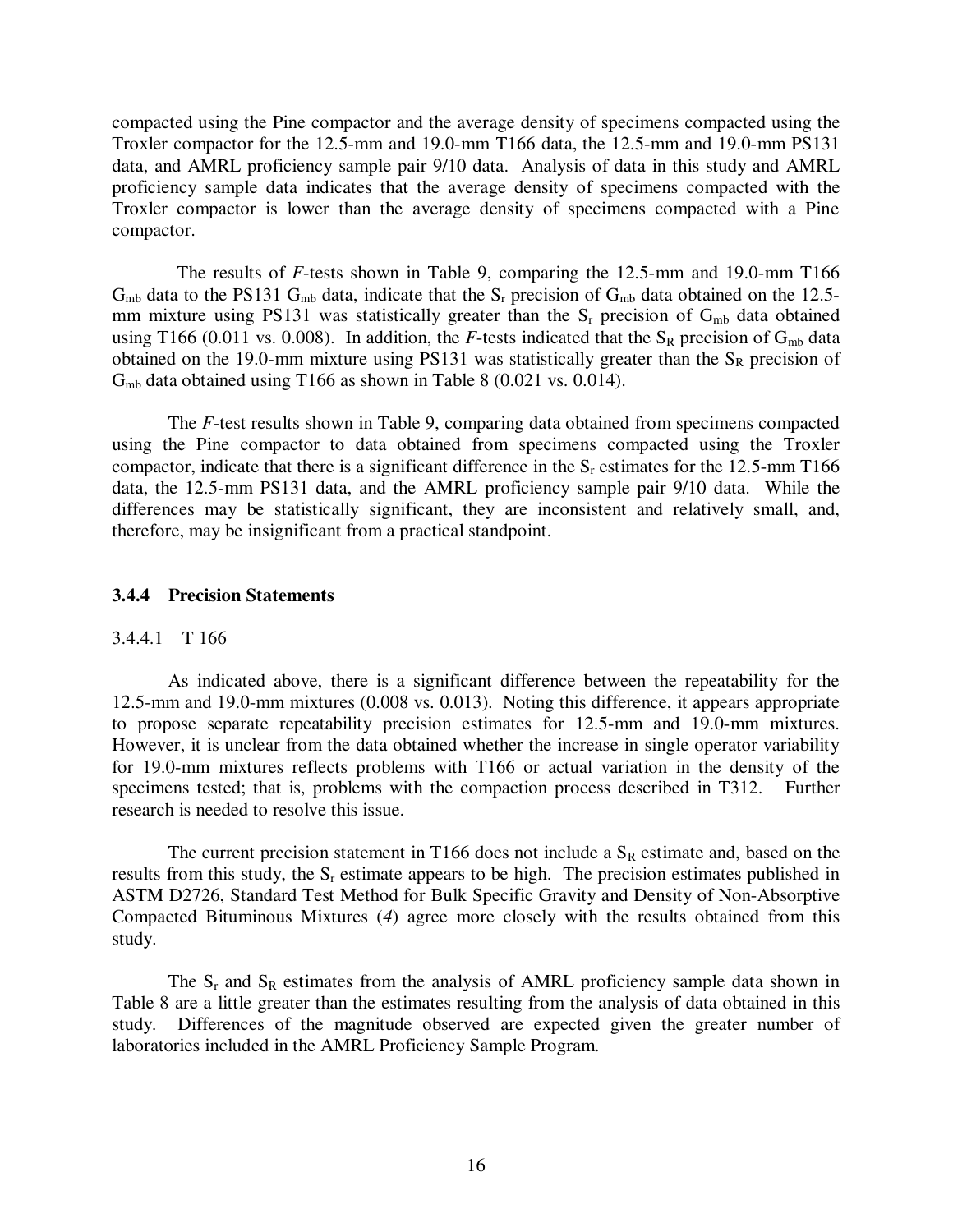Appendix E includes a proposed precision statement for T166 based on the findings from this study. It should be noted that the range in air voids covered by the 12.5-mm and 19.0-mm mixtures included in this study is limited. Work should continue to evaluate  $G_{mb}$  precision estimates for specimens covering a wider range of air voids.

#### 3.4.4.2 PS131

The  $G_{mb}$  precision estimates shown in Table 8 resulting from the analysis of the 12.5-mm and 19.0-mm PS131 test results are greater than those obtained from the analysis of both T166 data reported for this study and AMRL proficiency sample data. The increase in variation in  $G<sub>mb</sub>$  values obtained using the automatic vacuum sealing method may be due to the inexperience of the participants performing the test. Twelve of the participants reported that they performed the test for the first time on the 12.5-mm mixtures, and nine still reported having very little experience performing the test when it was performed on the 19.0-mm mixture. Seven of the participants reported performing the test 25 times or more. The increased variation in  $G_{mb}$  values may also be caused by the bags touching the sides of the bath during weighing, an incomplete evacuation of air during the vacuum sealing process, and pinholes developing in the bags after the vacuum sealing process.

### **3.5 RELATIVE DENSITY AT N<sub>ini</sub> AND N<sub>des</sub>**

#### **3.5.1 Introduction**

T312 describes a method for preparing 150-mm diameter cylindrical specimens of HMA using the Superpave gyratory compactor. The resulting specimens are intended to simulate the density, aggregate orientation, and structural characteristics in an actual roadway when proper construction procedures are followed in the placement of a paving mix. T312 also describes procedures for calculating the relative density of a cylindrical specimen at any point in the compaction process from specimen height measurements, the  $G_{\rm mb}$  of the specimen, and the  $G_{\rm mm}$ of the mixture. Relative density values can be used for field control of a HMA production process.

Participants in this study were provided with three replicate 12.5-mm and three replicate 19.0-mm loose mix samples. They were asked to prepare gyratory specimens from each of the as-received samples and determine the relative density at  $N_{\text{ini}}$  (8 gyrations) and  $N_{\text{des}}$  (100 gyrations).

#### **3.5.2 Precision Estimates**

#### 3.5.2.1 T312 Test Data

Twenty-six laboratories submitted full sets of relative density data at  $N_{\text{ini}}$  and  $N_{\text{des}}$  for both the 12.5-mm and 19.0-mm mixtures (See Tables 4 and 5, Columns 7 and 8). The data are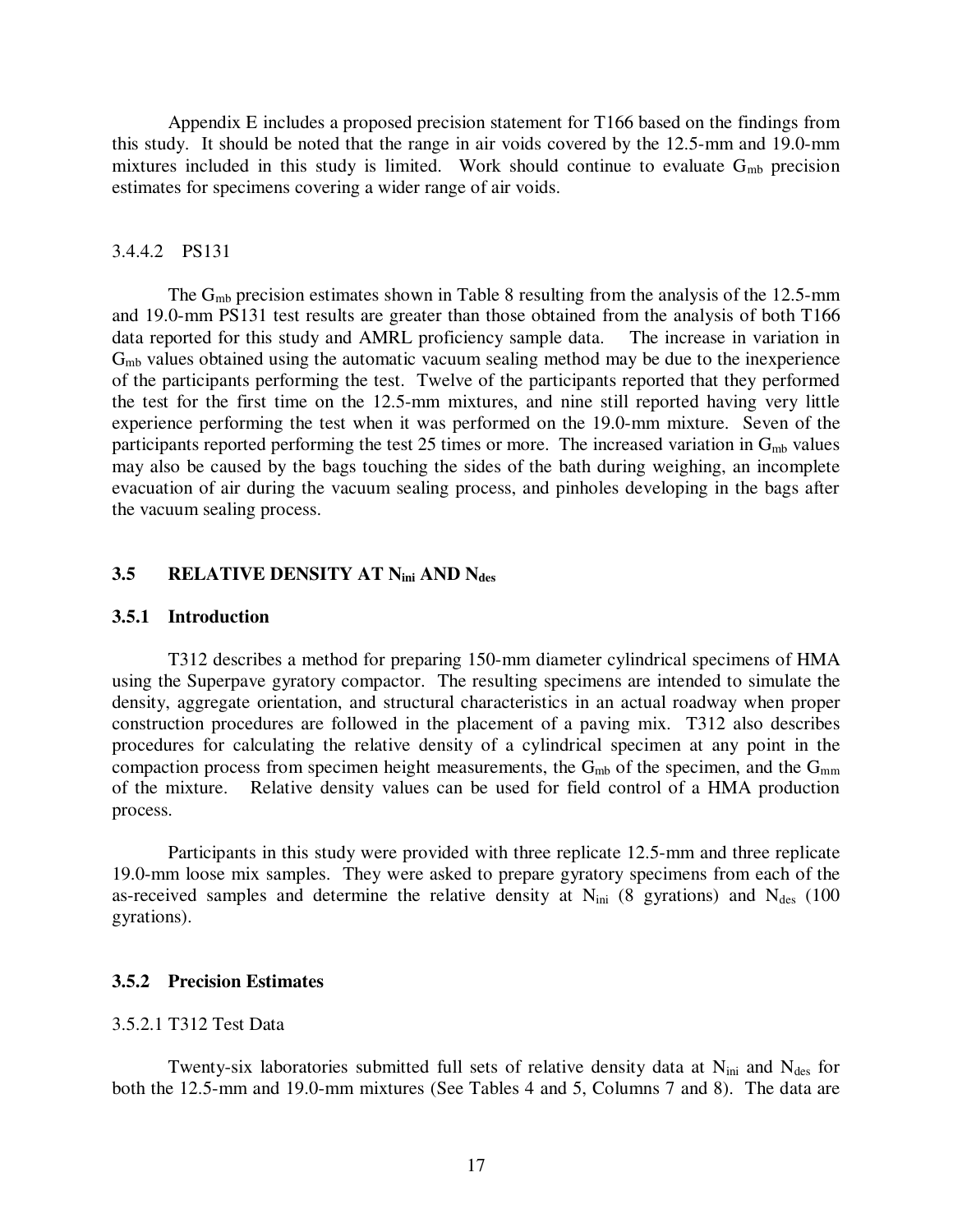displayed in box plot form in Figure 12. All data were analyzed using the E691 software. Based on  $h$ - and  $k$ -statistics shown in Figures 13, 14, 15, and 16, the N<sub>ini</sub> and N<sub>des</sub> relative density data from laboratory 16 were eliminated from the 12.5-mm mixture analysis, the  $N_{\text{ini}}$  and  $N_{\text{des}}$  relative density data from laboratory 22 were eliminated from the 19.0-mm mixture analysis, and the  $N_{des}$ relative density data from laboratory 4 were eliminated from the 19.0-mm mixture analysis. All remaining data were re-analyzed with the E691 software to determine the  $S_r$  and  $S_R$  precision estimates shown in Table 10.

The 12.5-mm and 19.0-mm mixture,  $N_{\text{ini}}$  and  $N_{\text{des}}$  relative density data remaining after the removal of outliers were separated into four data sets based on the mixture type, and compactor manufacturer and model number used in the compaction. Each of the four data sets was analyzed with the E691 software to determine the  $S_r$  and  $S_R$  precision estimates shown in Table 10.

#### 3.5.2.2 AMRL Proficiency Sample Test Data

For comparison purposes,  $S_r$  and  $S_R$  precision estimates were determined for relative density at  $N_{des}$  (100 gyrations) data from AMRL gyratory proficiency sample pairs 9/10 and 11/12. Data were analyzed as described in Appendices B and C to determine the  $S_r$  and  $S_R$ precision estimates shown in Table 10. In addition, the results for AMRL sample pair 9/10 were separated into two data sets, one including data from laboratories that used a Pine compactor, and the other including data from laboratories that used a Troxler compactor. The AMRL data identified the compactor manufacturer but not the compactor model number. The  $S_r$  and  $S_R$ precision estimates shown in Table 10 were determined for each data set.

#### 3.5.2.3 T269

Air voids calculated and reported in AASHTO T269, Standard Test Method for Percent Air Voids in Compacted Dense and Open Bituminous Paving Mixtures (*3*) and ASTM D3203, Standard Test Method for Percent Air Voids in Compacted Dense and Open Bituminous Paving Mixtures (4) are equivalent to 100 minus the relative density at  $N_{des}$ . As a result, the precision estimates for relative density at  $N_{des}$  data from this study may be applied directly to T269 and D3203. The precision statement in ASTM D3203-94 states, "The precision of this test method depends on the precision of the test methods for bulk specific gravity and the theoretical maximum specific gravity. It is computed by a procedure described in ASTM Practice D4460, Standard Practice for Calculating Precision Limits Where Values are Calculated from Other Test Methods (*6*)." Table 10 shows the precision estimates calculated from the precision estimates proposed for T166 and D2041 using D4460. The resulting precision estimates are in close agreement with those proposed for T312.

The precision estimates currently published in T269-97, shown in Table 10, were calculated from the precision estimates in T166 and T209. The estimates shown appear to be significantly higher than those proposed for T312. Although the range in air voids of the specimens tested in this study is limited, if D2041 is adopted as a replacement for T209, it may be appropriate to replace the precision estimates in T269 with those proposed for T312.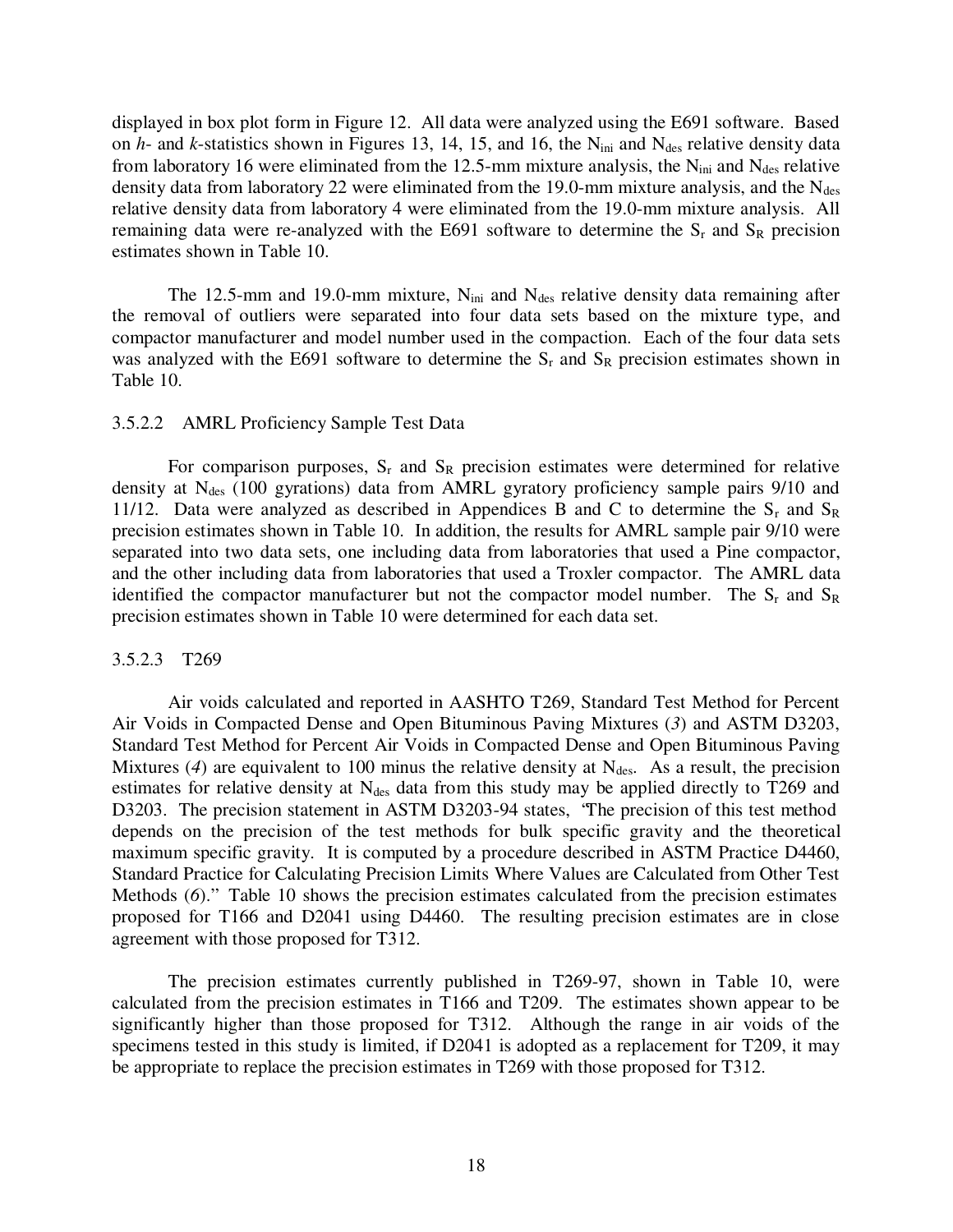#### **3.5.3 Tests for Significance**

There is fairly good agreement in the  $N_{\text{ini}}$  and  $N_{\text{des}}$  reproducibility estimates shown on Table 10 for the T312, 12.5-mm and 19.0-mm relative density data ( $N_{ini}$ : 0.48 vs. 0.60,  $N_{des}$ : 0.59 vs. 0.57). However, the results of the *F*-tests shown in Table 11 indicate a statistically significant difference between the repeatability of the  $N_{\text{ini}}$  and  $N_{\text{des}}$  data for the 12.5-mm and 19.0-mm mixtures (N<sub>ini</sub>: 0.32 vs. 0.49, N<sub>des</sub>: 0.30 vs. 0.49). This is consistent with the findings relative to the  $G_{mb}$  data, since the relative density values are greatly influenced by the  $G_{mb}$ values.

*T*-tests were performed to determine if the average relative density of specimens compacted using the Pine AFGC125X compactor differed significantly from the average relative density of specimens compacted using the Troxler 4140 compactor. For the 12.5-mm data and AMRL proficiency sample pair 9/10 data, the *T*-test results shown in Table 11 indicated statistically significant differences in the relative density at  $N_{des}$ . In both cases the average relative density at  $N_{des}$  of specimens compacted with the Troxler compactor was lower than the average relative density at  $N_{des}$  of specimens compacted with a Pine compactor. The differences observed are consistent with those noted for the  $G<sub>mb</sub>$  data for both compaction devices.

The *F*-test results shown in Table 11, comparing relative density data obtained from specimens compacted using the Pine AFGC125X compactor to relative density data obtained from specimens compacted using the Troxler 4140 compactor, indicate that there is a significant difference in the  $S_r$  estimates for the 12.5-mm data at  $N_{\text{ini}}$  and  $N_{\text{des}}$ . For both the 12.5-mm and 19.0-mm mixtures the  $S_r$  estimates for specimens compacted using the Troxler compactor are smaller than  $S_r$  estimates for specimens compacted using the Pine compactor, however, this trend was not supported by the AMRL proficiency sample pair 9/10 data. While the differences observed may be statistically significant, because of this inconsistency and the relative magnitude of the differences, they were judged to be insignificant from a practical standpoint.

#### **3.5.4 Precision Statement for T312**

As noted in Section 3.5.3, there is a significant difference between the repeatability of the  $N_{\text{ini}}$  and  $N_{\text{des}}$  data for the 12.5-mm and 19.0-mm mixtures ( $N_{\text{ini}}$ : 0.32 vs. 0.49,  $N_{\text{des}}$ : 0.30 vs. 0.49). Noting this difference, it appears to be appropriate, as it was for T166, to propose separate repeatability precision estimates for 12.5-mm and 19.0-mm mixtures. Here too, however, it is unclear from the data obtained whether the increase in single operator variability for 19.0-mm mixtures reflects actual variation in the relative density of the specimens tested, or a problem with the compaction process described in T312.

The  $S_r$  and  $S_R$  estimates from the analysis of AMRL proficiency sample relative density data at N<sub>des</sub> are a little greater than the estimates resulting from the analysis of data in this study. These differences are a result of the increased variability of AMRL proficiency sample  $G_{mb}$  data noted earlier. Appendix F includes a proposed precision statement for T312 based on the findings from this study.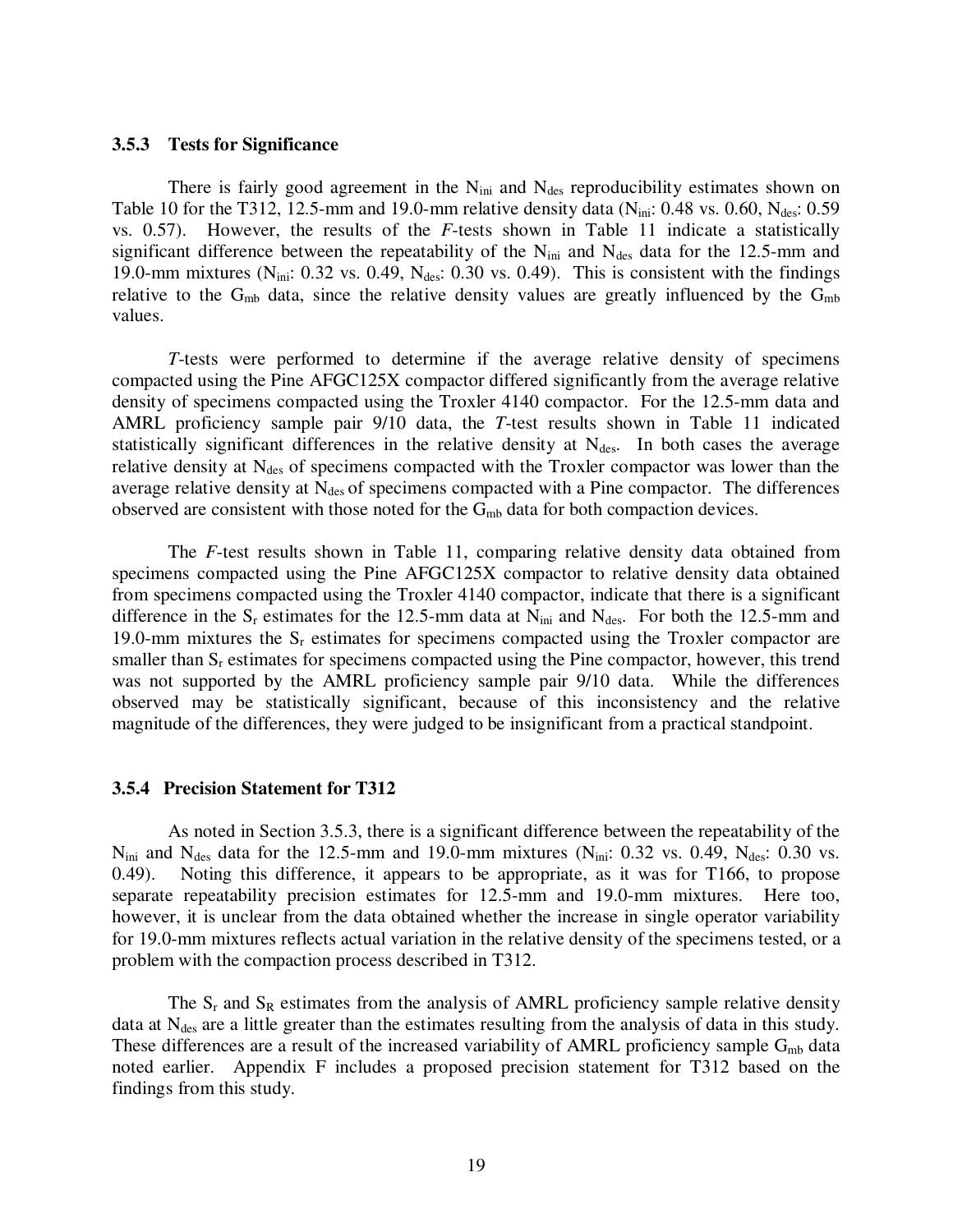### **CHAPTER 4**

### **CONCLUSIONS AND RECOMMENDATIONS**

### **4.1 GENERAL**

This study was conducted to prepare precision estimates for AASHTO and ASTM standards used to determine selected volumetric properties of HMA using non-absorptive aggregate. Specific study objectives were to (1) develop a precision statement applicable to AASHTO T312 used to prepare and determine the density of HMA specimens using a Superpave Gyratory compactor, (2) update precision statements currently published in AASHTO T166 used to determine bulk specific gravity of compacted asphalt mixtures and ASTM D2041 used to determine maximum specific gravity of bituminous paving mixtures, and (3) prepare first-cut precision estimates for ASTM Provisional Standards PS131 and PS132 which are used to determine bulk specific gravity and density of compacted bituminous mixtures using an automatic vacuum sealing method. The study conclusions and recommendations are as follows.

### **4.2 CONCLUSIONS AND RECOMMENDATIONS RELATED TO SPECIFIC STANDARDS**

### **4.2.1 ASTM D2041, Standard Test Method for Theoretical Maximum Specific Gravity and Density of Bituminous Materials**

#### **Conclusions**

1. The precision statement currently published in D2041-00 is in need of revision.

2. While the D2041 reproducibility estimates were statistically greater for the "weight in air" method than the "weight in water" method, there is not enough data available to provide separate precision estimates.

#### **Recommendations**

1. The precision statement in Appendix D should be adopted for D2041.

2. AMRL should collect data from participants in its Proficiency Sample Program to determine if separate  $S_r$  precision estimates are warranted for 'weight in air' and 'weight in water' methods.

### **4.2.2 AASHTO T166, Standard Test Method for Bulk Specific Gravity of Compacted Asphalt Mixtures Using Saturated Surface-Dry Specimens**

#### **Conclusions**

1. The precision statement currently published in T166-00 is in need of revision.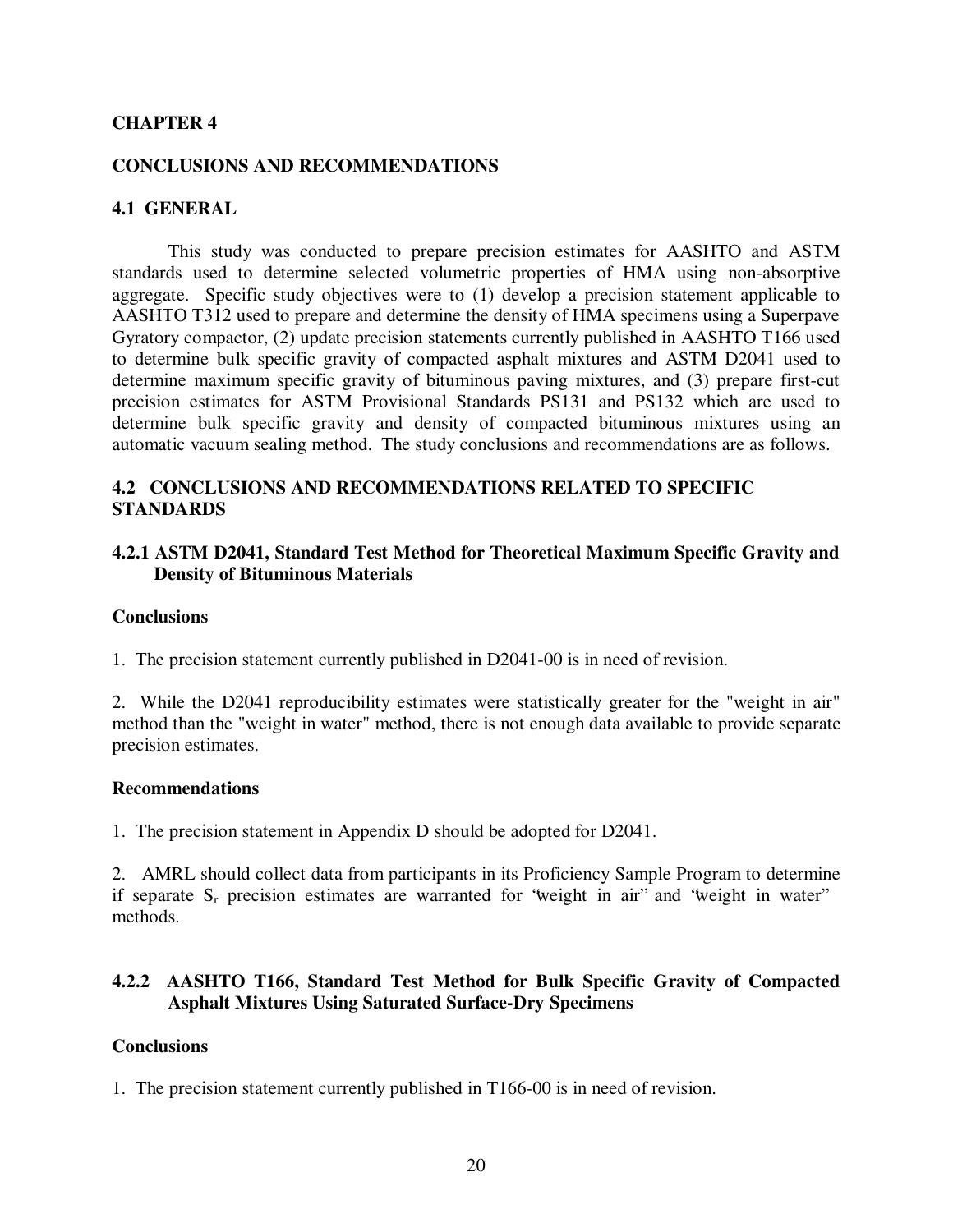2. The  $S_r$  precision estimates for the 19.0 mm mixture were statistically larger than that obtained for the 12.5 mm mixture.

3. The T166 bulk specific gravity  $(G_{mb})$  values obtained from specimens compacted with the Pine AFGC125X compactor were greater than those obtained from specimens compacted with the Troxler 4140 compactor.

### **Recommendations**

1. The precision statement proposed in Appendix E should be adopted for T166 (Method A). Separate  $S_r$  precision estimates are proposed for the 19.0 mm mixture and 12.5 mixtures. There was no apparent difference in the T166  $S_R$  precision estimate for the 12.5 mm mixture and the 19.0 mm mixture as shown in the proposed precision statement.

2. Further research is needed to determine if the difference in the repeatability  $(S_r)$  of  $G_{mb}$  test results from 12.5-mm and 19.0-mm mixtures reflects potential problems with T166 or actual variation in the density of specimens tested.

### **4.2.3 ASTM D2041 Results Compared to ASTM PS132 Results**

### **Conclusions**

1. The variation in test results obtained using PS132 was statistically greater than that obtained using D2041.

2. The maximum specific gravity  $(G_{mm})$  values obtained using PS132 were lower than those obtained using D2041.

#### **Recommendation**

1. A precision statement for PS132 should not be adopted until an interlaboratory study involving laboratories having more experience performing the test method is conducted.

2. Changes to PS132 to increase its precision should be investigated.

### **4.2.4 AASHTO T166 Results Compared to ASTM PS131 Results**

### **Conclusions**

1. The bulk specific gravity  $(G_{mb})$  values obtained using PS131 were significantly lower than those obtained using T166.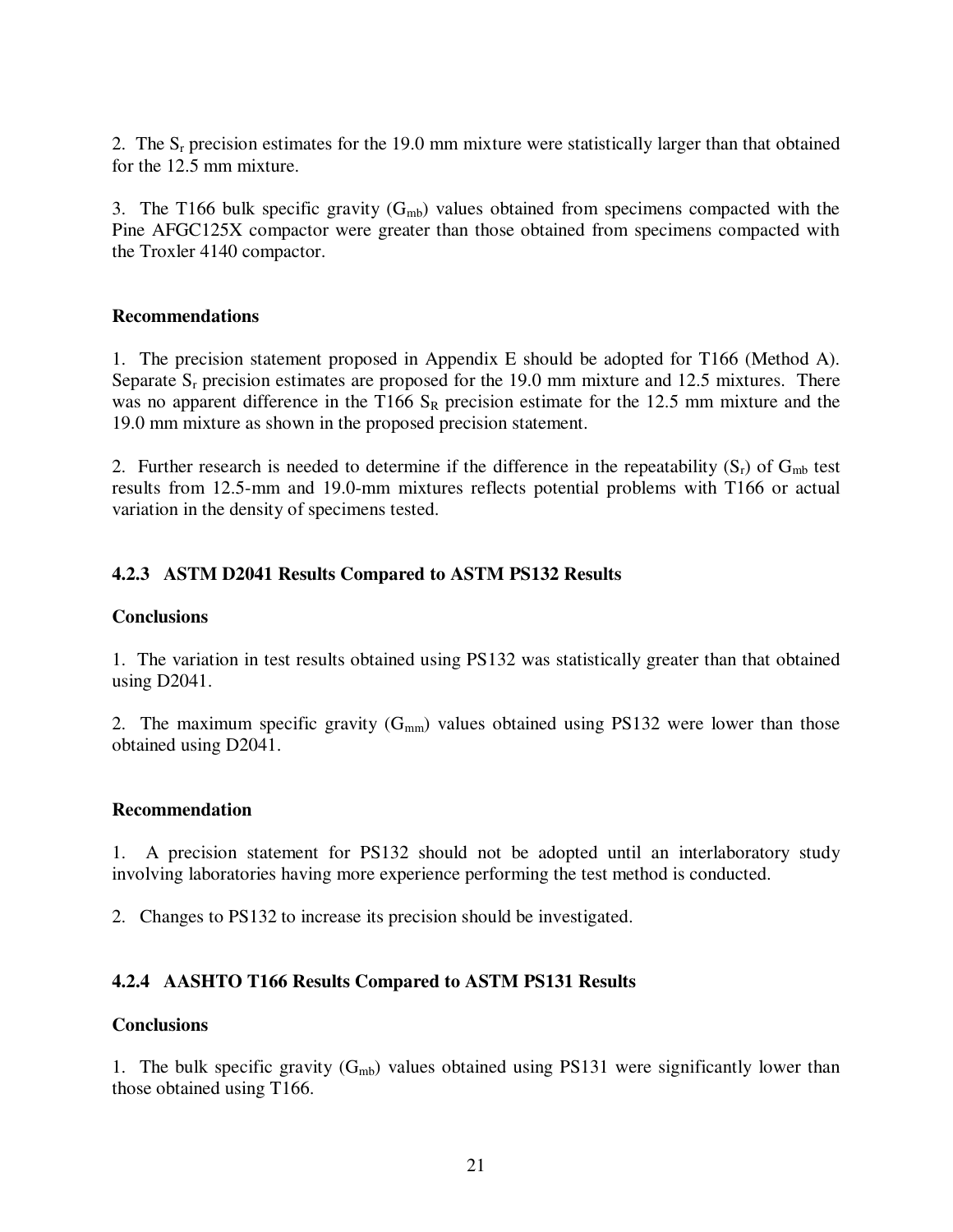2. The  $S_r$  estimates obtained using PS131 were statistically greater than those obtained using T166.

3. For the 19.0 mm mixture, the  $S_R$  estimate obtained using PS131 was statistically greater than the  $S_R$  estimate obtained using T166.

### **Recommendations**

1. A precision statement for PS131 should not be adopted until an interlaboratory study involving laboratories having more experience performing the test method is conducted.

2. Changes to PS131 to increase its precision should be investigated.

### **4.2.5 AASHTO T312, Standard Method of Test for Preparing and Determining the Density of Hot-Mix Asphalt (HMA) Specimens by Means of the Superpave Gyratory Compactor**

### **Conclusions**

1. T312 needs a precision statement.

2. The T312  $S_r$  estimate for the 19.0 mm mixture was statistically larger than that obtained for the 12.5 mm mixture.

3. The relative density values obtained from specimens compacted with the Pine AFGC125X compactor were greater than those obtained from specimens compacted with the Troxler 4140 compactor.

### **Recommendations**

1. The precision statement proposed in Appendix F for T312 should be adopted. It includes separate  $S_r$  estimates for the 12.5-mm and 19.0-mm mixtures.

### **4.2.6 AASHTO T269, Standard Test Method for Percent Air Voids in Compacted Dense and Open Bituminous Paving Mixtures**

### **Conclusions**

1. The precision statement in T269 could be revised to include precision estimates applicable to Superpave specimens.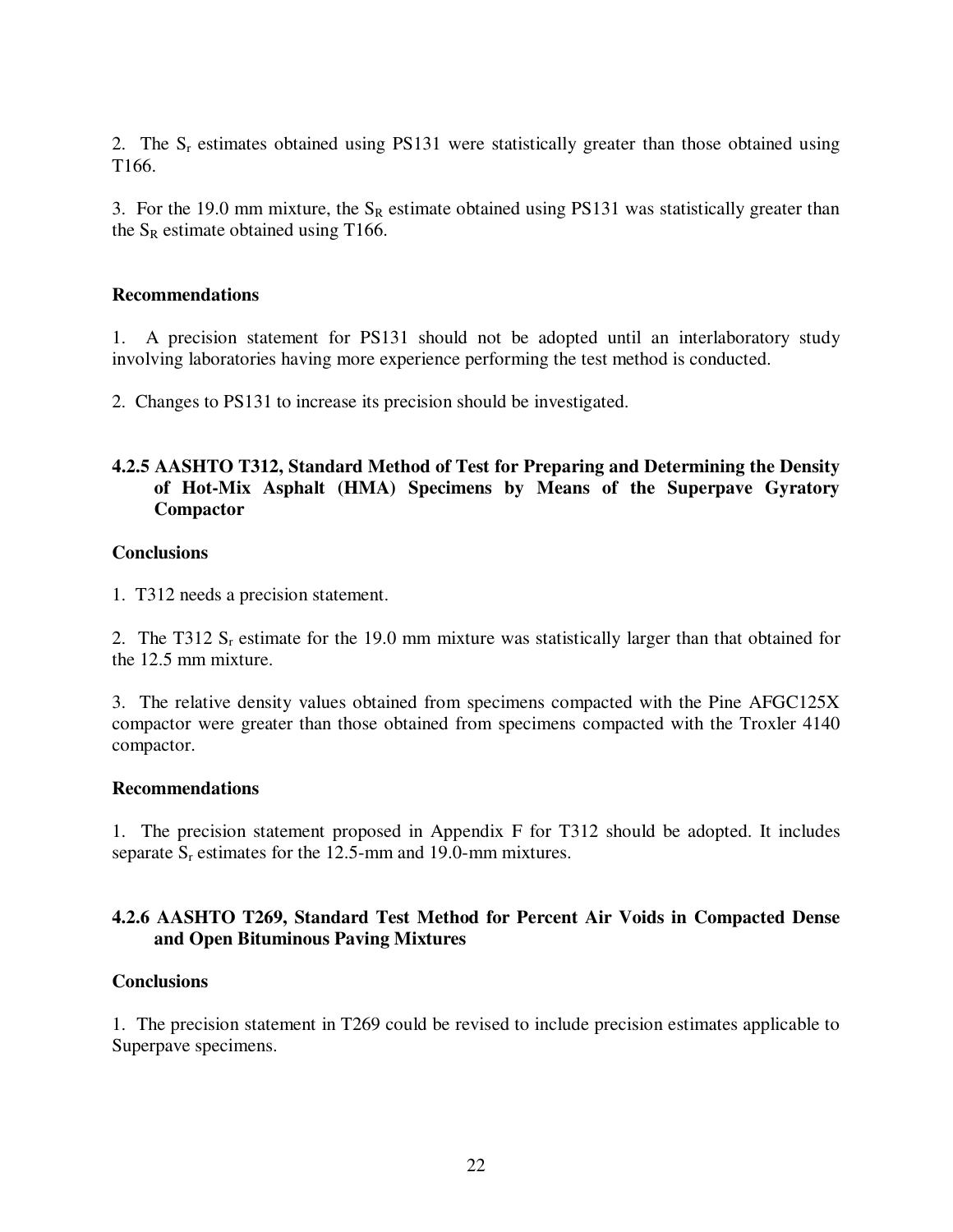### **Recommendations**

1. If AASHTO adopts D2041 as a replacement for T209, the precision estimates and conditions given in Appendix F for T312 could be added to the precision statement in T269 as precision estimates and conditions applying to Superpave specimens.

### **4.3 GENERAL CONCLUSIONS AND RECOMMENDATIONS**

1. The bivariant analysis described by Hall (*10*) can be used effectively to screen AMRL proficiency sample data.

2. AMRL should attempt to develop precision estimates from existing asphalt binder and HMA proficiency sample data using the bivariate approach to screen the data.

3. Further research is needed to develop precision estimates for HMA mixtures with a wider range of air voids and having greater aggregate absorption.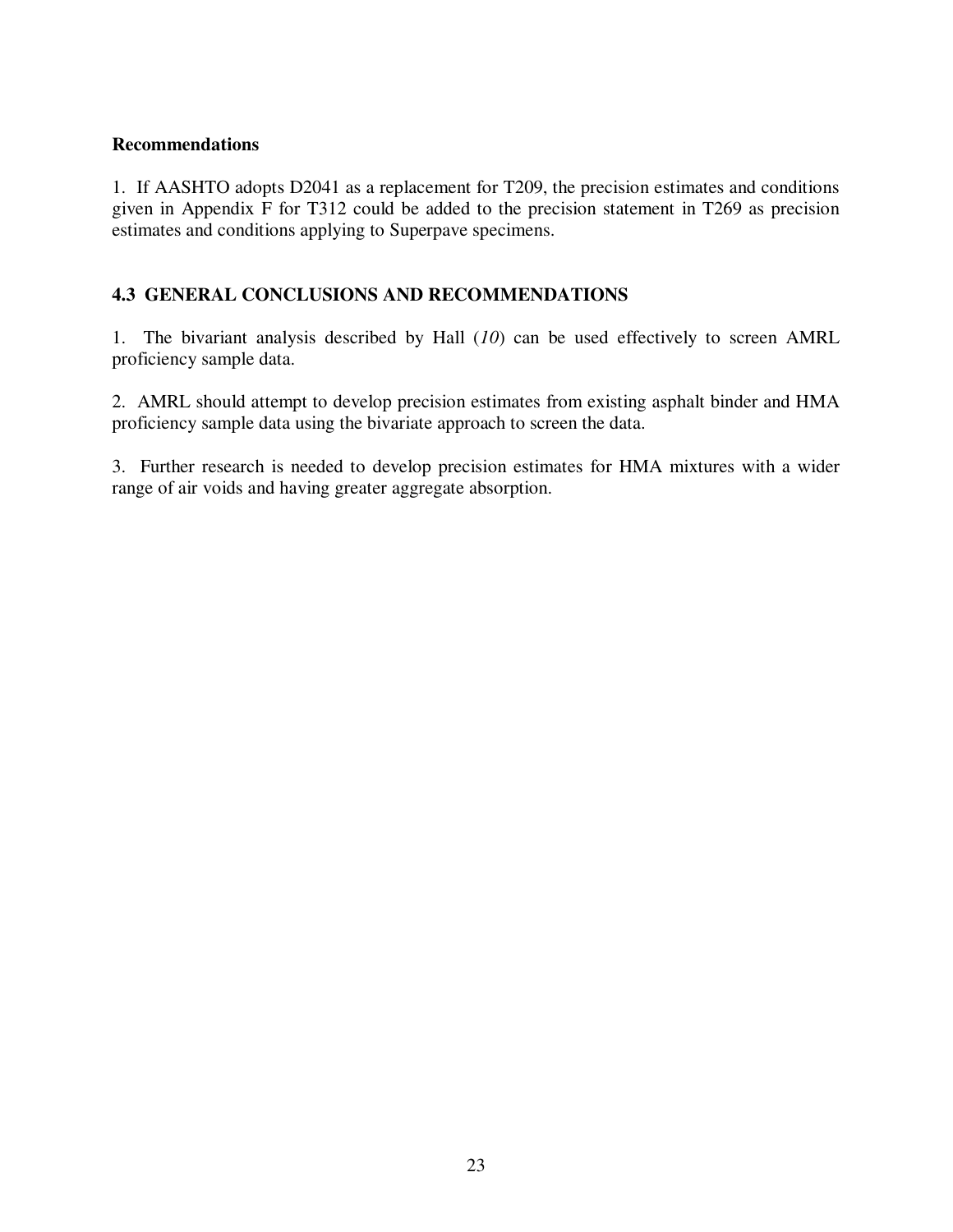

**Figure 1 –Box Samples for Participating Laboratories**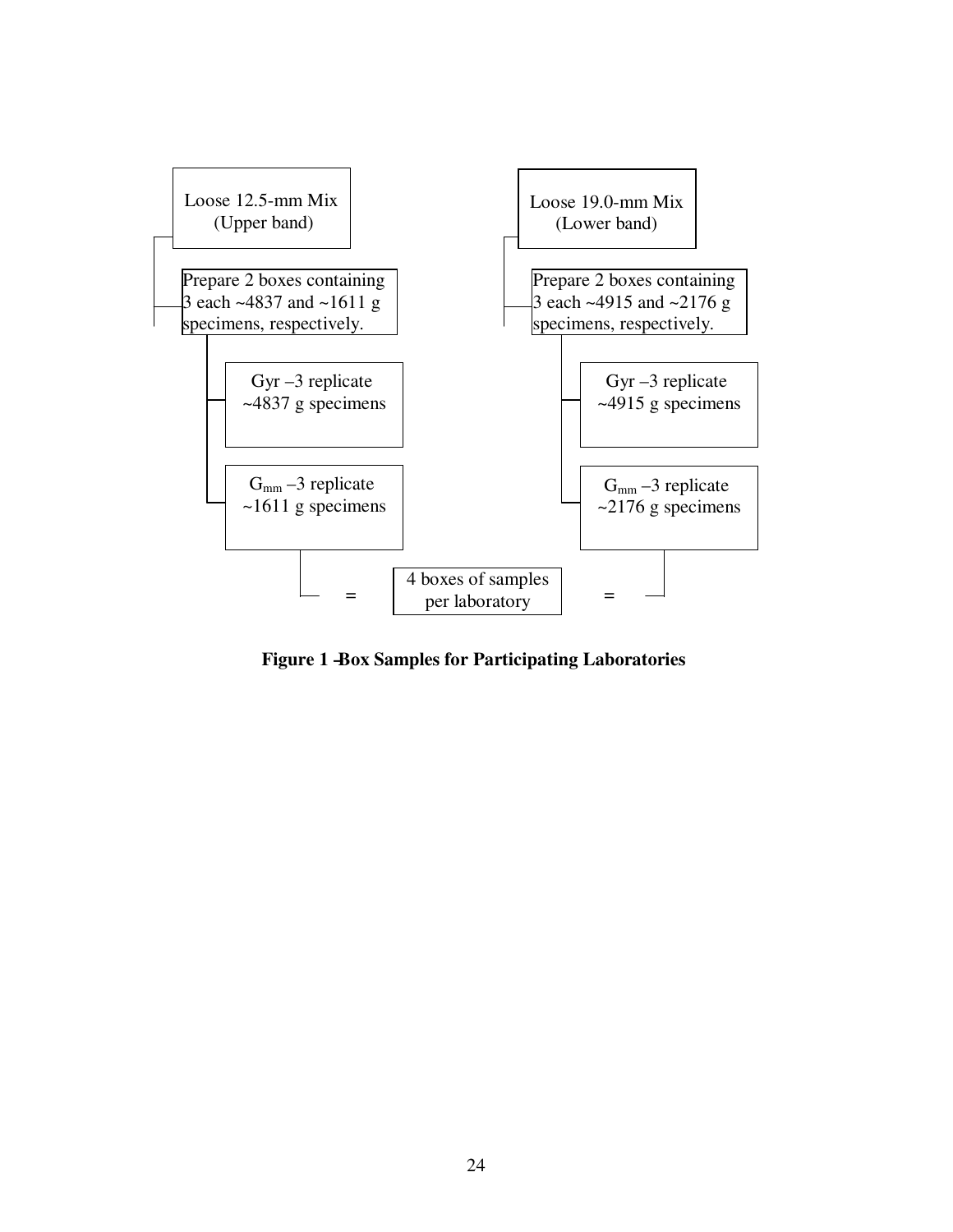

Figure 2 – Box Plots for Maximum Specific Gravity (G<sub>mm</sub>) Data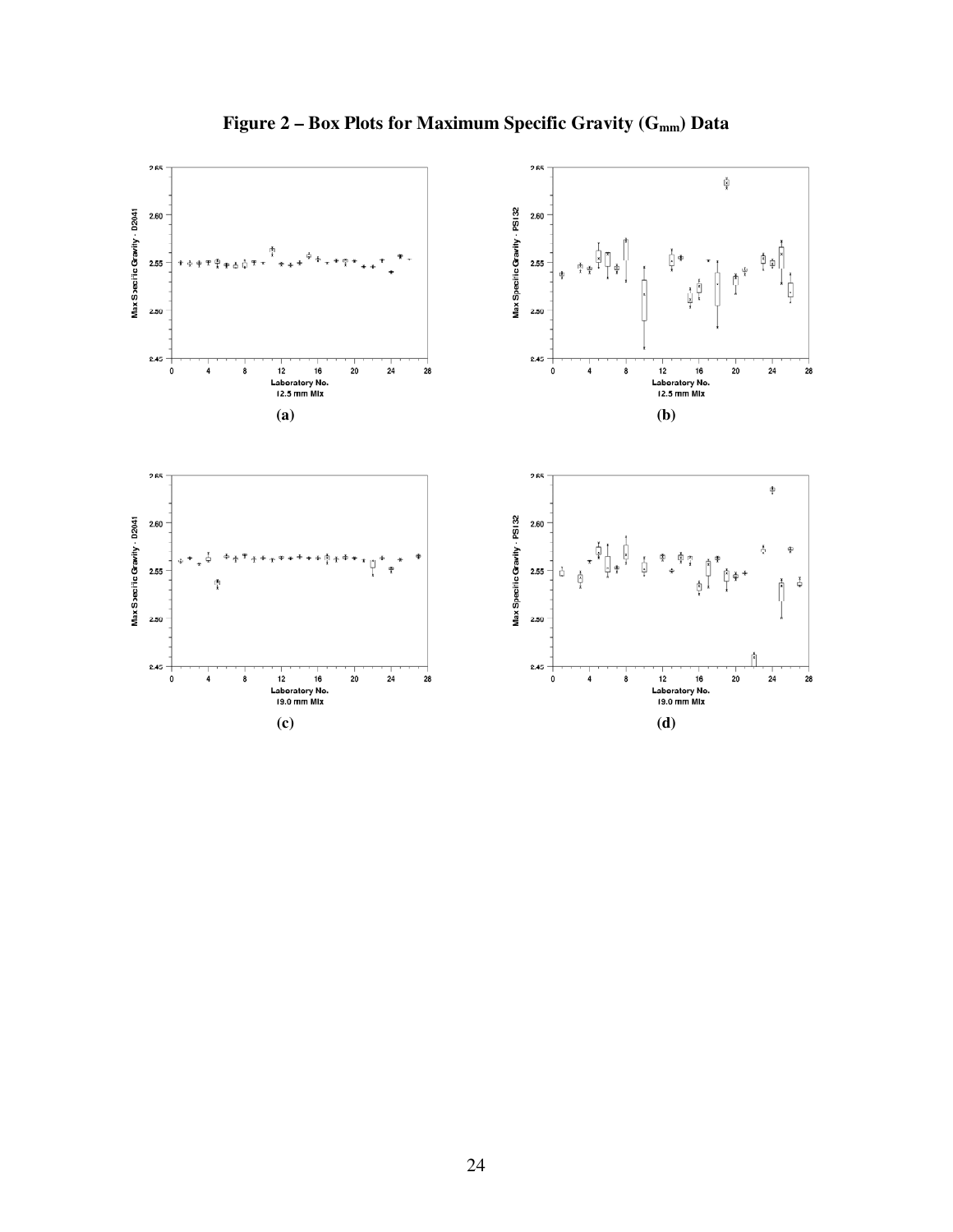

**Figure 3 -** *h* **Consistency Statistics - Maximum Specific Gravity (G<sub>mm</sub>) - D2041** 



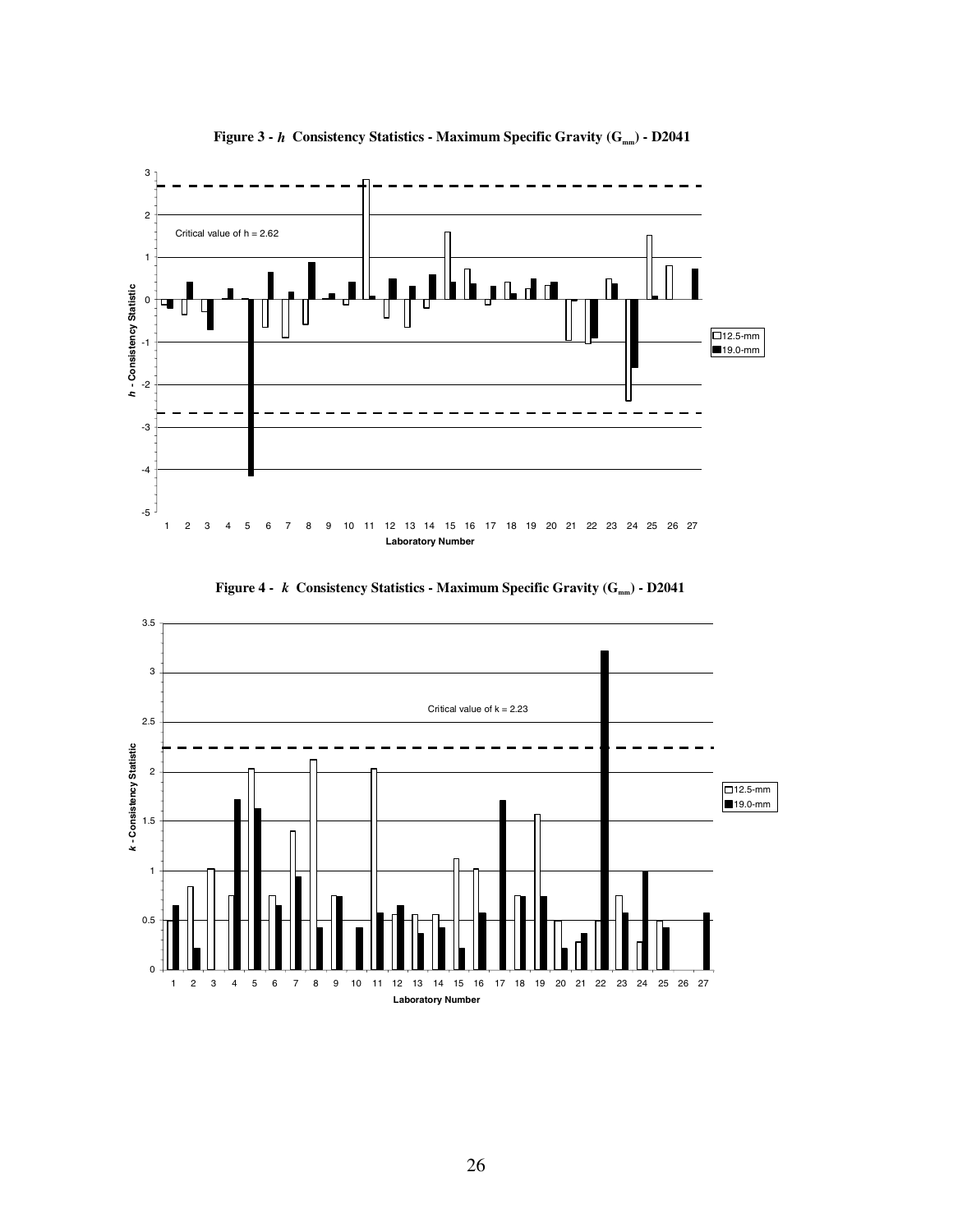

**Figure 5 -** *h* Consistency Statistics - Maximum Specific Gravity  $(G_{mn})$  –PS132



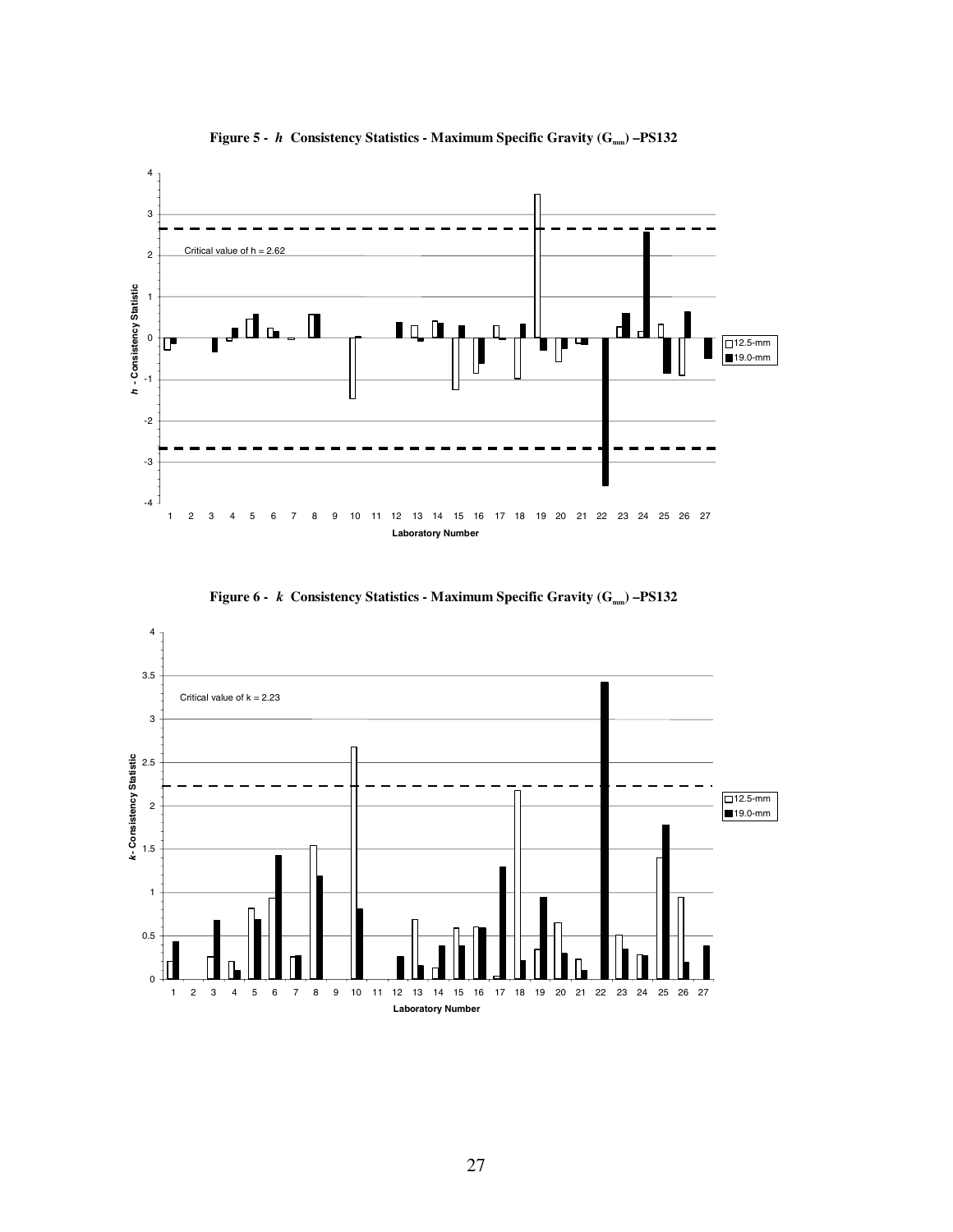

Figure 7 – Box Plots for Bulk Specific Gravity (G<sub>mb</sub>) Data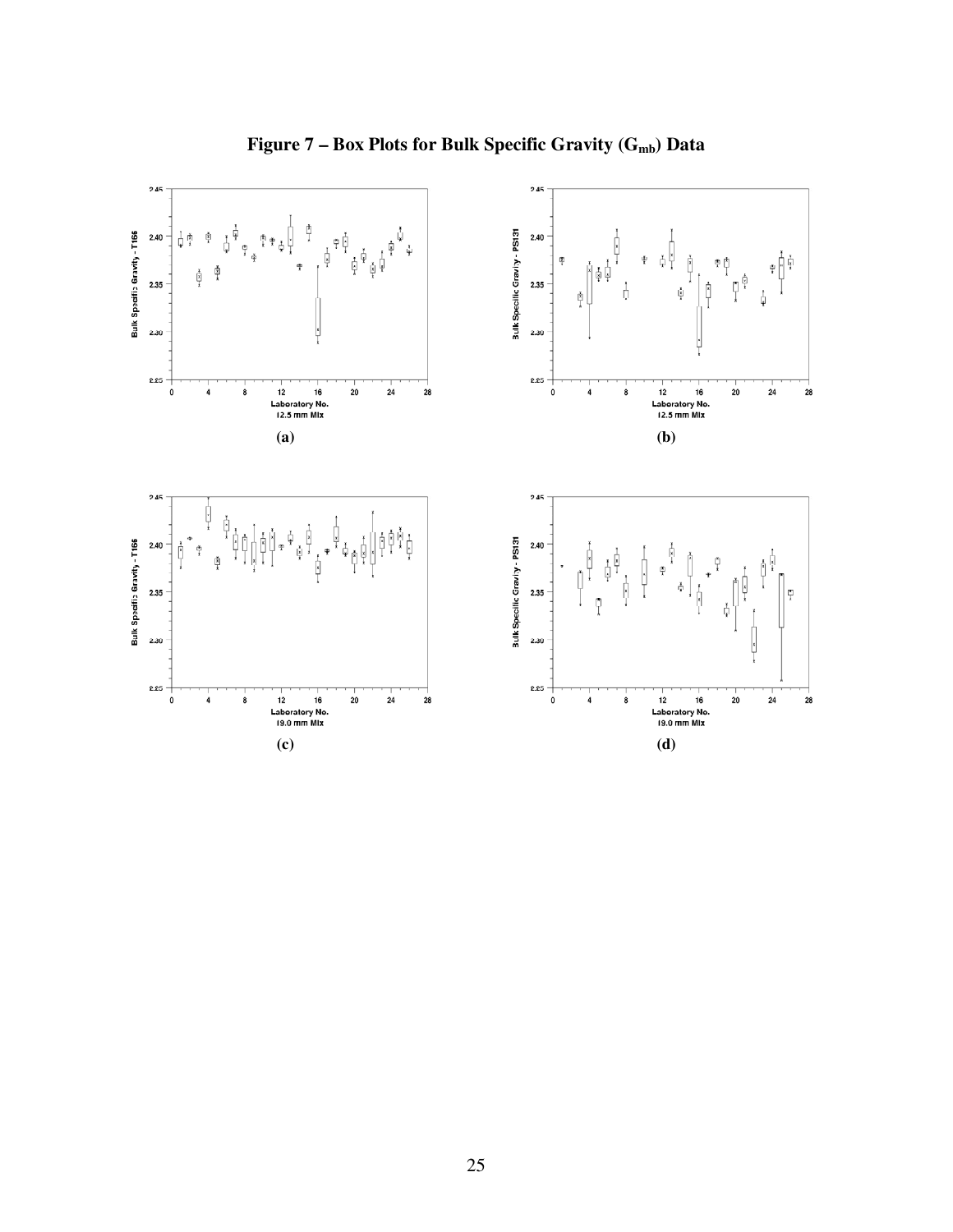





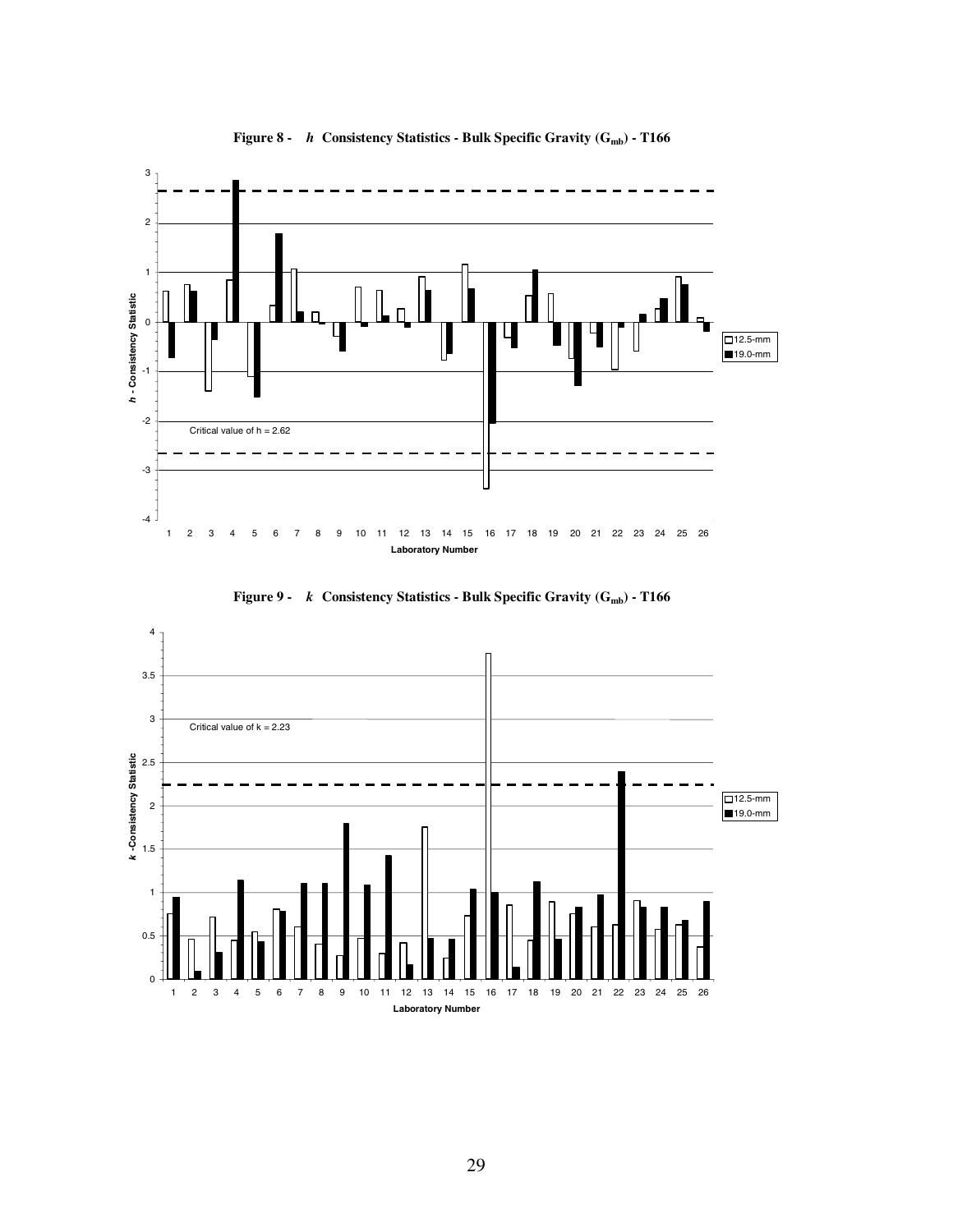

Figure 10 - *h* Consistency Statistics - Bulk Specific Gravity (G<sub>mb</sub>) – PS131



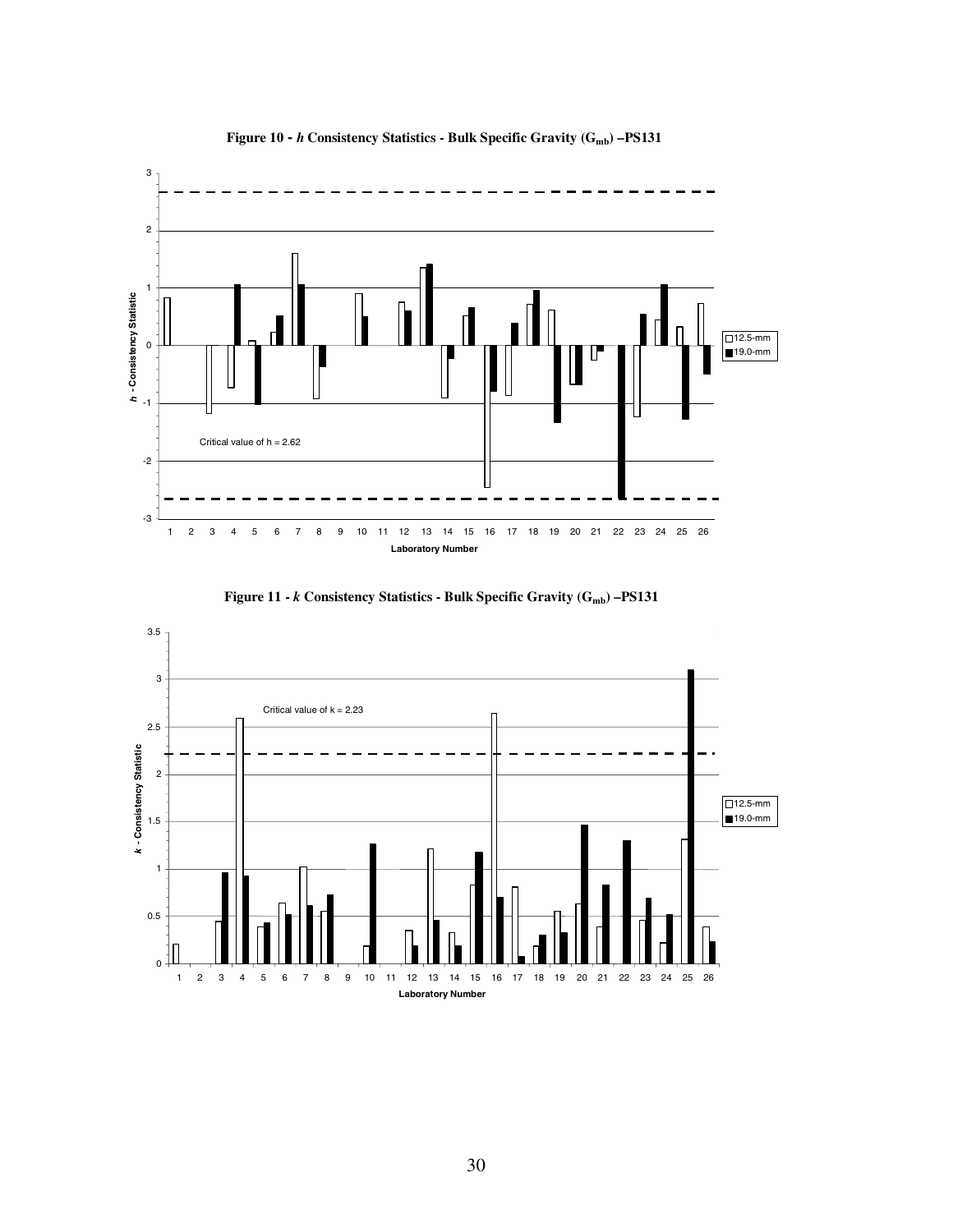

**Figure 12 – Box Plots for Relative Density Data**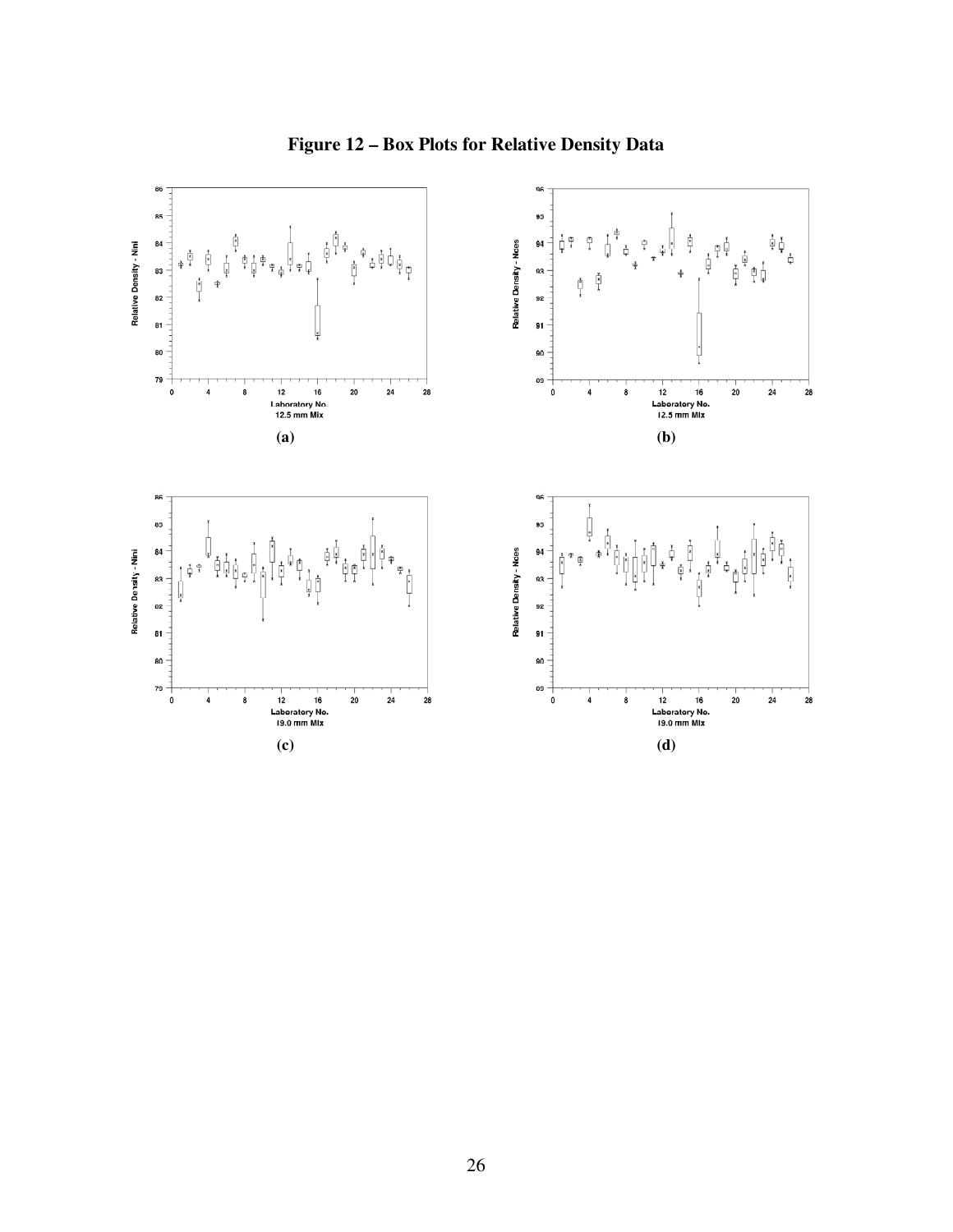

Figure 13 - *h* Consistency Statistics - Relative Density (N<sub>ini</sub>) –T312



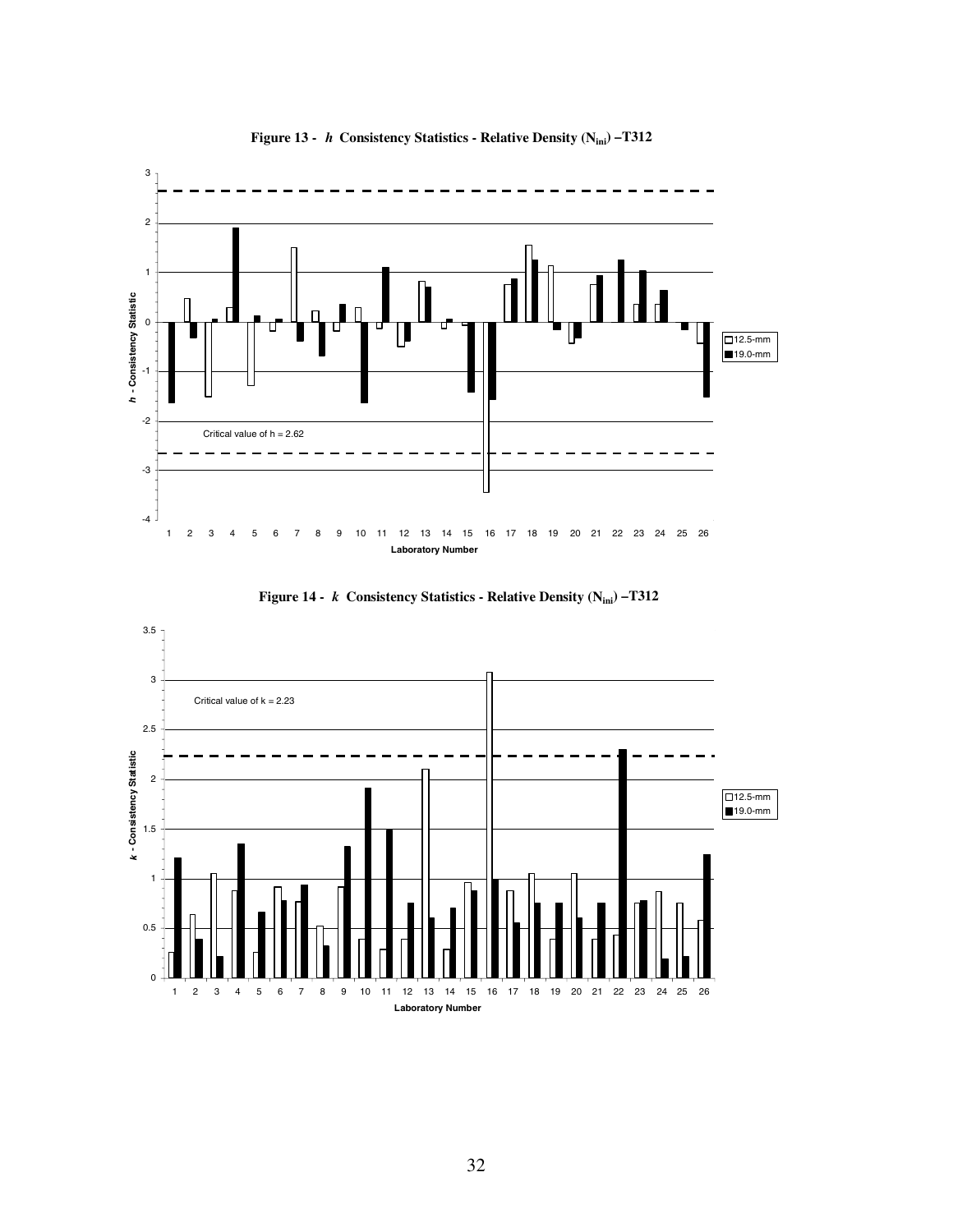





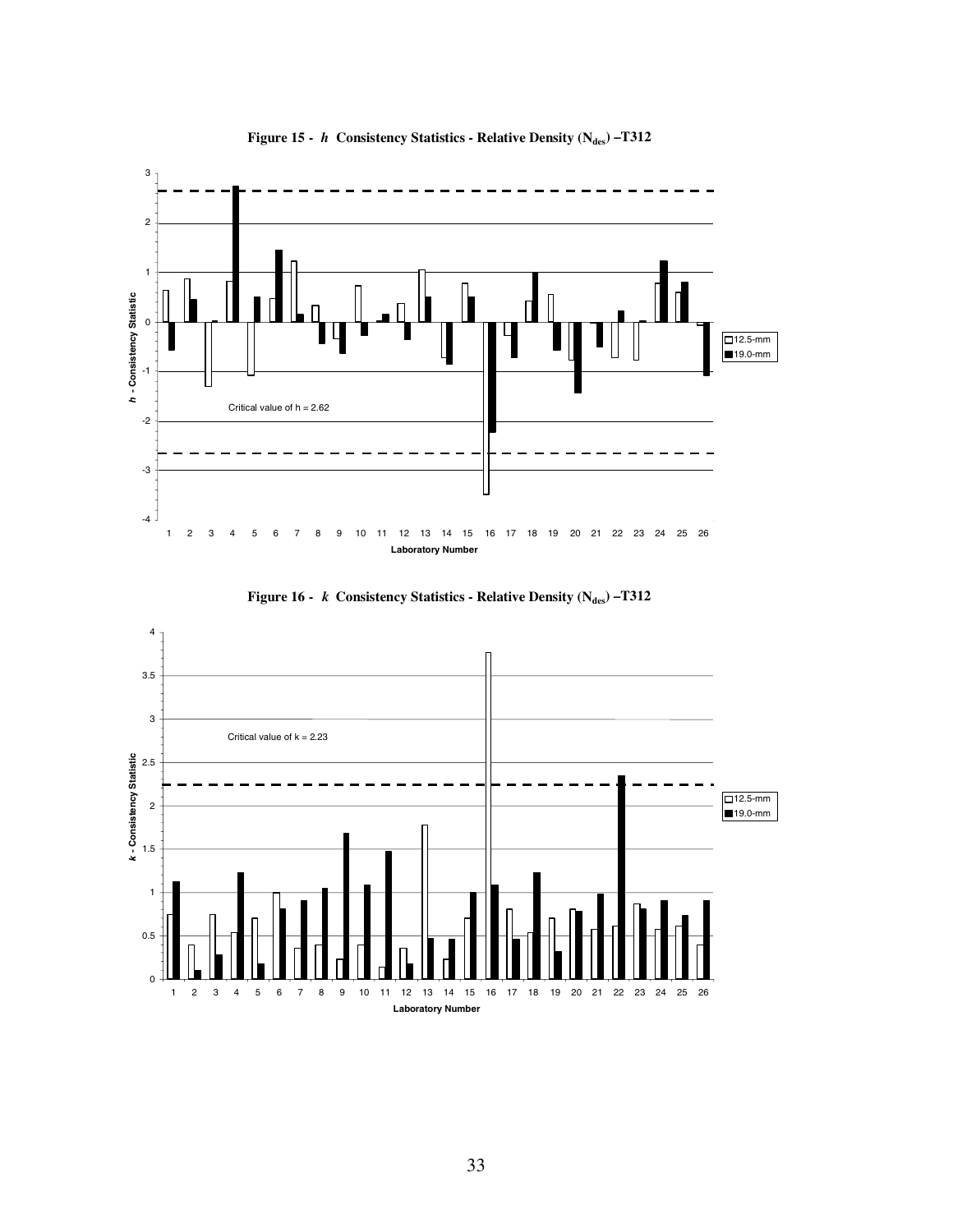| Material          | 12.5-mm, $G_{mm}$ (g) | 12.5-mm, $Gyr(g)$ | 19.0-mm, $G_{mm}$ (g) | 19.0-mm, Gyr $(g)$ |
|-------------------|-----------------------|-------------------|-----------------------|--------------------|
| 19.0-mm aggregate | ---                   | $---$             | 447                   | 1010               |
| 12.5-mm aggregate | 274                   | 822               | 438                   | 990                |
| 9.5-mm aggregate  | 268                   | 805               | 204                   | 460                |
| 4.75-mm aggregate | 303                   | 910               | 241                   | 545                |
| 2.36-mm aggregate | 273                   | 820               | 239                   | 540                |
| Sand              | 414                   | 1243              | 512                   | 1155               |
| Mineral Filler    | 10                    | 30                | 9                     | 20                 |
| Binder            | 69                    | 207               | 86                    | 195                |
| Total:            | 1611                  | 4837              | 2176                  | 4915               |

# **Table 1 – Laboratory Mix Designs**

**Table 2 – HMA Design – Binder Content and Absorption** 

| $12.5$ -mm mix, (percent) | 19.0-mm mix, (percent) |  |  |  |
|---------------------------|------------------------|--|--|--|
| 4.28                      | 3.97                   |  |  |  |
| 3.59                      | 3.37                   |  |  |  |
| 0.7                       | 0.6                    |  |  |  |
|                           |                        |  |  |  |

1 Determined Using PP28 (*2*)

| Property                            | 12.5-mm Mixture               | 19.0-mm Mixture               |  |  |
|-------------------------------------|-------------------------------|-------------------------------|--|--|
| Maximum Specific Gravity $(G_{mm})$ | <b>ASTM D2041-00</b>          | <b>ASTM D2041-00</b>          |  |  |
|                                     | <b>ASTM PS132-01</b>          | <b>ASTM PS132-01</b>          |  |  |
| Bulk Specific Gravity $(G_{mb})$    | <b>ASTM PS131-01</b>          | <b>ASTM PS131-01</b>          |  |  |
|                                     | AASHTO T166-00                | AASHTO T166-00                |  |  |
| <b>Relative Density</b>             | AASHTO T312, $N_{\text{ini}}$ | AASHTO T312, $N_{\text{ini}}$ |  |  |
|                                     | AASHTO T312, $N_{des}$        | AASHTO T312, $N_{des}$        |  |  |

### **Table 3 - Test Properties Determined in Study**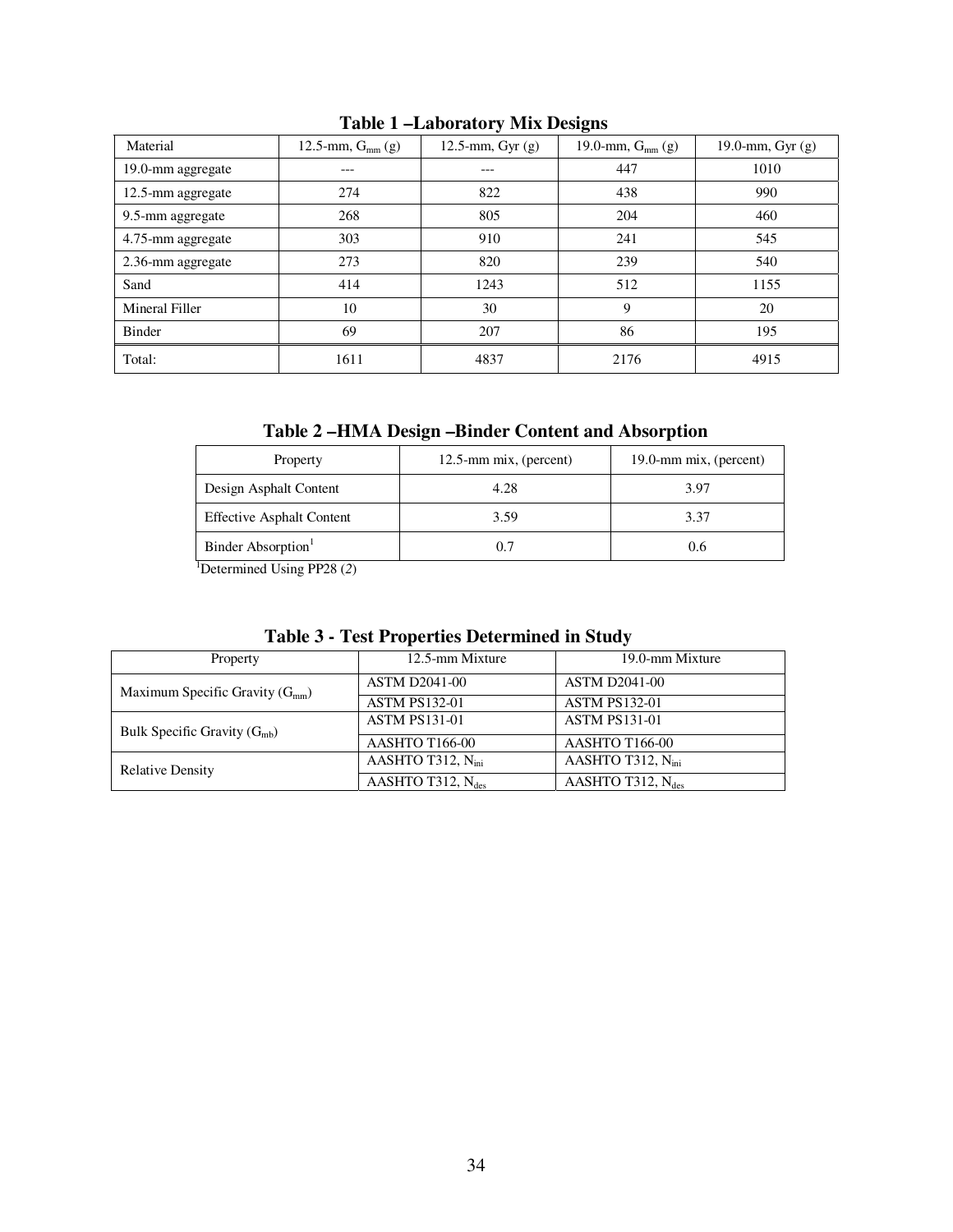|                  |           | TANIC T                  | 12.0 пши глихсаг с Даса |                              |                        |                  |                  |                          |             |
|------------------|-----------|--------------------------|-------------------------|------------------------------|------------------------|------------------|------------------|--------------------------|-------------|
|                  |           | Maximum Specific Gravity |                         | <b>Bulk Specific Gravity</b> |                        |                  |                  | Relative Density - T 312 |             |
| Lab Number       | Weight in | $Gmm - D2041$            | $Gmm - PS132$           | $G_{mb}$ -PS131              | G <sub>mb</sub> - T166 | $N_{\text{ini}}$ | $N_{\text{des}}$ | Comp. Manuf.             | Comp. Model |
|                  |           | 2.549                    | 2.534                   | 2.371                        | 2.391                  | 83.2             | 93.8             |                          |             |
| $\mathbf{1}$     | air       | 2.551                    | 2.540                   | 2.378                        | 2.390                  | 83.1             | 93.7             | Pine                     | AGFC125X    |
|                  |           | 2.550                    | 2.539                   | 2.376                        | 2.405                  | 83.3             | 94.3             |                          |             |
|                  |           | 2.548                    |                         |                              | 2.392                  | 83.5             | 93.9             |                          |             |
| $\overline{c}$   |           | 2.548                    |                         |                              | 2.399                  | 83.2             | 94.2             | Pine                     | AFGC125X    |
|                  | water     |                          |                         |                              |                        |                  |                  |                          |             |
|                  |           | 2.551                    |                         |                              | 2.402                  | 83.7             | 94.2             |                          |             |
| 3                |           | 2.550                    | 2.549                   | 2.338                        | 2.365                  | 82.7             | 92.7             |                          | AFGC125X    |
|                  | water     | 2.547                    | 2.547                   | 2.327                        | 2.358                  | 82.5             | 92.6             | Pine                     |             |
|                  |           | 2.551                    | 2.541                   | 2.341                        | 2.349                  | 81.9             | 92.1             |                          |             |
|                  |           | 2.551                    | 2.540                   | 2.373                        | 2.404                  | 83.4             | 94.2             |                          |             |
| $\sqrt{4}$       | air       | 2.552                    | 2.546                   | 2.294                        | 2.394                  | 83.0             | 93.8             | Pine                     | AFGC125Xa   |
|                  |           | 2.549                    | 2.545                   | 2.365                        | 2.400                  | 83.7             | 94.2             |                          |             |
|                  |           | 2.546                    | 2.545                   | 2.367                        | 2.364                  | 82.6             | 92.9             |                          |             |
| $\mathbf 5$      | water     | 2.554                    | 2.571                   | 2.359                        | 2.368                  | 82.5             | 92.7             | Troxler                  | 4140        |
|                  |           | 2.552                    | 2.555                   | 2.354                        | 2.356                  | 82.4             | 92.3             |                          |             |
|                  |           | 2.548                    | 2.559                   | 2.354                        | 2.385                  | 82.8             | 93.6             |                          |             |
| $\boldsymbol{6}$ | water     | 2.549                    | 2.534                   | 2.360                        | 2.384                  | 83.0             | 93.5             | Pine                     | AFGC125X    |
|                  |           | 2.546                    | 2.561                   | 2.375                        | 2.400                  | 83.5             | 94.3             |                          |             |
|                  |           | 2.545                    | 2.540                   | 2.390                        | 2.402                  | 84.3             | 94.4             |                          |             |
| $\overline{7}$   | air       | 2.545                    | 2.545                   | 2.373                        | 2.398                  | 83.7             | 94.2             | Pine                     | AFG1A       |
|                  |           | 2.550                    | 2.548                   | 2.407                        | 2.411                  | 84.1             | 94.5             |                          |             |
|                  |           | 2.546                    | 2.573                   | 2.335                        | 2.382                  | 83.1             | 93.6             |                          |             |
| 8                | air       | 2.545                    | 2.531                   | 2.335                        | 2.390                  | 83.5             | 93.9             | Troxler                  | 4140        |
|                  |           |                          |                         |                              |                        | 83.4             | 93.6             |                          |             |
|                  |           | 2.553                    | 2.575                   | 2.351                        | 2.390                  |                  |                  |                          |             |
| $\boldsymbol{9}$ |           | 2.552                    |                         |                              | 2.375                  | 82.8             | 93.1             | Troxler                  | 4140        |
|                  | water     | 2.551                    |                         |                              | 2.381                  | 83.5             | 93.3             |                          |             |
|                  |           | 2.549                    |                         |                              | 2.378                  | 83.0             | 93.2             |                          |             |
|                  |           | 2.550                    | 2.517                   | 2.379                        | 2.401                  | 83.5             | 94.1             |                          |             |
| 10               | water     | 2.550                    | 2.461                   | 2.373                        | 2.391                  | 83.4             | 93.8             | Pine                     | AFGC125X    |
|                  |           | 2.550                    | 2.546                   | 2.377                        | 2.399                  | 83.2             | 94.1             |                          |             |
|                  |           | 2.558                    |                         |                              | 2.392                  | 83.2             | 93.5             |                          |             |
| 11               | water     | 2.564                    |                         |                              | 2.397                  | 83.0             | 93.5             | Pine                     | AFGC125X    |
|                  |           | 2.566                    |                         |                              | 2.398                  | 83.2             | 93.4             |                          |             |
|                  |           | 2.550                    |                         | 2.380                        | 2.394                  | 83.1             | 93.9             |                          |             |
| 12               | water     | 2.548                    | 2.555                   | 2.371                        | 2.385                  | 82.9             | 93.6             | Pine                     | AFGC125X    |
|                  |           | 2.548                    | 2.563                   | 2.369                        | 2.387                  | 82.8             | 93.7             |                          |             |
|                  |           | 2.547                    | 2.564                   | 2.367                        | 2.383                  | 83.0             | 93.6             |                          |             |
| 13               | water     | 2.549                    | 2.552                   | 2.381                        | 2.397                  | 83.4             | 94.0             | Pine                     | AFGC125X    |
|                  |           | 2.547                    | 2.542                   | 2.407                        | 2.422                  | 84.6             | 95.1             |                          |             |
|                  |           | 2.551                    | 2.553                   | 2.346                        | 2.371                  | 83.2             | 92.9             |                          |             |
| 14               | water     | 2.549                    | 2.556                   | 2.341                        | 2.370                  | 83.0             | 93.0             | Troxler                  | 4140        |
|                  |           | 2.549                    | 2.557                   | 2.335                        | 2.366                  | 83.2             | 92.8             |                          |             |
|                  |           |                          | 2.504                   | 2.373                        |                        | 83.6             | 94.1             |                          |             |
| 15               | air       | 2.560<br>2.556           | 2.512                   | 2.380                        | 2.409<br>2.411         | 82.9             | 94.3             | Brovold                  | BGC-1       |
|                  |           | 2.556                    | 2.523                   | 2.353                        | 2.396                  | 83.0             | 93.7             |                          |             |
|                  |           |                          |                         |                              |                        |                  |                  |                          |             |
| 16               |           | 2.553                    | 2.525                   | 2.360                        | 2.368                  | 82.7             | 92.7             | Pine                     | AFGC125X    |
|                  | water     | 2.556                    | 2.532                   | 2.292                        | 2.303                  | 80.7             | 90.2             |                          |             |
|                  |           | 2.552                    | 2.513                   | 2.277                        | 2.289                  | 80.5             | 89.6             |                          |             |
|                  |           | 2.550                    | 2.553                   | 2.352                        | 2.388                  | 84.0             | 93.6             |                          |             |
| 17               | water     | 2.550                    | 2.553                   | 2.346                        | 2.376                  | 83.6             | 93.2             | Troxler                  | 4140        |
|                  |           | 2.550                    | 2.552                   | 2.326                        | 2.369                  | 83.3             | 92.9             |                          |             |
|                  |           | 2.554                    | 2.528                   | 2.369                        | 2.388                  | 83.6             | 93.5             |                          |             |
| 18               | air       | 2.551                    | 2.551                   | 2.374                        | 2.396                  | 84.2             | 93.9             | Pine                     | AFGC125X    |
|                  |           | 2.552                    | 2.482                   | 2.375                        | 2.397                  | 84.4             | 93.9             |                          |             |
|                  |           | 2.548                    | 2.628                   | 2.360                        | 2.384                  | 84.0             | 93.6             |                          |             |
| 19               | air       | 2.553                    | 2.639                   | 2.375                        | 2.404                  | 83.8             | 94.2             | Troxler                  | 4140        |
|                  |           | 2.554                    | 2.634                   | 2.377                        | 2.395                  | 83.7             | 93.8             |                          |             |
|                  |           | 2.553                    | 2.518                   | 2.333                        | 2.361                  | 82.5             | 92.5             |                          |             |
| 20               | air       | 2.552                    | 2.534                   | 2.351                        | 2.378                  | 83.3             | 93.2             | Troxler                  | 4140        |
|                  |           | 2.551                    | 2.538                   | 2.352                        | 2.369                  | 83.1             | 92.9             |                          |             |
|                  |           | 2.546                    | 2.543                   | 2.354                        | 2.377                  | 83.6             | 93.4             |                          |             |
| 21               | air       | 2.547                    | 2.545                   | 2.360                        | 2.387                  | 83.8             | 93.7             | Troxler                  | 4140B       |
|                  |           | 2.546                    | 2.538                   | 2.347                        | 2.374                  | 83.5             | 93.2             |                          |             |
|                  |           |                          |                         |                              |                        |                  |                  |                          |             |
| 22               |           | 2.545                    |                         |                              | 2.372                  | 83.4             | 93.1             | Troxler                  | 4140        |
|                  | air       | 2.546                    |                         |                              | 2.358                  | 83.1             | 92.6             |                          |             |
|                  |           | 2.547                    |                         |                              | 2.366                  | 83.1             | 93.0             |                          |             |
|                  |           | 2.553                    | 2.559                   | 2.343                        | 2.384                  | 83.7             | 93.3             |                          |             |
| 23               | water     | 2.554                    | 2.543                   | 2.329                        | 2.368                  | 83.4             | 92.7             | Troxler                  | 4140        |
|                  |           | 2.551                    | 2.555                   | 2.331                        | 2.365                  | 83.1             | 92.6             |                          |             |
|                  |           | 2.540                    | 2.545                   | 2.363                        | 2.382                  | 83.2             | 93.8             |                          |             |
| 24               | air       | 2.540                    | 2.554                   | 2.369                        | 2.395                  | 83.8             | 94.3             | Brovold                  | BCG-1       |
|                  |           | 2.541                    | 2.549                   | 2.370                        | 2.389                  | 83.2             | 94.0             |                          |             |
|                  |           | 2.556                    | 2.573                   | 2.370                        | 2.396                  | 83.2             | 93.7             |                          |             |
| 25               | water     | 2.557                    | 2.529                   | 2.341                        | 2.398                  | 82.9             | 93.8             | Pine                     | AFGC125X    |
|                  |           | 2.558                    | 2.559                   | 2.384                        | 2.409                  | 83.5             | 94.2             |                          |             |
|                  |           | 2.554                    | 2.519                   | 2.380                        | 2.390                  | 83.1             | 93.6             |                          |             |
| 26               | air       | 2.554                    | 2.509                   | 2.367                        | 2.382                  | 83.1             | 93.3             | Brovold (Pine)           | AFGB1A      |
|                  |           | 2.554                    | 2.539                   | 2.372                        | 2.384                  | 82.7             | 93.3             |                          |             |

**Table 4 - 12.5-mm Mixture Data** 

Notes:

1. Shaded cells indicate data eliminated from analysis as described in Section 3.2.

2. Empty cells or portions of cells indicate that the laboratory did not submit data. One laboratory did not submit any data.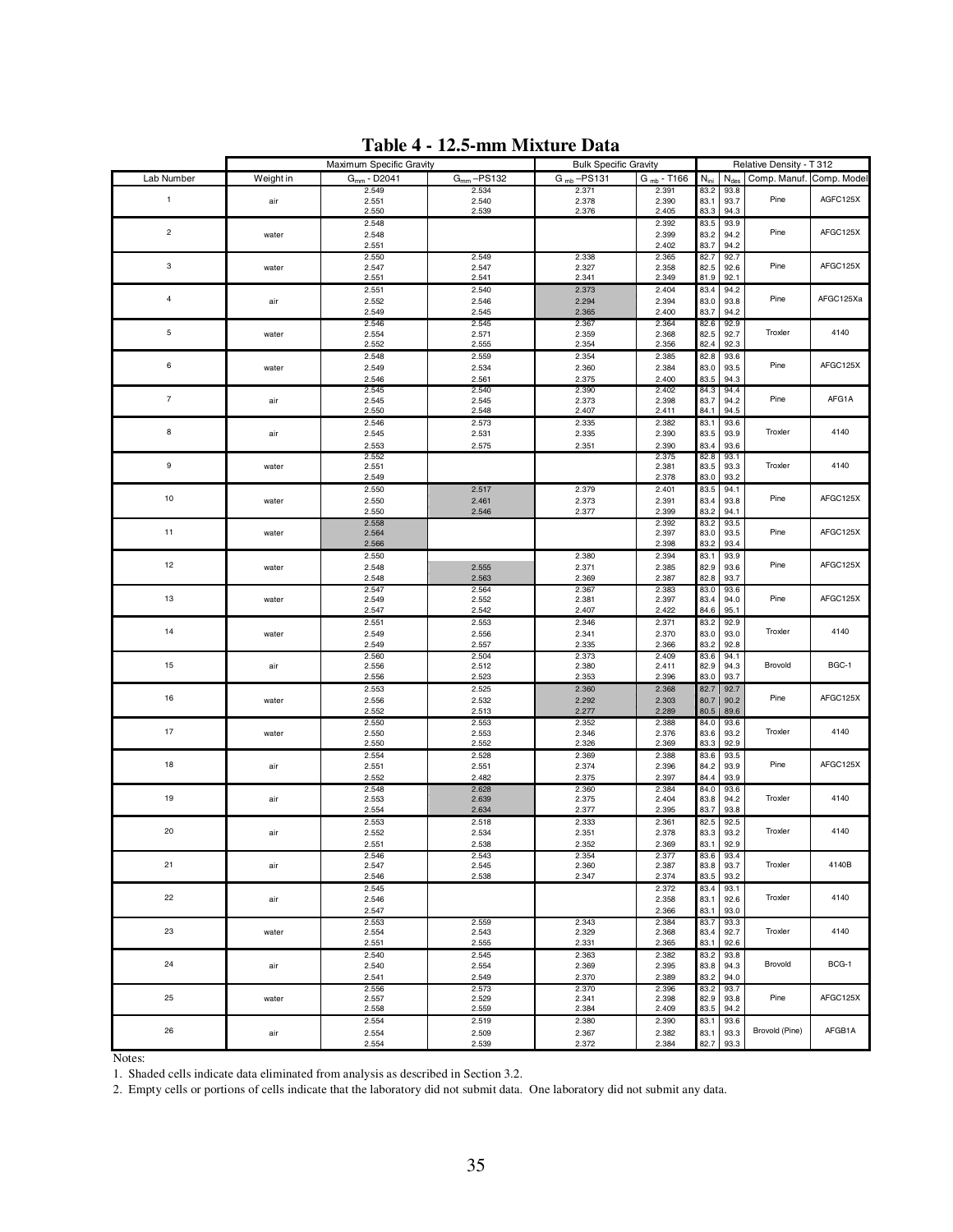|                  | Maximum Specific Gravity |                  | <b>Bulk Specific Gravity</b> |                |                 |                  | Relative Density - T 312 |                |             |
|------------------|--------------------------|------------------|------------------------------|----------------|-----------------|------------------|--------------------------|----------------|-------------|
| Lab Number       | Weight in                | $G_{mm}$ - D2041 | $Gmm - PS132$                | $Gmb - PS131$  | $G_{mb}$ - T166 | $N_{\text{ini}}$ | $N_{de}$                 | Comp. Manuf.   | Comp. Model |
|                  |                          | 2.562            | 2.554                        |                | 2.376           | 82.4             | 92.7                     |                |             |
| $\mathbf{1}$     | air                      | 2.559            | 2.545                        |                | 2.394           | 82.2             | 93.6                     | Pine           | AGFC125X    |
|                  |                          | 2.559            | 2.545                        | 2.377          | 2.402           | 83.4             | 93.9                     |                |             |
|                  |                          | 2.563            |                              |                | 2.405           | 83.1             | 93.8                     |                |             |
| $\mathbf 2$      | water                    | 2.564            |                              |                | 2.407           | 83.2             | 93.9                     | Pine           | AFGC125X    |
|                  |                          | 2.564            |                              |                | 2.407           | 83.5             | 93.9                     |                |             |
| $_{\rm 3}$       |                          | 2.557            | 2.533                        | 2.371          | 2.397           | 83.5             | 93.7                     | Pine           | AFGC125X    |
|                  | air                      | 2.557            | 2.549                        | 2.337          | 2.390           | 83.3<br>83.5     | 93.5<br>93.8             |                |             |
|                  |                          | 2.557            | 2.543                        | 2.372          | 2.398           |                  |                          |                |             |
| $\pmb{4}$        | air                      | 2.568<br>2.560   | 2.561<br>2.559               | 2.385<br>2.402 | 2.431<br>2.449  | 83.9<br>85.1     | 94.7<br>95.7             | Pine           | AFGC125X    |
|                  |                          | 2.560            | 2.561                        | 2.364          | 2.417           | 83.8             | 94.4                     |                |             |
|                  |                          | 2.532            | 2.580                        | 2.327          | 2.375           | 83.8             | 93.8                     |                |             |
| 5                | water                    | 2.540            | 2.569                        | 2.343          | 2.387           | 83.1             | 93.9                     | Troxler        | 4140        |
|                  |                          | 2.539            | 2.564                        | 2.342          | 2.383           | 83.5             | 94.0                     |                |             |
|                  |                          | 2.564            | 2.553                        | 2.383          | 2.430           | 83.9             | 94.8                     |                |             |
| $\boldsymbol{6}$ | water                    | 2.567            | 2.577                        | 2.362          | 2.421           | 83.1             | 94.3                     | Pine           | AFGC125X    |
|                  |                          | 2.564            | 2.544                        | 2.369          | 2.408           | 83.3             | 93.9                     |                |             |
|                  |                          | 2.565            | 2.554                        | 2.396          | 2.416           | 83.7             | 94.2                     |                |             |
| $\boldsymbol{7}$ | air                      | 2.560            | 2.549                        | 2.371          | 2.385           | 82.7             | 93.2                     | Pine           | AFGC125X    |
|                  |                          | 2.562            | 2.555                        | 2.383          | 2.403           | 83.3             | 93.8                     |                |             |
|                  |                          | 2.565            | 2.558                        | 2.367          | 2.410           | 83.2             | 93.9                     |                |             |
| 8                | air                      | 2.567            | 2.567                        | 2.351          | 2.405           | 83.2             | 93.7                     | Troxler        | 4140        |
|                  |                          | 2.567            | 2.586                        | 2.337          | 2.381           | 82.9             | 92.8                     |                |             |
| $\boldsymbol{9}$ |                          | 2.560            |                              |                | 2.383           | 83.5             | 93.1                     |                |             |
|                  | water                    | 2.562            |                              |                | 2.373           | 82.9             | 92.6                     | Troxler        | 4140        |
|                  |                          | 2.564            |                              |                | 2.421           | 84.3             | 94.4                     |                |             |
|                  |                          | 2.563            | 2.564                        | 2.398          | 2.411           | 83.4             | 94.1                     |                | AFGC125X    |
| 10               | water                    | 2.563            | 2.552                        | 2.346          | 2.381           | 81.5             | 92.9                     | Pine           |             |
|                  |                          | 2.565            | 2.545                        | 2.369          | 2.402           | 83.1             | 93.6                     |                |             |
| 11               |                          | 2.563            |                              |                | 2.378           | 83.0             | 92.8                     | Pine           | AFGC125X    |
|                  | water                    | 2.560            |                              |                | 2.408           | 84.2             | 94.1                     |                |             |
|                  |                          | 2.562            |                              |                | 2.416           | 84.5             | 94.3                     |                |             |
| 12               |                          | 2.565            | 2.565                        | 2.369          | 2.395           | 83.3             | 93.4                     | Pine           | AFGC125X    |
|                  | water                    | 2.562            | 2.561                        | 2.375          | 2.399<br>2.399  | 83.6<br>82.8     | 93.6<br>93.5             |                |             |
|                  |                          | 2.565<br>2.562   | 2.567<br>2.549               | 2.376          | 2.414           | 84.1             | 94.2                     |                |             |
| 13               | water                    | 2.563            | 2.549                        | 2.391<br>2.401 | 2.401           | 83.5             | 93.7                     | Pine           | AFGC125X    |
|                  |                          | 2.564            | 2.552                        | 2.382          | 2.405           | 83.6             | 93.8                     |                |             |
|                  |                          | 2.564            | 2.559                        | 2.352          | 2.392           | 83.6             | 93.3                     |                |             |
| 14               | water                    | 2.566            | 2.568                        | 2.353          | 2.385           | 83.0             | 93.0                     | Troxler        | 4140        |
|                  |                          | 2.564            | 2.564                        | 2.359          | 2.398           | 83.7             | 93.5                     |                |             |
|                  |                          | 2.564            | 2.565                        | 2.347          | 2.392           | 82.4             | 93.3                     |                |             |
| 15               | air                      | 2.564            | 2.557                        | 2.391          | 2.421           | 83.3             | 94.4                     | Brovold        | BGC-1       |
|                  |                          | 2.563            | 2.565                        | 2.386          | 2.408           | 82.6             | 94.0                     |                |             |
|                  |                          | 2.562            | 2.534                        | 2.357          | 2.389           | 83.1             | 93.2                     |                |             |
| 16               | water                    | 2.565            | 2.525                        | 2.328          | 2.361           | 82.1             | 92.0                     | Pine           | AFGC125X    |
|                  |                          | 2.563            | 2.539                        | 2.342          | 2.376           | 82.9             | 92.7                     |                |             |
|                  |                          | 2.567            | 2.562                        | 2.369          | 2.391           | 83.5             | 93.1                     |                |             |
| 17               | water                    | 2.558            | 2.533                        | 2.367          | 2.395           | 84.1             | 93.6                     | Troxler        | 4140        |
|                  |                          | 2.564            | 2.557                        | 2.370          | 2.393           | 83.8             | 93.3                     |                |             |
|                  |                          | 2.564            | 2.565                        | 2.374          | 2.407           | 83.9             | 93.9                     |                |             |
| 18               | air                      | 2.562            | 2.564                        | 2.385          | 2.398           | 83.6             | 93.6                     | Pine           | AFGC125X    |
|                  |                          | 2.560            | 2.560                        | 2.385          | 2.429           | 84.4             | 94.9                     |                |             |
|                  |                          | 2.566            | 2.530                        | 2.338          | 2.401           | 83.7             | 93.6                     |                |             |
| 19               | air                      | 2.564            | 2.548                        | 2.325          | 2.391           | 83.4             | 93.3                     | Troxler        | 4140        |
|                  |                          | 2.562            | 2.551                        | 2.328          | 2.389           | 82.9             | 93.3                     |                |             |
| 20               |                          | 2.563            | 2.548                        | 2.310          | 2.371           | 82.9             | 92.5                     | Troxler        | 4140        |
|                  | air                      | 2.564            | 2.541                        | 2.364          | 2.393           | 83.5 93.3        |                          |                |             |
|                  |                          | 2.564            | 2.544                        | 2.361          | 2.389           | 83.4             | 93.2                     |                |             |
| 21               |                          | 2.562<br>2.560   | 2.547                        | 2.342<br>2.356 | 2.381<br>2.391  | 83.4<br>83.9     | 92.9<br>93.4             | Troxler        | 4140B       |
|                  | air                      | 2.561            | 2.549<br>2.547               | 2.376          | 2.408           | 84.2             | 94.0                     |                |             |
|                  |                          | 2.546            | 2.464                        | 2.278          | 2.392           | 83.9             | 93.9                     |                |             |
| 22               | air                      | 2.561            | 2.391                        | 2.296          | 2.367           | 82.8             | 92.4                     | Troxler        | 4140        |
|                  |                          | 2.561            | 2.460                        | 2.331          | 2.434           | 85.2             | 95.0                     |                |             |
|                  |                          | 2.565            | 2.576                        | 2.377          | 2.404           | 84.2             | 93.7                     |                |             |
| 23               | water                    | 2.562            | 2.569                        | 2.356          | 2.388           | 83.4             | 93.2                     | Troxler        | 4140        |
|                  |                          | 2.563            | 2.569                        | 2.383          | 2.411           | 84.0             | 94.1                     |                |             |
|                  |                          | 2.549            | 2.637                        | 2.374          | 2.392           | 83.7             | 93.7                     |                |             |
| 24               | air                      | 2.554            | 2.636                        | 2.395          | 2.415           | 83.8             | 94.7                     | Brovold        | BCG-1       |
|                  |                          | 2.553            | 2.631                        | 2.382          | 2.407           | 83.6             | 94.3                     |                |             |
|                  |                          | 2.563            | 2.534                        | 2.369          | 2.398           | 83.2             | 93.6                     |                |             |
| 25               | water                    | 2.561            | 2.541                        | 2.368          | 2.417           | 83.4             | 94.4                     | Pine           | AFGC125X    |
|                  |                          | 2.561            | 2.501                        | 2.258          | 2.409           | 83.4             | 94.1                     |                |             |
|                  |                          |                  | 2.574                        | 2.352          | 2.410           | 83.3             | 93.7                     |                |             |
| 26               | air                      |                  | 2.570                        | 2.343          | 2.385           | 82.0             | 92.7                     | Brovold (Pine) | AFGB1A      |
|                  |                          |                  | 2.574                        | 2.351          | 2.396           | 82.9             | 93.1                     |                |             |
|                  |                          | 2.567            | 2.534                        |                |                 |                  |                          |                |             |
| 27               | air                      | 2.565            | 2.534                        |                |                 |                  |                          |                | ---         |
|                  |                          | 2.564            | 2.542                        |                |                 |                  |                          |                |             |

**Table 5 - 19.0-mm Mixture Data** 

2.564 2.542 Notes: 1. Shaded cells indicate data eliminated from analysis as described in Section 3.2. 2. Empty cells or portions of cells indicate that the laboratory did not submit data.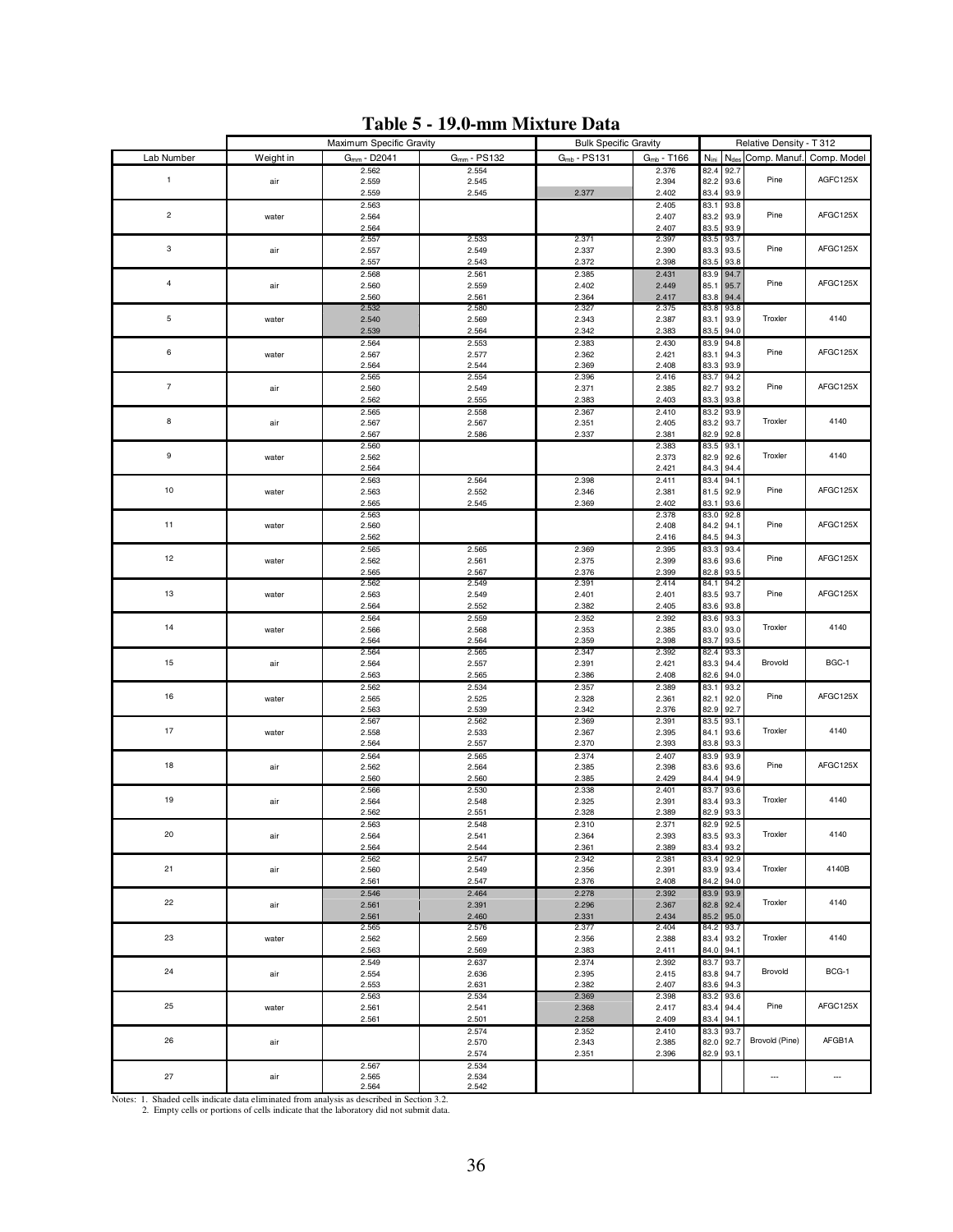|                                                    | No. of | No. of         | Repeatability |            |       |            |       |  | Reproducibility |
|----------------------------------------------------|--------|----------------|---------------|------------|-------|------------|-------|--|-----------------|
| Data Source                                        | Labs   | Replicates     | Average       | 1s $(S_r)$ | d2s   | 1s $(S_R)$ | d2s   |  |                 |
| D2041, 12.5-mm Mix <sup>A</sup>                    | 25     | 3              | 2.550         | 0.002      | 0.005 | 0.004      | 0.011 |  |                 |
| D2041, 12.5-mm Mix, Wt in $AirB$                   | 12     | 3              | 2.550         | 0.002      | 0.006 | 0.005      | 0.013 |  |                 |
| D2041, 12.5-mm Mix, Wt in Water <sup>B</sup>       | 13     | 3              | 2.551         | 0.002      | 0.005 | 0.003      | 0.008 |  |                 |
| D2041, 19.0-mm Mix <sup>A</sup>                    | 24     | 3              | 2.562         | 0.002      | 0.006 | 0.003      | 0.009 |  |                 |
| D2041, 19.0-mm Mix, Wt in $AirB$                   | 12     | 3              | 2.562         | 0.002      | 0.006 | 0.004      | 0.012 |  |                 |
| D2041, 19.0-mm Mix, Wt in Water <sup>B</sup>       | 12     | 3              | 2.563         | 0.002      | 0.005 | 0.002      | 0.005 |  |                 |
| PS132, 12.5-mm Mix <sup>A</sup>                    | 19     | 3              | 2.542         | 0.014      | 0.039 | 0.018      | 0.051 |  |                 |
| PS132, 19.0-mm Mix <sup>A</sup>                    | 23     | 3              | 2.557         | 0.009      | 0.025 | 0.022      | 0.063 |  |                 |
| T209-99 AASHTO Book (3)                            | 5      | 3              |               | 0.004      | 0.011 | 0.006      | 0.019 |  |                 |
| D2041-00 ASTM Book (4)                             | $-300$ | $\overline{2}$ |               | 0.008      | 0.023 | 0.016      | 0.044 |  |                 |
| AMRL PSP Samples 9 & 10, 12.5-mm Mix <sup>C</sup>  | 231    | $\overline{2}$ | 2.554         | 0.003      | 0.008 | 0.006      | 0.016 |  |                 |
| AMRL PSP Samples 11 & 12, 12.5-mm Mix <sup>C</sup> | 279    | 2              | 2.552         | 0.003      | 0.007 | 0.005      | 0.015 |  |                 |

**Table 6 - Precision Estimates - Maximum Specific Gravity (Gmm)**

<sup>A</sup> *Outliers were eliminated and the remaining data were analyzed in the manner described in ASTM Practice E 691.* 

<sup>B</sup> Outliers excluded from the combined data set were eliminated. The remaining data were analyzed in the manner described *in ASTM Practice E 691.*

<sup>C</sup> *Based on analysis of data falling within a bivariate normal tolerance region containing approximately 85% of the data with 95% confidence. (See Appendix B).*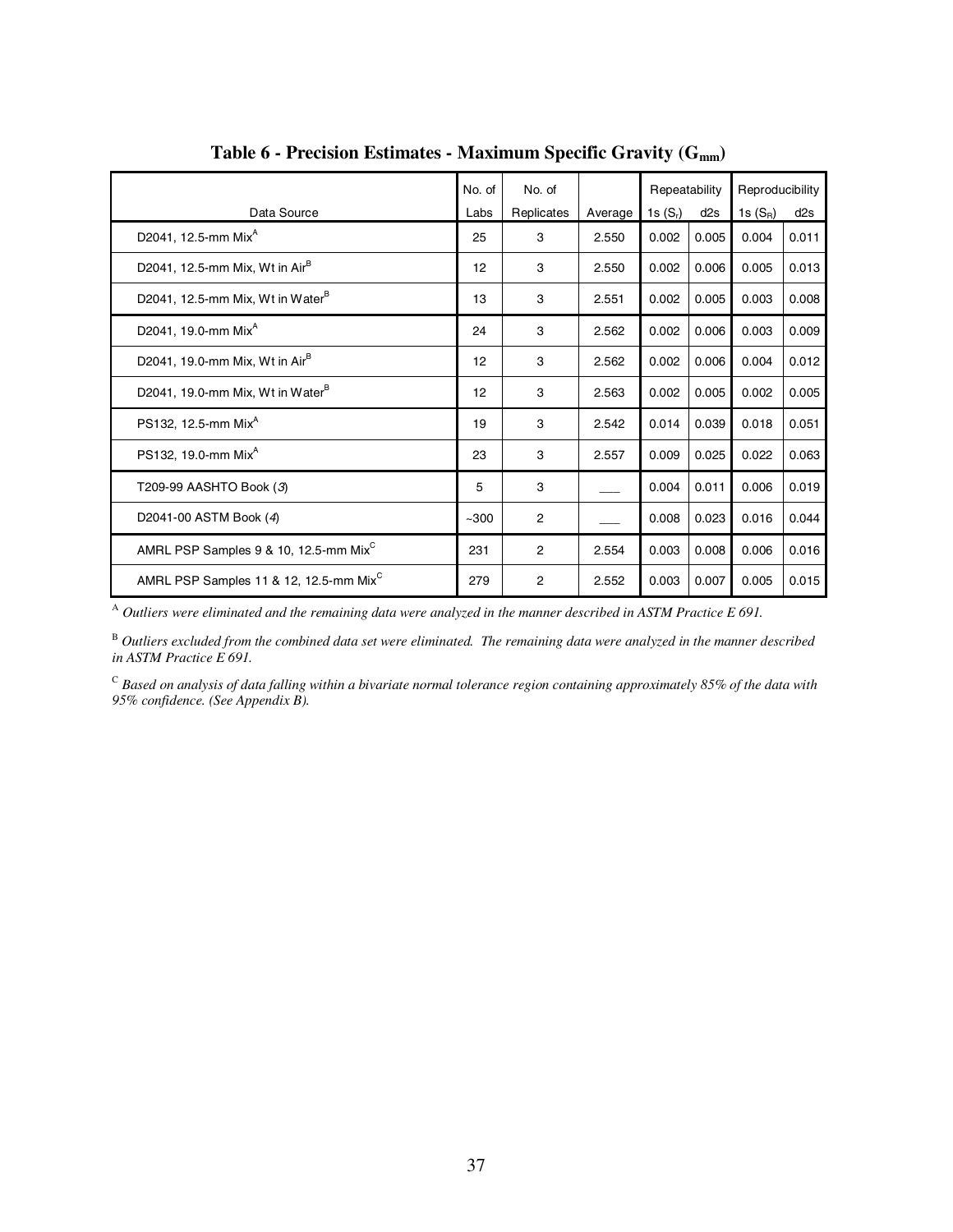### **Table 7 – Significance Levels (P-Values) for the Observed Differences in the Maximum Specific Gravity (G<sub>mm</sub>) Data**

|                                                                  | T test                                            | $F$ test for $S_r$                                        | $F$ test for $S_R$                                             |
|------------------------------------------------------------------|---------------------------------------------------|-----------------------------------------------------------|----------------------------------------------------------------|
| <b>Data Compared</b>                                             | P-Value for the test of<br>no difference in means | P-Value for the test of no<br>difference in repeatability | P-Value for the test of no<br>difference in<br>reproducibility |
| D2041, 12.5-mm Mix<br>D2041, 19.0-mm Mix                         |                                                   | 60.9%                                                     | 19.8%                                                          |
| D2041, 12.5-mm Mix, Wt in Air<br>D2041, 12.5-mm Mix, Wt in Water | 16.2%                                             | 41.1%                                                     | 0.6%                                                           |
| D2041, 19.0-mm Mix, Wt in Air<br>D2041, 19.0-mm Mix, Wt in Water | 2.2%                                              | 87.2%                                                     | $0.0\%$                                                        |
| D2041, 12.5-mm Mix<br>PS132, 12.5-mm Mix                         | 0.1%                                              | $0.0\%$                                                   | $0.0\%$                                                        |
| D2041, 19.0-mm Mix<br>PS132, 19.0-mm Mix                         | $3.0\%$                                           | $0.0\%$                                                   | $0.0\%$                                                        |

Note: Shaded cells indicate significant differences at a 1% level.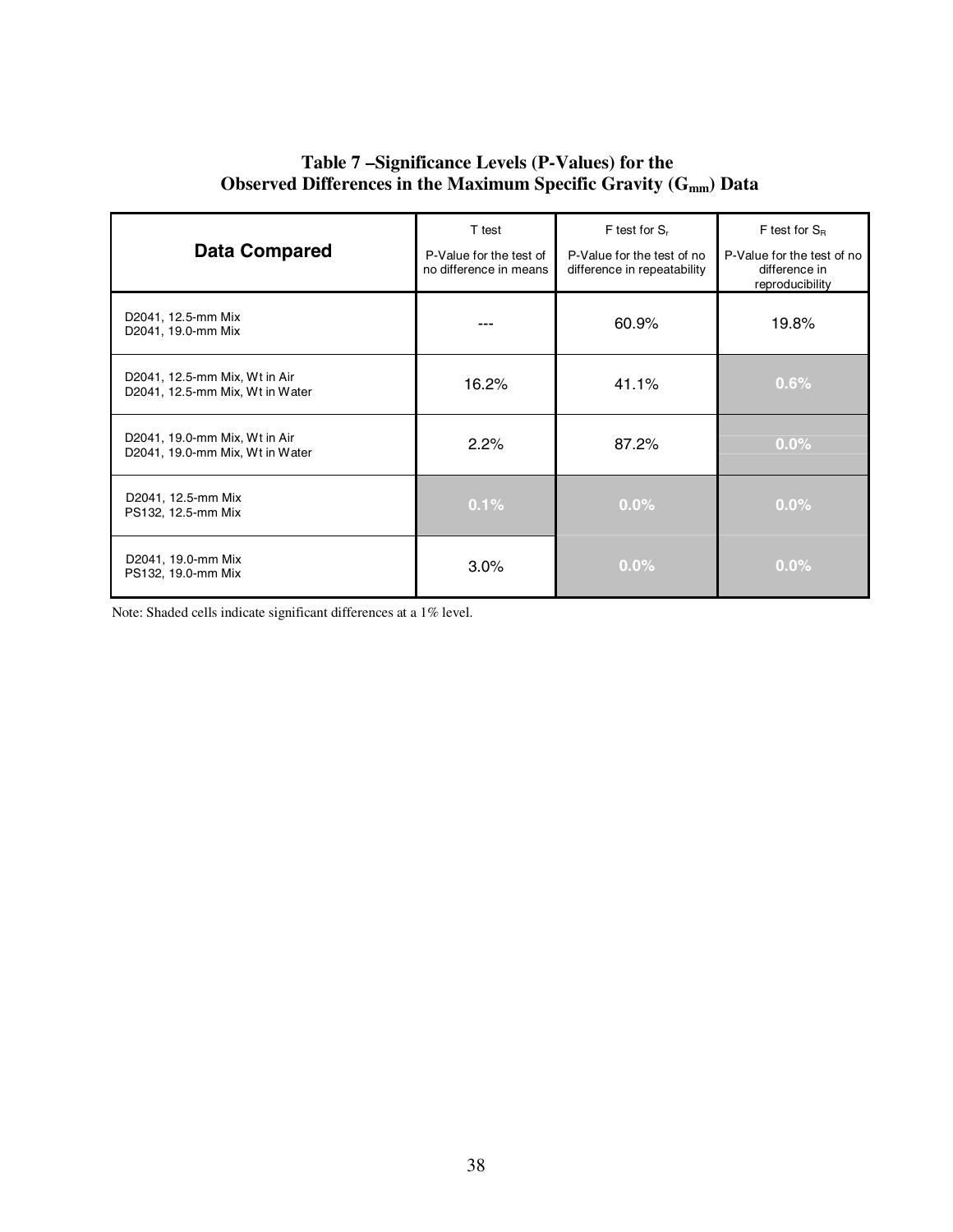|                                                    | No. of | No. of             |       | Repeatability |                 | Reproducibility |                 |
|----------------------------------------------------|--------|--------------------|-------|---------------|-----------------|-----------------|-----------------|
| Data Source                                        | Labs   | Replicates Average |       | 1s $(S_r)$    | D <sub>2s</sub> | 1s $(S_R)$      | d <sub>2s</sub> |
| T166, 12.5-mm Mix <sup>A</sup>                     | 25     | 3                  | 2.386 | 0.008         | 0.022           | 0.015           | 0.043           |
| T166, 12.5-mm Mix, Pine AFGC125X <sup>B</sup>      | 11     | 3                  | 2.392 | 0.008         | 0.024           | 0.014           | 0.040           |
| T166, 12.5-mm Mix, Troxler 4140 <sup>B</sup>       | 10     | 3                  | 2.376 | 0.007         | 0.021           | 0.012           | 0.033           |
| T166, 19.0-mm Mix <sup>A</sup>                     | 24     | 3                  | 2.398 | 0.013         | 0.035           | 0.014           | 0.040           |
| T166, 19.0-mm Mix, Pine AFGC125X <sup>B</sup>      | 12     | 3                  | 2.401 | 0.012         | 0.035           | 0.015           | 0.043           |
| T166, 19.0-mm Mix, Troxler 4140 <sup>B</sup>       | 9      | 3                  | 2.392 | 0.013         | 0.036           | 0.013           | 0.036           |
| PS131, 12.5-mm Mix <sup>A</sup>                    | 20     | 3                  | 2.362 | 0.011         | 0.030           | 0.019           | 0.054           |
| PS131, 12.5-mm Mix, Pine AFGC125XB                 | 8      | 3                  | 2.368 | 0.012         | 0.034           | 0.018           | 0.050           |
| PS131, 12.5-mm Mix, Troxler 4140 <sup>B</sup>      | 8      | 3                  | 2.348 | 0.009         | 0.025           | 0.014           | 0.040           |
| PS131, 19.0-mm Mix <sup>A</sup>                    | 20     | 3                  | 2.364 | 0.015         | 0.043           | 0.021           | 0.060           |
| PS131, 19.0-mm Mix, Pine AFGC125X <sup>B</sup>     | 9      | 3                  | 2.373 | 0.015         | 0.043           | 0.019           | 0.054           |
| PS131, 19.0-mm Mix, Troxler 4140 <sup>B</sup>      | 8      | 3                  | 2.352 | 0.015         | 0.042           | 0.019           | 0.053           |
| T166 AASHTO Book, 4" dia. specimen                 |        |                    |       | 0.020         | 0.057           |                 |                 |
| D2726 ASTM Book, 4" dia. specimen                  | 16     | 4                  |       | 0.012         | 0.035           | 0.027           | 0.076           |
| AMRL PSP Samples 7 & 8, 12.5-mm Mix <sup>C,D</sup> | 231    | $\overline{c}$     | 2.487 | 0.008         | 0.022           | 0.020           | 0.058           |
| AMRL PSP Samples 9 & 10, 12.5-mm Mix <sup>C</sup>  | 239    | 2                  | 2.424 | 0.013         | 0.037           | 0.025           | 0.070           |
| AMRL PSP Samples 9 & 10, Pine <sup>C</sup>         | 89     | 2                  | 2.429 | 0.012         | 0.033           | 0.022           | 0.062           |
| AMRL PSP Samples 9 & 10, Troxler <sup>C</sup>      | 120    | 2                  | 2.422 | 0.014         | 0.040           | 0.027           | 0.076           |
| AMRL PSP Samples 11 & 12, 12.5-mm Mix <sup>C</sup> | 289    | $\overline{c}$     | 2.438 | $0.022^E$     | $0.062^E$       | 0.028           | 0.078           |

**Table 8 - Precision Estimates - Bulk Specific Gravity (Gmb)**

<sup>A</sup> *Outliers were eliminated and the remaining data were analyzed in the manner described in ASTM Practice E 691.* 

B *Outliers excluded from the combined data set were eliminated. The remaining data were analyzed in the manner described in ASTM Practice E 691.*

*C Based on analysis of data falling within a bivariate normal tolerance region containing approximately 85% of the data with 95% confidence.* 

*D Specimens compacted to Nmax.*

*E A test to identify significant difference between the variance in the test results for samples 11 and 12, the F test, indicated with 99% probability that the sample variances were different. Therefore, the repeatability estimates are not valid.*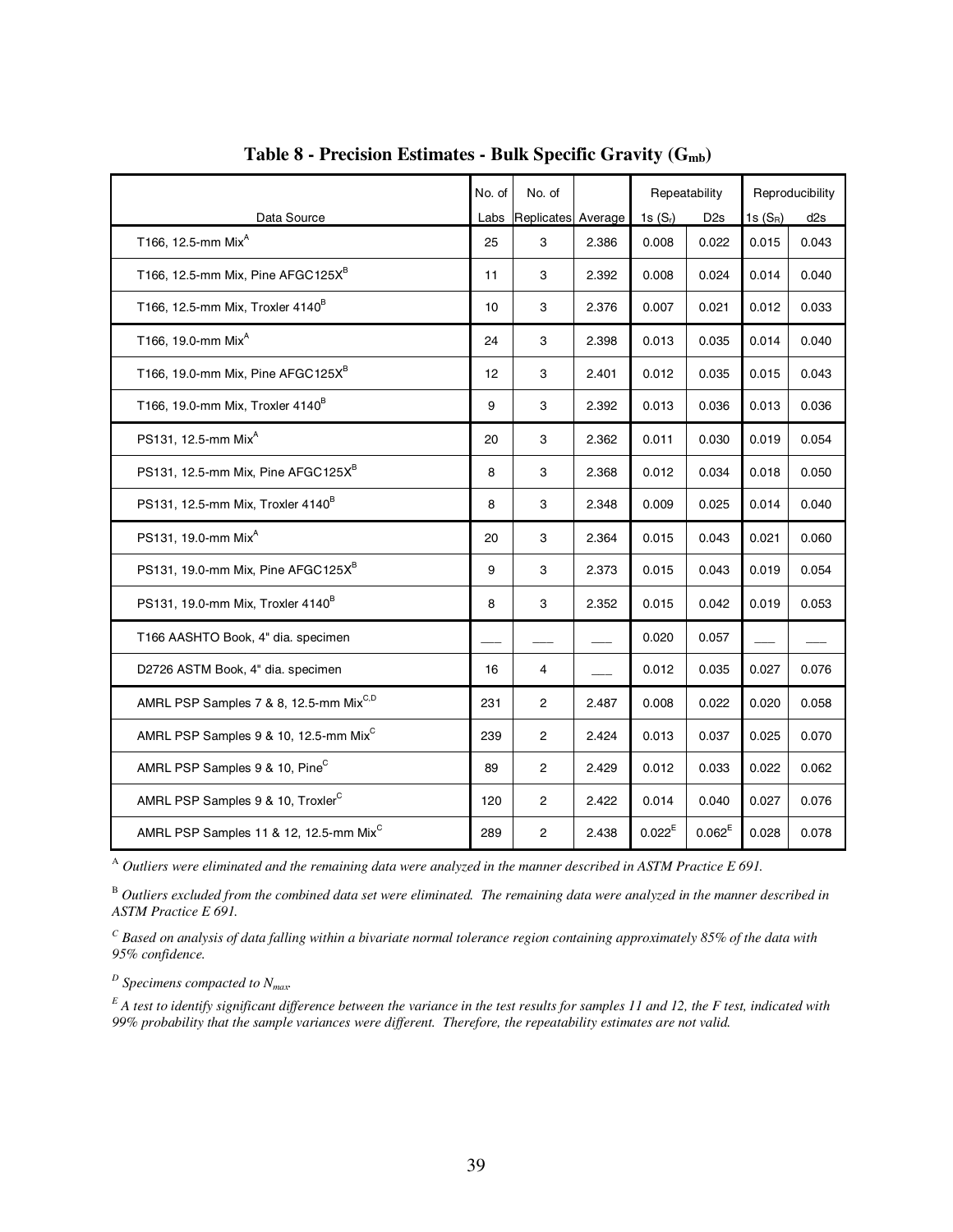### **Table 9 – Significance Levels (P-Values) for the Observed Differences in the Bulk Specific Gravity (G<sub>mb</sub>) Data**

|                                                                       | T test                    | F test for S <sub>r</sub>                                                         | $F$ test for $S_R$                                             |
|-----------------------------------------------------------------------|---------------------------|-----------------------------------------------------------------------------------|----------------------------------------------------------------|
| <b>Data Compared</b>                                                  | no difference in<br>means | P-Value for the test of P-Value for the test of no<br>difference in repeatability | P-Value for the test of<br>no difference in<br>reproducibility |
| T166, 12.5-mm Mix<br>T166, 19.0-mm Mix                                |                           | 0.2%                                                                              | 57.4%                                                          |
| T166, 12.5-mm Mix, Pine AFGC125X<br>T166, 12.5-mm Mix, Troxler 4140   | 0.0%                      | 0.3%                                                                              | 28.0%                                                          |
| T166, 19.0-mm Mix, Pine AFGC125X<br>T166, 19.0-mm Mix, Troxler 4140   | 0.7%                      | 16.0%                                                                             | 28.4%                                                          |
| PS131, 12.5-mm Mix, Pine AFGC125X<br>PS131, 12.5-mm Mix, Troxler 4140 | $0.0\%$                   | 0.2%                                                                              | 28.4%                                                          |
| PS131, 19.0-mm Mix, Pine AFGC125X<br>PS131, 19.0-mm Mix, Troxler 4140 | $0.0\%$                   | 36.1%                                                                             | 92.3%                                                          |
| AMRL PSP Samples 9 & 10, Pine<br>AMRL PSP Samples 9 & 10, Troxler     | 0.2%                      | 0.1%                                                                              | 9.8%                                                           |
| T166, 12.5-mm Mix<br>PS131, 12.5-mm Mix                               | $0.0\%$                   | 0.7%                                                                              | 7.6%                                                           |
| T166, 19.0-mm Mix<br>PS131, 19.0-mm Mix                               | $0.0\%$                   | 1.4%                                                                              | 0.1%                                                           |

Note: Shaded cells indicate significant differences at a 1% level.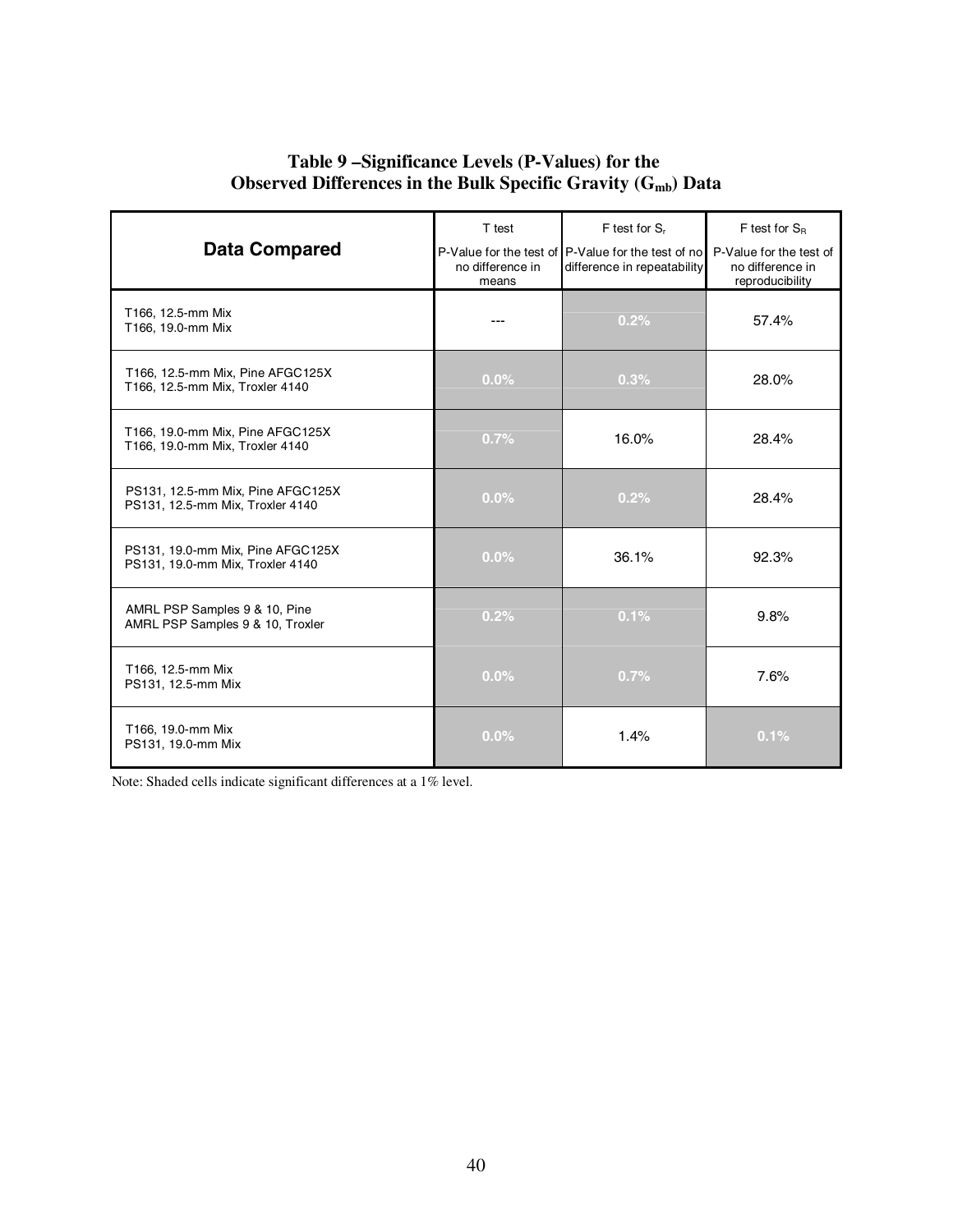|                                                                               | No. of | No. of                  |                | Repeatability |                   |            | Reproducibility |
|-------------------------------------------------------------------------------|--------|-------------------------|----------------|---------------|-------------------|------------|-----------------|
| Data Source                                                                   | Labs   | Replicates              | Average<br>(%) | 1s $(S_r)$    | d <sub>2s</sub>   | 1s $(S_R)$ | d2s             |
| T312, N <sub>ini</sub> , 12.5-mm Mix <sup>A</sup>                             | 25     | 3                       | 83.3           | 0.32          | 0.91              | 0.48       | 1.36            |
| T312, N <sub>ini</sub> , 12.5-mm Mix, Pine AFGC125 $X^B$                      | 11     | 3                       | 83.3           | 0.37          | 1.05              | 0.52       | 1.49            |
| T312, N <sub>ini</sub> , 12.5-mm Mix, Troxler 4140 <sup>B</sup>               | 10     | 3                       | 83.3           | 0.26          | 0.73              | 0.44       | 1.24            |
| T312, N <sub>ini</sub> , 19.0-mm Mix <sup>A</sup>                             | 25     | 3                       | 83.4           | 0.49          | 1.38              | 0.60       | 1.69            |
| T312, N <sub>ini</sub> , 19.0-mm Mix, Pine AFGC125X <sup>B</sup>              | 12     | 3                       | 83.4           | 0.54          | 1.54              | 0.66       | 1.86            |
| T312, N <sub>ini</sub> , 19.0-mm Mix, Troxler 4140 <sup>B</sup>               | 9      | 3                       | 83.5           | 0.41          | 1.15              | 0.43       | 1.21            |
| AMRL PSP Samples 9 & 10, N <sub>ini</sub> , 12.5-mm Mix <sup>C</sup>          | 241    | 2                       | 84.4           | 0.52          | 1.48              | 0.94       | 2.65            |
| AMRL PSP Samples 11 & 12, N <sub>ini</sub> , 12.5-mm Mix <sup>C</sup>         | 286    | 2                       | 84.8           | $0.78^{D}$    | $2.22^D$          | 1.06       | 3.00            |
| T312, $N_{des}$ , 12.5-mm Mix <sup>A</sup>                                    | 25     | 3                       | 93.6           | 0.30          | 0.85              | 0.59       | 1.67            |
| T312, N <sub>des</sub> , 12.5-mm Mix, Pine AFGC125X <sup>B</sup>              | 11     | 3                       | 93.8           | 0.34          | 0.96              | 0.55       | 1.57            |
| T312, Ndes, 12.5-mm Mix, Troxler 4140 <sup>B</sup>                            | 10     | 3                       | 93.2           | 0.28          | 0.78              | 0.46       | 1.30            |
| T312, N <sub>des</sub> , 19.0-mm Mix <sup>A</sup>                             | 24     | 3                       | 93.6           | 0.49          | 1.40              | 0.57       | 1.60            |
| T312, $N_{des}$ , 19.0-mm Mix, Pine AFGC125 $X^B$                             | 12     | 3                       | 93.7           | 0.50          | 1.41              | 0.59       | 1.68            |
| T312, N <sub>des</sub> , 19.0-mm Mix, Troxler 4140 <sup>B</sup>               | 9      | 3                       | 93.4           | 0.48          | 1.36              | 0.48       | 1.36            |
| AMRL PSP Samples 9 & 10, $N_{des}$ , 12.5-mm Mix <sup>C</sup>                 | 238    | $\overline{2}$          | 94.8           | 0.53          | 1.51              | 0.98       | 2.77            |
| AMRL PSP Samples 9 & 10, $N_{des}$ , 12.5-mm Mix, Pine <sup>C</sup>           | 92     | $\sqrt{2}$              | 95.1           | 0.55          | 1.56              | 0.88       | 2.49            |
| AMRL PSP Samples 9 & 10, N <sub>des</sub> , 12.5-mm Mix, Troxler <sup>C</sup> | 123    | 2                       | 94.7           | 0.62          | 1.75              | 1.03       | 2.92            |
| AMRL PSP Samples 11 & 12, N <sub>des</sub> , 12.5-mm Mix <sup>C</sup>         | 284    | $\overline{\mathbf{c}}$ | 95.6           | $0.85^{D}$    | 2.40 <sup>D</sup> | 1.11       | 3.13            |
| T269 AASHTO Book, 4" dia. specimen <sup>E</sup>                               |        |                         |                | 0.51          | 1.44              | 1.09       | 3.08            |
| D3203 ASTM Book, 4" dia. Specimen                                             |        |                         |                |               |                   |            |                 |
| T312, Ndes, 12.5-mm Mix, D 4460 Calculation <sup>F</sup>                      |        |                         |                | 0.29          | 0.82              | 0.58       | 1.64            |
| T312, Ndes, 19.0-mm Mix, D 4460 Calculation                                   |        |                         |                | 0.46          | 1.30              | 0.53       | 1.50            |

#### **Table 10 - Precision Estimates - T 312 Relative Density**

<sup>A</sup> *Outliers were eliminated and the remaining data were analyzed in the manner described in ASTM Practice E 691.* 

<sup>B</sup> *Outliers excluded from the combined data set were eliminated. The remaining data were analyzed in the manner described in ASTM Practice E 691.*

*C Based on analysis of data falling within a bivariate normal tolerance region containing approximately 85% of the data with 95% confidence.* 

*D A test to identify significant difference between the variance in the test results for samples 11 and 12, the F test, indicated with 99% probability that the sample variances were different. Therefore, the repeatability estimates are not valid.* 

*E Precision estimates were computed according to ASTM Practice D4460 using published estimates of precision from the maximum and bulk specific gravity tests.* 

*F Precision estimates were computed according to ASTM Practice D4460 using estimates of precision for D2041 and T166 from data obtained in this study.*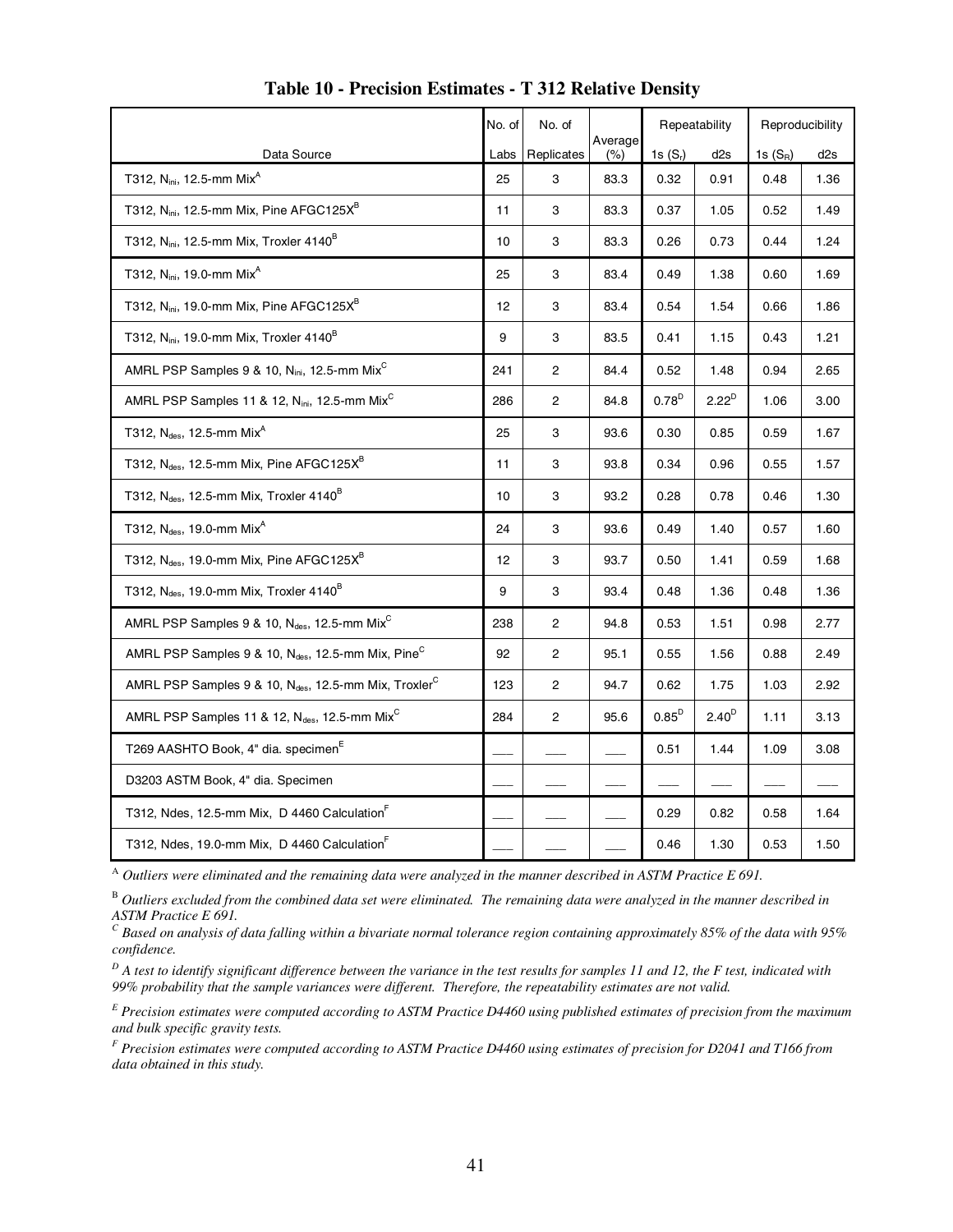| <b>Data Compared</b>                                                                                                 | T test<br>P-Value for the test of no<br>difference in means | F test for S <sub>r</sub><br>P-Value for the test of no<br>difference in repeatability | $F$ test for $S_R$<br>P-Value for the test of no<br>difference in<br>reproducibility |
|----------------------------------------------------------------------------------------------------------------------|-------------------------------------------------------------|----------------------------------------------------------------------------------------|--------------------------------------------------------------------------------------|
| T312, N <sub>ini</sub> , 12.5-mm Mix<br>T312, N <sub>ini</sub> , 19.0-mm Mix                                         | 12.6%                                                       | $0.7\%$                                                                                | 5.9%                                                                                 |
| T312, N <sub>ini</sub> , 12.5-mm Mix, Pine AFGC125X<br>T312, N <sub>ini</sub> , 12.5-mm Mix, Troxler 4140            | 45.8%                                                       | 0.1%                                                                                   | 31.6%                                                                                |
| T312, N <sub>ini</sub> , 19.0-mm Mix, Pine AFGC125X<br>T312, N <sub>ini</sub> , 19.0-mm Mix, Troxler 4140            | 25.4%                                                       | 2.2%                                                                                   | 2.8%                                                                                 |
| T312, $N_{\text{des}}$ , 12.5-mm Mix<br>T312, N <sub>des</sub> , 19.0-mm Mix                                         | 29.1%                                                       | 0.5%                                                                                   | 76.6%                                                                                |
| T312, N <sub>des</sub> , 12.5-mm Mix, Pine AFGC125X<br>T312, N <sub>des</sub> , 12.5-mm Mix, Troxler 4140            | $0.0\%$                                                     | 0.1%                                                                                   | 22.1%                                                                                |
| T312, N <sub>des</sub> , 19.0-mm Mix, Pine AFGC125X<br>T312, N <sub>des</sub> , 19.0-mm Mix, Troxler 4140            | 2.0%                                                        | 43.8%                                                                                  | 22.0%                                                                                |
| AMRL PSP Samples 9 & 10, N <sub>des</sub> , 12.5-mm Mix, Pine<br>AMRL PSP Samples 9 & 10, Ndes, 12.5-mm Mix, Troxler | $0.0\%$                                                     | 15.9%                                                                                  | 50.2%                                                                                |

### **Table 11 – Significance Levels (P-Values) for the Observed Differences in the Relative Density Data**

Note: Shaded cells indicate significant differences at a 1% level.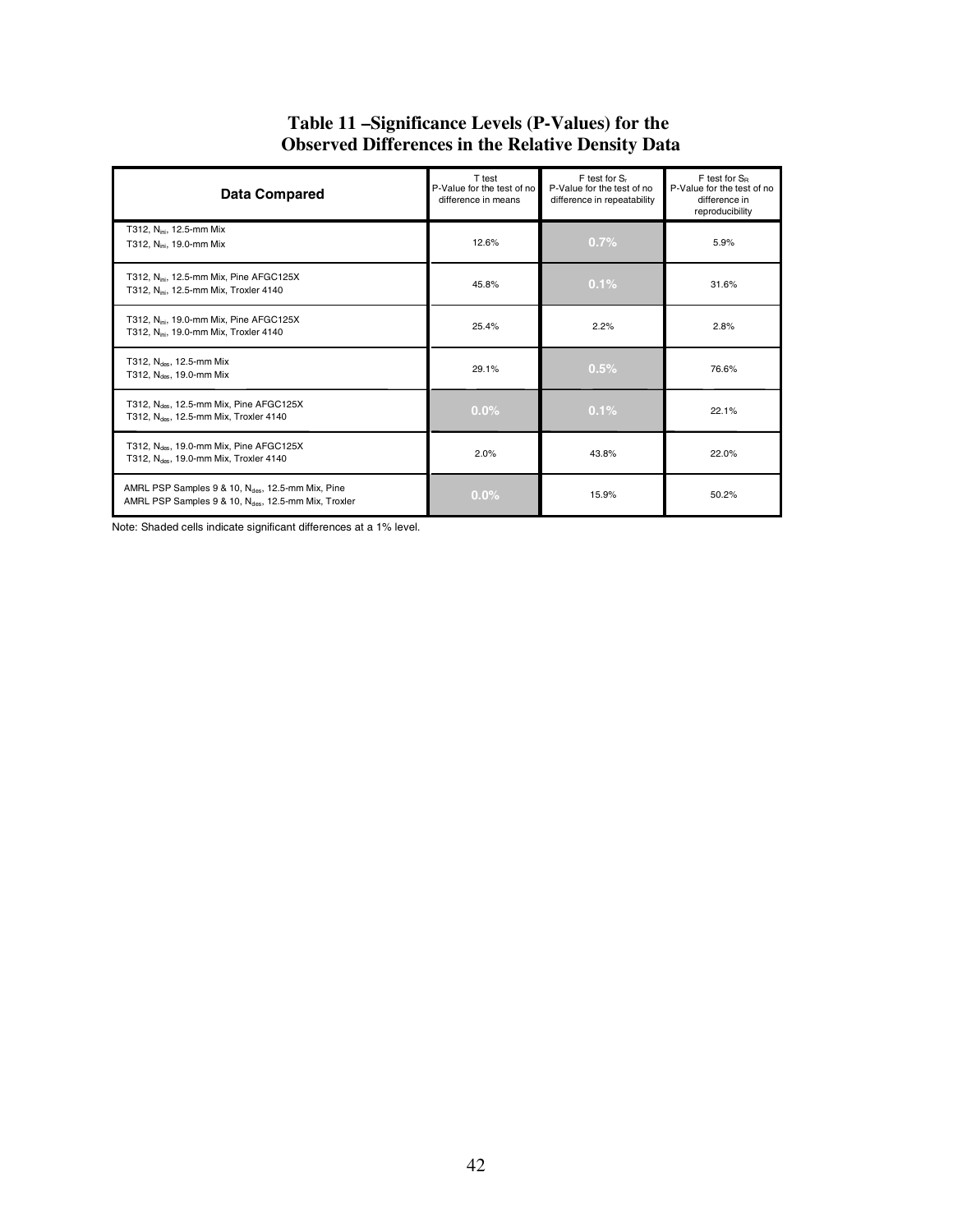### **REFERENCES**

- 1. Cominsky, R.J., Huber, G.A., Kennedy, T.W., and Anderson, R.M., "The Superpave Mix Design Manual for New Construction and Overlays," Strategic Highway Research Program, SHRP-A-407, 1994.
- 2. American Association of State Highway and Transportation Officials, "Provisional Standards," Annual Editions 1993-2002.
- 3. AASHTO Standard Specifications for Transportation Materials and Methods of Sampling and Testing (Part 2 – Tests), Twenty-First Edition, American Association of State Highway and Transportation Officials, Washington, DC.
- 4. ASTM Book of Standards, Vol. 04.03, Road and Paving Materials, West Conshohocken, PA, 2001.
- 5. Pielert, J.H. and Spellerberg, P.A., "AASHTO Materials Reference Laboratory Thirty Years of Service to the Transportation Community," TR News, Number 183, Transportation Research Board, Washington, DC, March-April 1996, pages 22-28.
- 6. ASTM Book of Standards, Vol. 14.02, General Test Method, Non-Metallic, Chromatography; Durability of Non-Metallic Materials; Forensic Sciences; Laboratory Apparatus; Statistic Methods, West Conshohocken, PA, 2001.
- 7. AMRL Web Site: http://www.nist.gov/amrl
- 8. Dataplot Website: http://www.itl.nist.gov/div898/software/dataplot.html/summary.htm
- 9. Tukey, John W., "Exploratory Data Analysis," Addison Wesley, Reading, Massachusetts, 1977.
- 10. Hall, I. J., and Sheldon, D. D., "Improved Bivariate Normal Tolerance Regions with Some Applications", Journal of Quality Technology, Vol. 11, No. 1, January 1979.
- 11. Youden, W.J., Statistical Techniques for Collorrative Tests, Journal of the Association of Official Analytical Chemists, Washington, DC, 1967, pp. 18-19.
- 12. Cooley, L.A., Prowell, B.D., Hainin, M.R., and Buchanan, M.S., Bulk Specific Gravity Round-Robin Using the Corelok Vacuum Sealing Device, National Center for Asphalt Technology, Auburn University, Auburn, Alabama.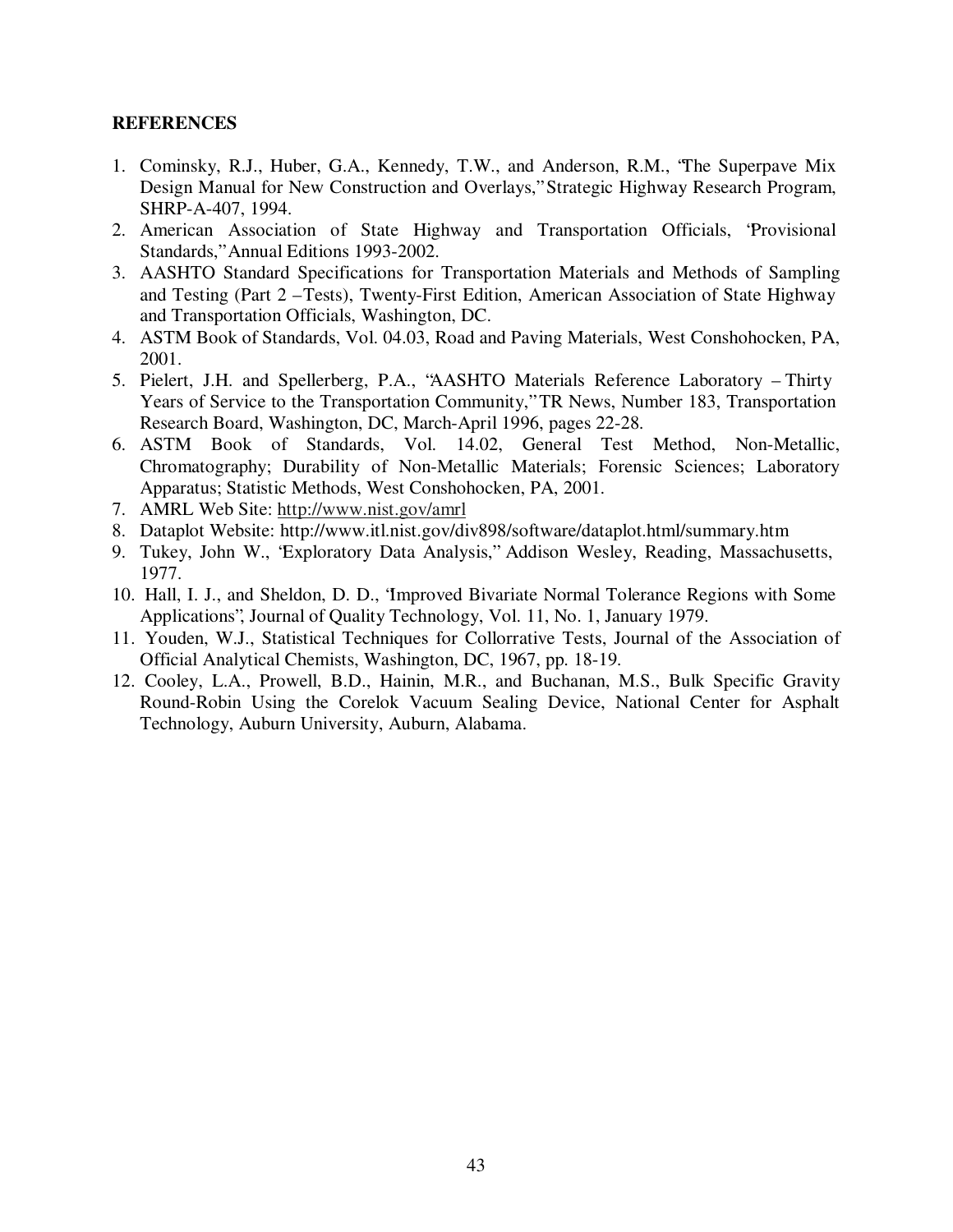### **APPENDIX A**

### **INSTRUCTIONS TO LABORATORIES FOR TESTING SAMPLES**

### **NCHRP 9-26 Precision Statement for AASHTO T312 12.5-mm Mix**

### **Maximum Specific Gravity Of Bituminous Paving Mixtures**

#### **ASTM D2041-00, See Protocol Provided**

The three small boxes of mix labeled "NCHRP 9-26: Maximum Specific Gravity" are to be used for the maximum specific gravity test. The samples shall be heated in an oven at a temperature of  $105 \pm 5$ °C until soft enough to be separated. Use either the bowl or flask method, and the mechanical agitation device described in the method. Record the temperature, masses and the results below.

#### **Weighing-in-Water Determination (Bowl)**

| (a) Mass of Oven Dried Mix Sample in Air $(0.1 g)$      |  |  |
|---------------------------------------------------------|--|--|
| (b) Mass of Bowl in Water @ $25^{\circ}C$ (0.1 g)       |  |  |
| (c) Mass of Bowl+Mix in Water @ $25^{\circ}C$ (0.1 g)   |  |  |
| (d) Temperature of Water Bath $(0.1^{\circ}C)$          |  |  |
| $a/a$ -(c-b) Maximum Specific Gravity, $G_{mm}$ (0.001) |  |  |

#### **Weighing-in-Air Determination (Flask or Bowl)**

| (a) Mass of Oven Dried Mix Sample in Air $(0.1 \text{ g})$  |  |  |
|-------------------------------------------------------------|--|--|
| (b) Mass of Bowl/Flask+Water @ $25^{\circ}$ C (0.1 g)       |  |  |
| (c) Mass of Bowl/Flask+Mix+Water @ $25^{\circ}C$ (0.1 g)    |  |  |
| (d) Temperature of Bowl/Flask and Contents $(0.1^{\circ}C)$ |  |  |
| $a/(a+b-c)$ Maximum Specific Gravity, $G_{mm}$ (0.001)      |  |  |

*Please submit all data by July 13, 2001*

Name of Laboratory: \_\_\_\_\_\_\_\_\_\_\_\_\_\_\_\_\_\_\_\_\_\_\_\_\_\_\_\_\_\_

| Tested by:   |  |
|--------------|--|
| Phone No:    |  |
| Date Tested: |  |
|              |  |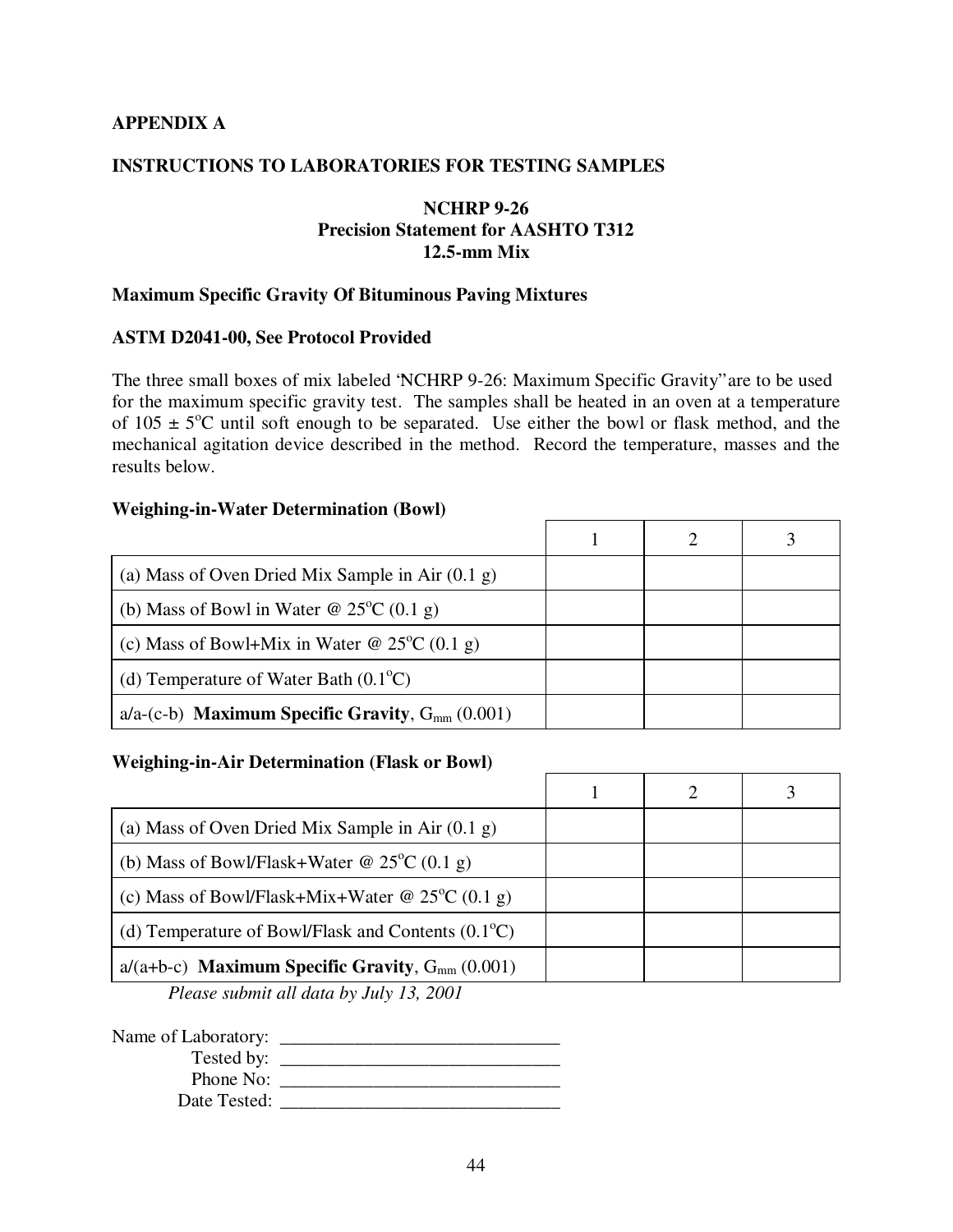### **Maximum Specific Gravity Of Bituminous Paving Mixtures Using Corelok**

### **See Protocol Provided**

The three small boxes of mix labeled "Maximum Specific Gravity" are to be used for the maximum specific gravity test. The samples shall be tested for D2041 and then dried back to constant mass. The samples shall be dried to constant mass in an oven at a temperature of  $105 \pm$ 5<sup>o</sup>C. Record the temperature, masses and the results below.

|                                                                  | 2 |  |
|------------------------------------------------------------------|---|--|
| (b) Mass of Oven Dried Mix Sample in Air $(0.1 g)$               |   |  |
| (a) Combined Mass of Two Plastic Bags $(0.1 \text{ g})$          |   |  |
| (c) Mass of Mix & Bags in Water @ $25^{\circ}C$ (0.1 g)          |   |  |
| (d) Temperature of Water Bath $(0.1^{\circ}C)$                   |   |  |
| $(V_c)$ Apparent specific gravity of plastic sealing<br>material |   |  |
| $b/a+b-c-(a/V_c)$ Maximum Specific Gravity, $G_{mm}$<br>(0.001)  |   |  |

*Please submit all data by July 13, 2001*

| Name of Laboratory: |  |
|---------------------|--|
|                     |  |
| Phone No:           |  |
| Date Tested:        |  |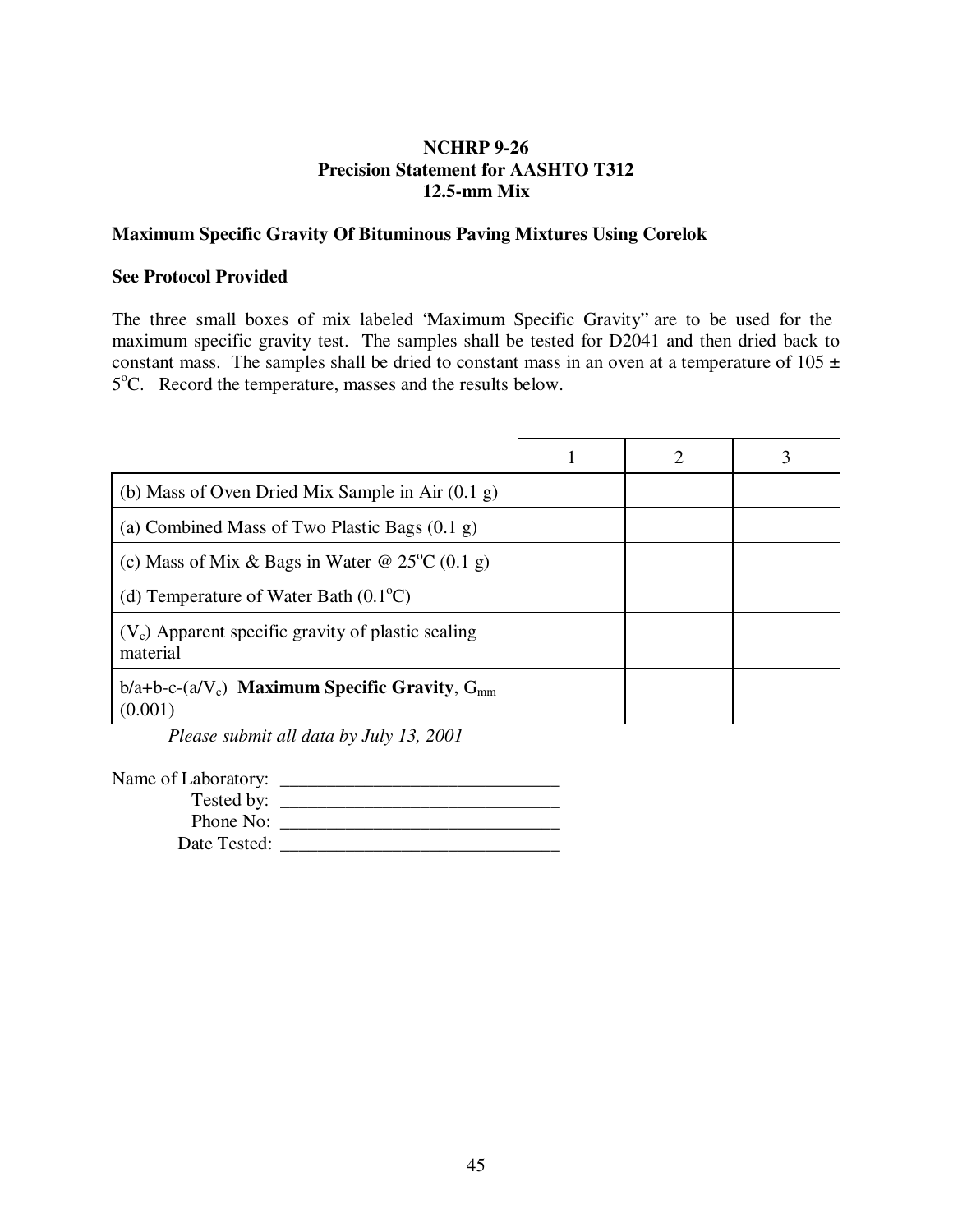### **Bulk Specific Gravity of Compacted Bituminous Mixtures Using Corelok**

#### See Protocol Provided

*If applicable, perform the Corelok on the compacted specimens before performing T166.* Determine the bulk specific gravity of the compacted specimens at  $25^{\circ}$ C using the Corelok before determining the bulk specific gravity by T166. Record the temperature, masses and the bulk specific gravity of the extruded specimen below.

| (a) Sample mass in air $(0.1 g)$                                    |  |  |
|---------------------------------------------------------------------|--|--|
| (b) Mass of dry, sealed specimen $(0.1 \text{ g})$                  |  |  |
| (c) Mass of sealed specimen in water $(0.1 g)$                      |  |  |
| $(F_T)$ Apparent specific gravity of plastic sealing<br>material    |  |  |
| (d) Temperature of Water Bath $(0.1^{\circ}C)$                      |  |  |
| a/b-c-(b-a/F <sub>T</sub> ) Bulk Specific Gravity, $G_{mb}$ (0.001) |  |  |

*Please submit all data by July 13, 2001*

| Name of Laboratory: |  |
|---------------------|--|
| Tested by:          |  |
| Phone No:           |  |
| Date Tested:        |  |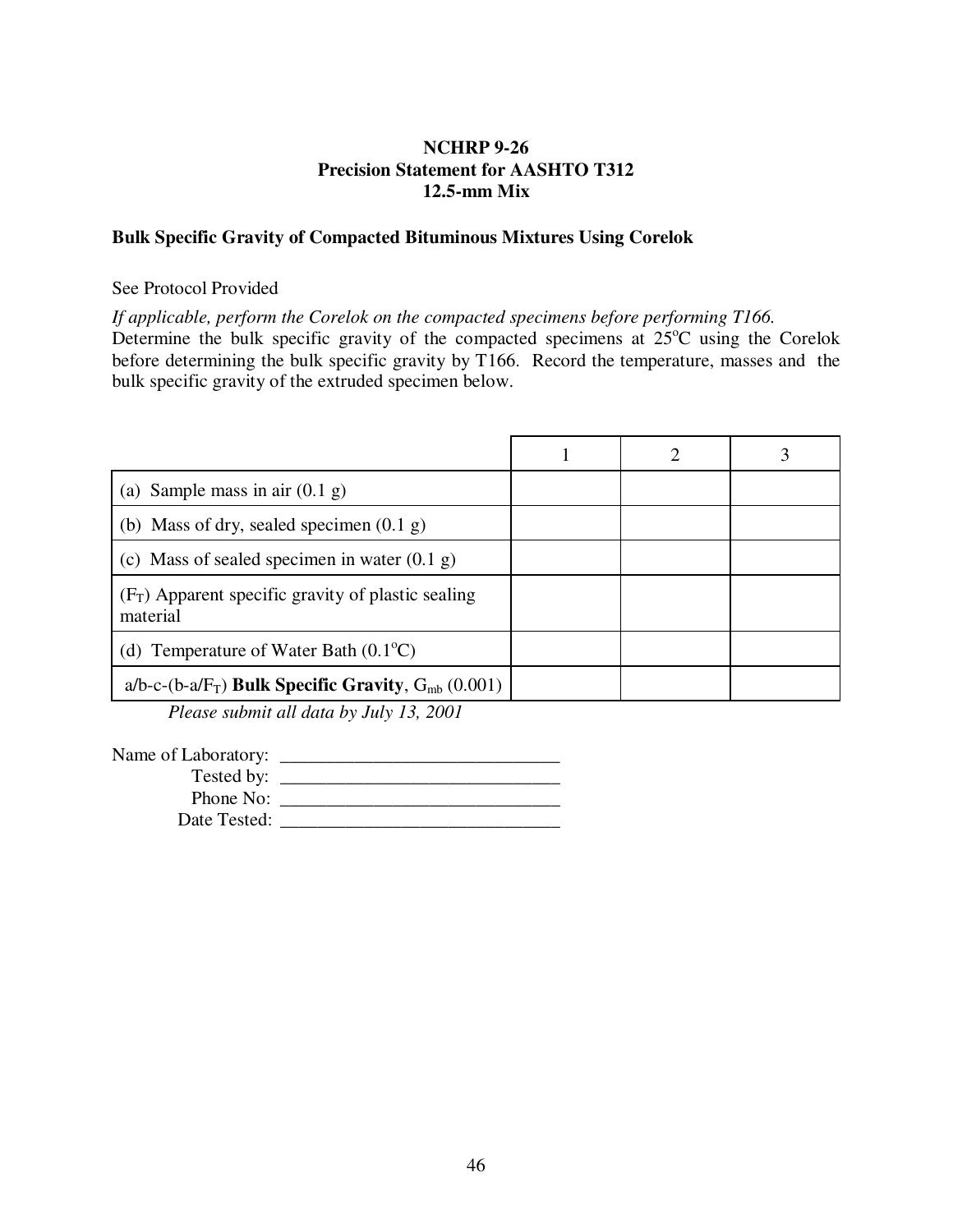### **Bulk Specific Gravity of Compacted Bituminous Mixtures Using SSD Specimens**

### **AASHTO T166-00, See AASHTO Standard Specifications for Transportation Materials**  and Methods of Sampling and Testing (20<sup>th</sup> Edition)

After performing the bulk specific gravity with the Corelok, remove the compacted specimens from the sealed bag and determine the bulk specific gravity of the compacted specimens at  $25^{\circ}$ C using T166. Record the temperature, masses and the bulk specific gravity of the extruded specimen below.

| Sample mass in air $(0.1 \text{ g})$<br>(a)       |  |  |
|---------------------------------------------------|--|--|
| (b) Sample mass in water $(0.1 \text{ g})$        |  |  |
| (c) SSD mass in air $(0.1 \text{ g})$             |  |  |
| (d) Temperature of Water Bath $(0.1^{\circ}C)$    |  |  |
| $a/(c-b)$ Bulk Specific Gravity, $G_{mb}$ (0.001) |  |  |

*Please submit all data by July 13, 2001*

| Name of Laboratory: |  |
|---------------------|--|
| Tested by:          |  |
| Phone No:           |  |
| Date Tested:        |  |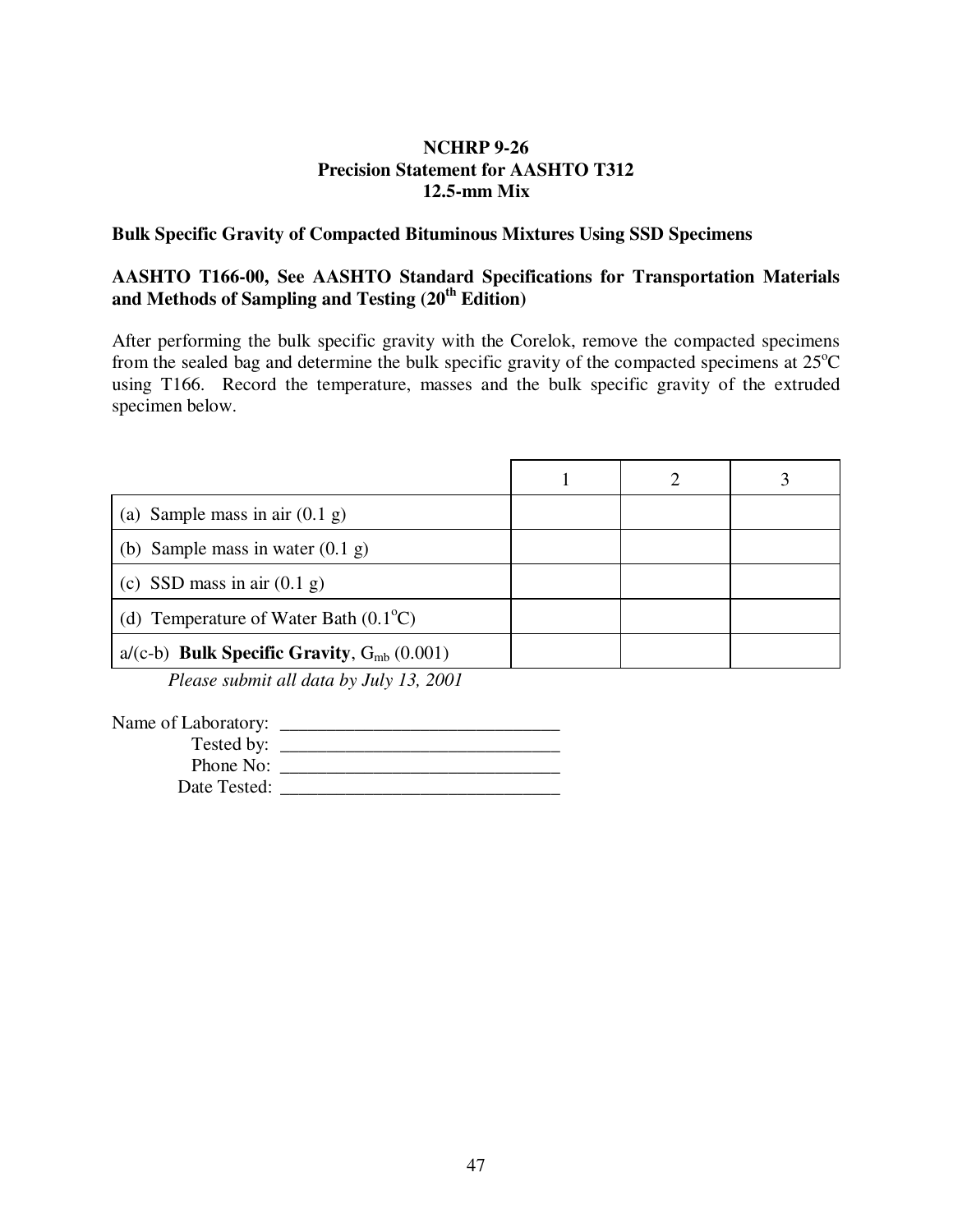### **Density of HMA Specimens by Means of the Superpave Gyratory Compactor**

### **AASHTO TP4-00, See AASHTO Provisional Standards (2000 Edition)**

*Verify the calibration of the gyratory compactor prior to compacting the specimens.* The three large boxes of mix labeled "NCHRP 9-26: Gyratory" are to be compacted using the gyratory compactor. The mix shall be brought to the compaction temperature  $(141-146^{\circ}C)$  by careful, uniform heating in an oven immediately prior to molding. Compact the specimens using 100 gyrations. Report the height of the specimens at  $N_{\text{ini}}$  (8 gyrations) and  $N_{\text{des}}$  (100 gyrations) to the nearest 0.1 mm. Please attach a copy of the printout for the specimen height after each gyration. Calculate and report the percent of maximum specific gravity at  $N_{\text{ini}}$  and  $N_{\text{des}}$ .

|                                            | 2 |  |
|--------------------------------------------|---|--|
|                                            |   |  |
| Height $@$ $N_{\text{ini}}$ (0.1 mm)       |   |  |
| Height $@$ $N_{des}$ (0.1 mm)              |   |  |
|                                            |   |  |
| Percent $G_{mm}$ @ $N_{ini}$ (0.1 percent) |   |  |
| Percent $G_{mm}$ @ $N_{des}$ (0.1 percent) |   |  |
|                                            |   |  |

*Please submit all data by July 13, 2001*

*Please attach a printout of the specimen height after each gyration.*

Gyratory Manufacturer:\_\_\_\_\_\_\_\_\_\_\_\_\_\_\_\_\_\_\_\_\_\_\_\_\_\_\_\_\_Model:

| Name of Laboratory: |  |
|---------------------|--|
| Tested by:          |  |
| Phone No:           |  |

Date Tested: \_\_\_\_\_\_\_\_\_\_\_\_\_\_\_\_\_\_\_\_\_\_\_\_\_\_\_\_\_\_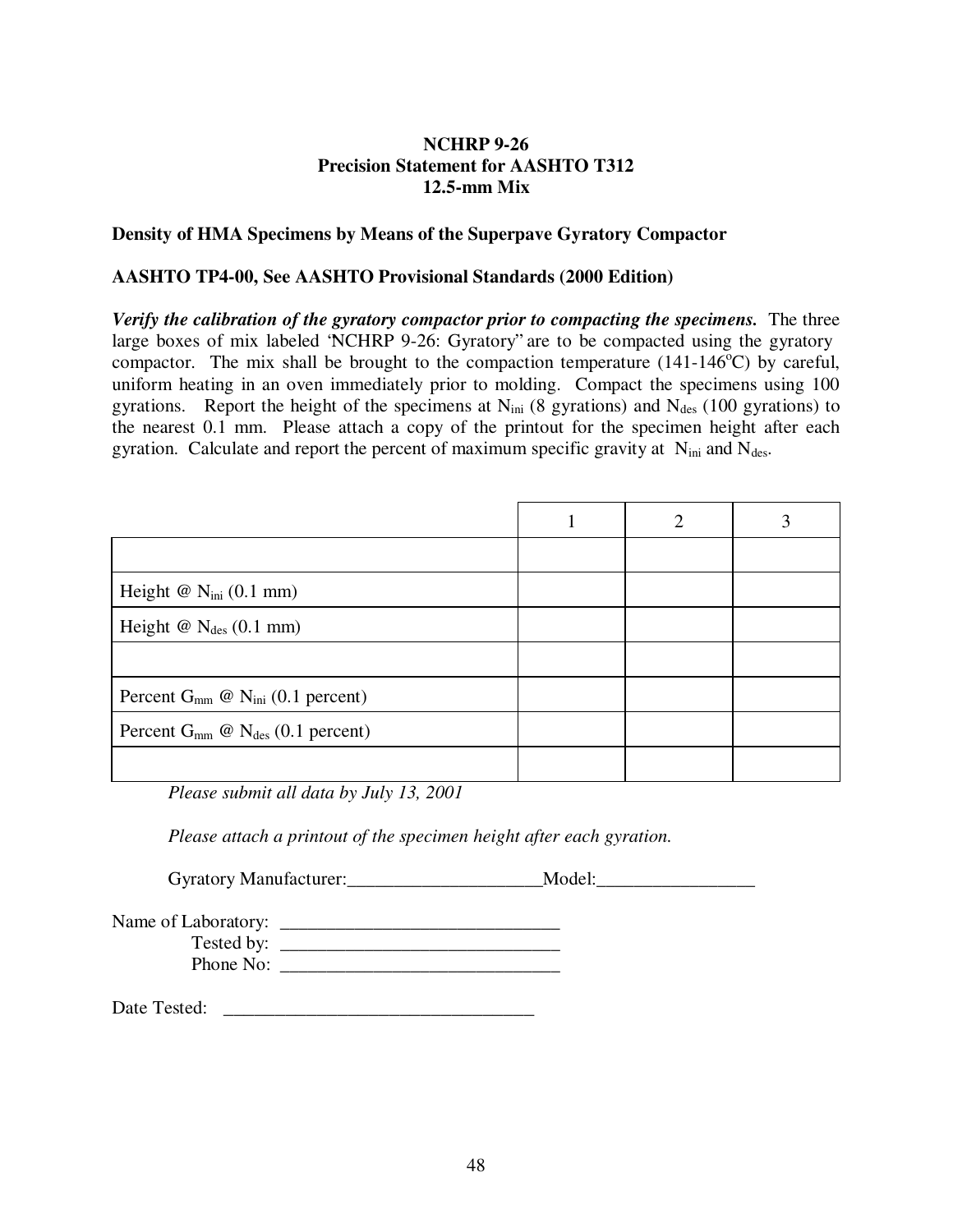### **Maximum Specific Gravity Of Bituminous Paving Mixtures**

### **ASTM D2041-00, See Protocol Provided**

The three small boxes of mix labeled "NCHRP 9-26 (19-mm): Maximum Specific Gravity" are to be used for the maximum specific gravity test. The samples shall be heated in an oven at a temperature of  $105 \pm 5^{\circ}$ C until soft enough to be separated. Use either the bowl or flask method, and the mechanical agitation device described in the method. Record the temperature, masses and the results below.

|                                                            | Specimen No. |  |  |
|------------------------------------------------------------|--------------|--|--|
| (a) Mass of Oven Dried Mix Sample in Air $(0.1 \text{ g})$ |              |  |  |
| (b) Mass of Bowl in Water @ $25^{\circ}C$ (0.1 g)          |              |  |  |
| (c) Mass of Bowl+Mix in Water @ $25^{\circ}C$ (0.1 g)      |              |  |  |
| (d) Temperature of Water Bath $(0.1^{\circ}C)$             |              |  |  |
| $a/a$ -(c-b) Maximum Specific Gravity, $G_{mm}$ (0.001)    |              |  |  |

### **Weighing-in-Water Determination (Bowl)**

 $\overline{\phantom{0}}$ 

# **Weighing-in-Air Determination (Flask or Bowl)**

|                                                             | Specimen No.                                           |  |  |
|-------------------------------------------------------------|--------------------------------------------------------|--|--|
| (a) Mass of Oven Dried Mix Sample in Air $(0.1 \text{ g})$  |                                                        |  |  |
| (b) Mass of Bowl/Flask+Water @ $25^{\circ}C$ (0.1 g)        |                                                        |  |  |
| (c) Mass of Bowl/Flask+Mix+Water @ $25^{\circ}C$ (0.1 g)    |                                                        |  |  |
| (d) Temperature of Bowl/Flask and Contents $(0.1^{\circ}C)$ |                                                        |  |  |
|                                                             | $a/(a+b-c)$ Maximum Specific Gravity, $G_{mm}$ (0.001) |  |  |

### *Please submit all data by December 14, 2001*

Name of Laboratory: \_\_\_\_\_\_\_\_\_\_\_\_\_\_\_\_\_\_\_\_\_\_\_\_\_\_\_\_\_\_ Tested by: \_\_\_\_\_\_\_\_\_\_\_\_\_\_\_\_\_\_\_\_\_\_\_\_\_\_\_\_\_\_

Phone No: \_\_\_\_\_\_\_\_\_\_\_\_\_\_\_\_\_\_\_\_\_\_\_\_\_\_\_\_\_\_

Date Tested:\_\_\_\_\_\_\_\_\_\_\_\_\_\_\_\_\_\_\_\_\_\_\_\_\_\_\_\_\_\_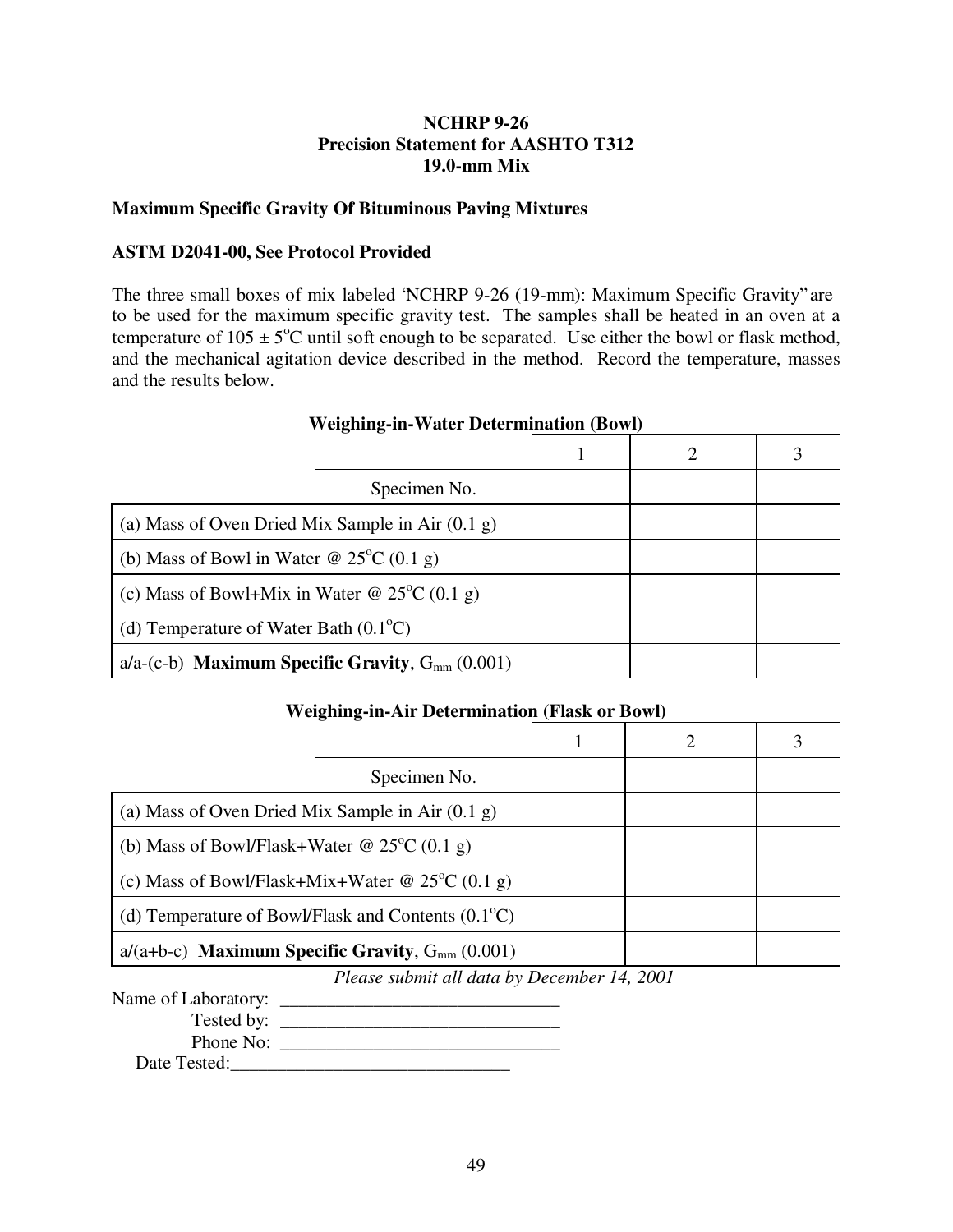### **Maximum Specific Gravity Of Bituminous Paving Mixtures Using Corelok**

#### **See Protocol Provided**

The three small boxes of mix labeled "NCHRP 9-26 (19-mm): Maximum Specific Gravity" are to be used for the maximum specific gravity test. The samples shall be tested for D2041 and then dried back to constant mass. The samples shall be dried to constant mass in an oven at a temperature of  $105 \pm 5^{\circ}$ C. Record the temperature, masses and the results below.

|                                                         |              | $\mathcal{D}_{\mathcal{A}}$ |  |
|---------------------------------------------------------|--------------|-----------------------------|--|
|                                                         | Specimen No. |                             |  |
| (A) Combined Mass of Two Plastic Bags $(0.1 \text{ g})$ |              |                             |  |
| (B) Mass of Oven Dried Mix Sample in Air $(0.1 g)$      |              |                             |  |
| (C) Mass of Mix & Bags in Water @ $25^{\circ}C$ (0.1 g) |              |                             |  |
| $(D)$ (A+B)-C                                           |              |                             |  |
| $(E)$ A/V <sub>c</sub>                                  |              |                             |  |
| $V_c$ of the Plastic Bags                               |              |                             |  |
| $(F)$ D-E                                               |              |                             |  |
| (G) B/F Maximum Specific Gravity, $G_{mm}$ (0.001)      |              |                             |  |
| Temperature of Water Bath $(0.1^{\circ}C)$              |              |                             |  |

*Please submit all data by December 14, 2001*

| Name of Laboratory: |  |
|---------------------|--|
| Tested by:          |  |
| Phone No:           |  |
| Date Tested:        |  |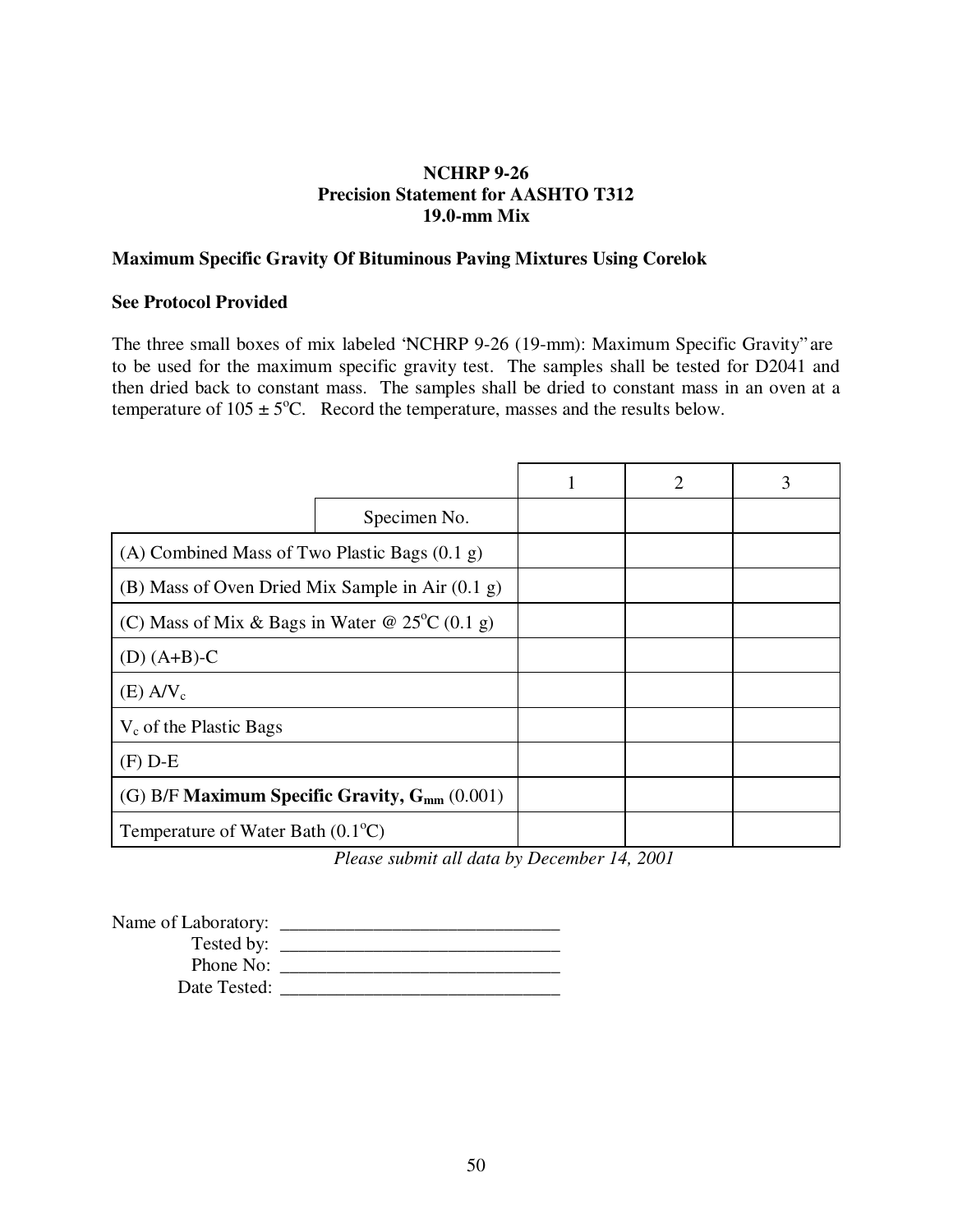### **Bulk Specific Gravity of Compacted Bituminous Mixtures Using Corelok**

### **See Protocol Provided**

*If applicable, perform the Corelok on the compacted specimens before performing T166.* Determine the bulk specific gravity of the compacted specimens at  $25^{\circ}$ C using the Corelok before determining the bulk specific gravity by T166. Record the temperature, masses and the bulk specific gravity of the extruded specimen below.

|                                                       | Specimen No.                                         |  |  |
|-------------------------------------------------------|------------------------------------------------------|--|--|
| (a) Sample mass in air $(0.1 g)$                      |                                                      |  |  |
| (b) Mass of dry, sealed specimen $(0.1 g)$            |                                                      |  |  |
| (c) Mass of sealed specimen in water $(0.1 g)$        |                                                      |  |  |
| material                                              | $(F_T)$ Apparent specific gravity of plastic sealing |  |  |
| (d) Temperature of Water Bath $(0.1^{\circ}C)$        |                                                      |  |  |
| $a/[b-c-(b-a/F_T)]$ Bulk Specific Gravity,<br>(0.001) | $G_{mb}$                                             |  |  |

*Please submit all data by December 14, 2001*

| Name of Laboratory: |  |
|---------------------|--|
| Tested by:          |  |
| Phone No:           |  |
| Date Tested:        |  |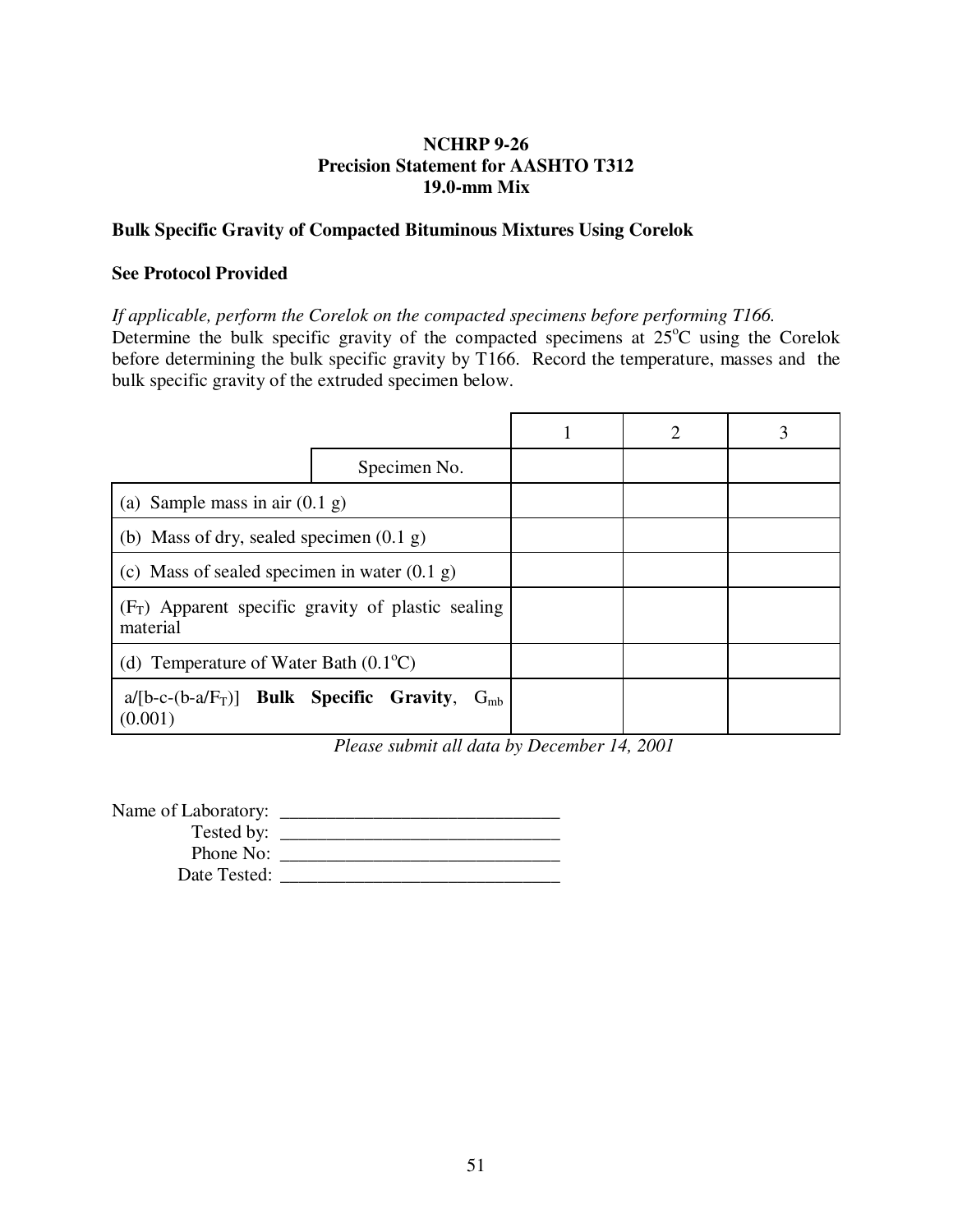### **Bulk Specific Gravity of Compacted Bituminous Mixtures Using SSD Specimens**

### **AASHTO T166-00, See AASHTO Standard Specifications for Transportation Materials and Methods of Sampling and Testing (21st Edition)**

After performing the bulk specific gravity with the Corelok, remove the compacted specimens from the sealed bag and determine the bulk specific gravity of the compacted specimens at  $25^{\circ}$ C using T166. Record the temperature, masses and the bulk specific gravity of the extruded specimen below.

|                                                   |              | 2 |  |
|---------------------------------------------------|--------------|---|--|
|                                                   | Specimen No. |   |  |
| (a) Sample mass in air $(0.1 g)$                  |              |   |  |
| (b) Sample mass in water $(0.1 g)$                |              |   |  |
| (c) SSD mass in air $(0.1 \text{ g})$             |              |   |  |
| (d) Temperature of Water Bath $(0.1^{\circ}C)$    |              |   |  |
| $a/(c-b)$ Bulk Specific Gravity, $G_{mb}$ (0.001) |              |   |  |

*Please submit all data by December 14, 2001*

Name of Laboratory:

| $\cdots$     |  |
|--------------|--|
| Tested by:   |  |
| Phone No:    |  |
| Date Tested: |  |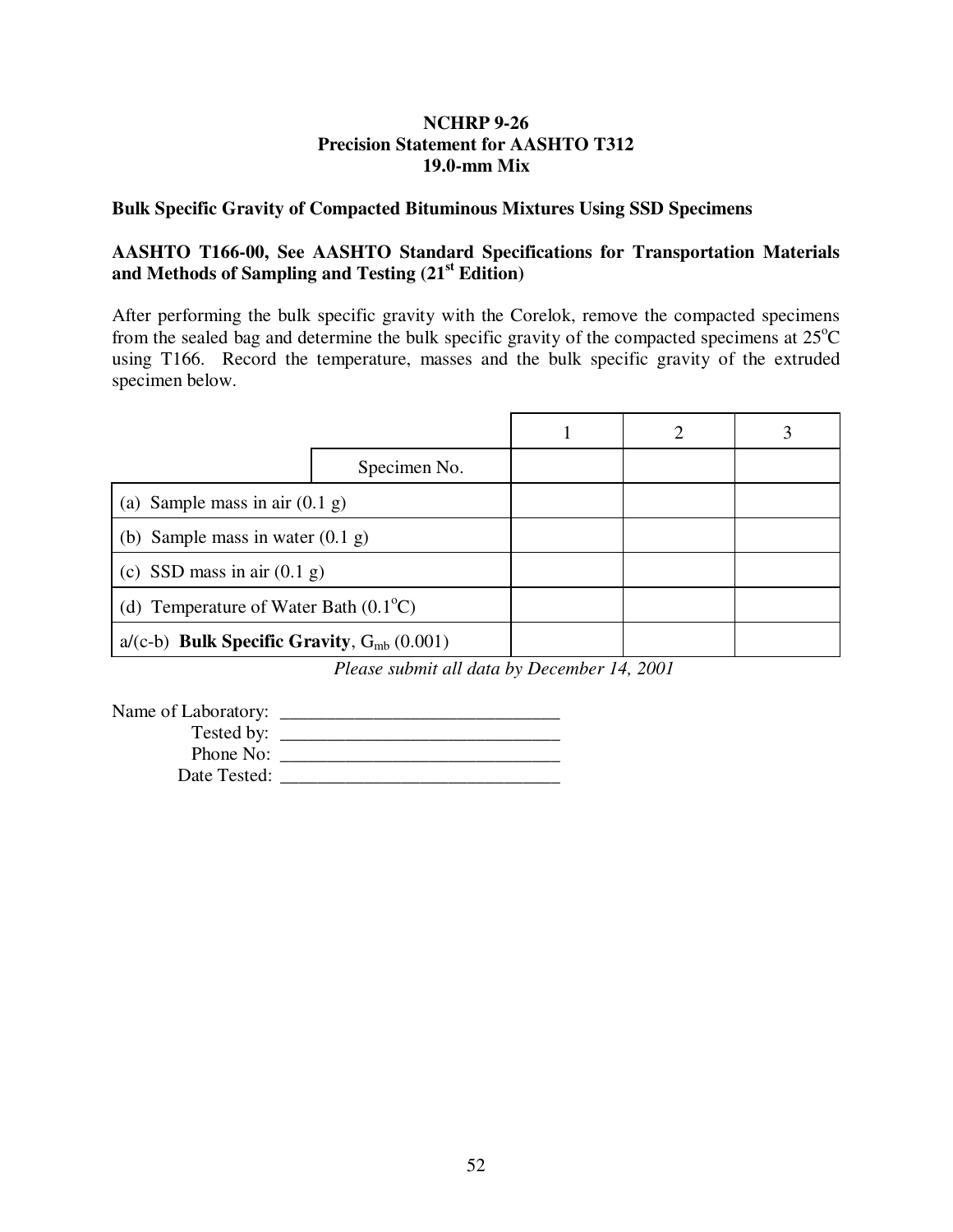### **Density of HMA Specimens by Means of the Superpave Gyratory Compactor**

### **AASHTO T312-01, See AASHTO Standard Specifications for Transportation Materials and Methods of Sampling and Testing (21st Edition)**

*Verify the calibration of the gyratory compactor prior to compacting the specimens.* The three large boxes of mix labeled "NCHRP 9-26 (19-mm): Gyratory" are to be compacted using the gyratory compactor. The mix shall be brought to the compaction temperature  $(141-146^{\circ}\text{C})$  by careful, uniform heating in an oven immediately prior to molding. Compact the specimens using 100 gyrations. Report the height of the specimens at  $N_{\text{ini}}$  (8 gyrations) and  $N_{\text{des}}$  (100 gyrations) to the nearest 0.1 mm. Use the corresponding D2041 G<sub>mm</sub> value and T166 G<sub>mb</sub> value from columns 1, 2 and 3 on Pages 1 and 4 when calculating the Percent  $G_{mm}$  @  $N_{ini}$  and  $N_{des}$  for **columns 1, 2 and 3.** Please attach a copy of the printout for the specimen height after each gyration. Calculate and report the percent of maximum specific gravity at  $N_{\text{ini}}$  and  $N_{\text{des}}$ .

|                                            |              | $\overline{2}$ | 3 |
|--------------------------------------------|--------------|----------------|---|
|                                            | Specimen No. |                |   |
|                                            |              |                |   |
| Height $@$ N <sub>ini</sub> $(0.1$ mm)     |              |                |   |
| Height $\omega$ N <sub>des</sub> (0.1 mm)  |              |                |   |
|                                            |              |                |   |
| Percent $G_{mm}$ @ $N_{ini}$ (0.1 percent) |              |                |   |
| Percent $G_{mm}$ @ $N_{des}$ (0.1 percent) |              |                |   |
|                                            |              |                |   |

*Please submit all data by December 14, 2001*

*Please attach a printout of the specimen height after each gyration.*

| <b>Gyratory Manufacturer:</b> | Model: |
|-------------------------------|--------|
|-------------------------------|--------|

Name of Laboratory: \_\_\_\_\_\_\_\_\_\_\_\_\_\_\_\_\_\_\_\_\_\_\_\_\_\_\_\_\_\_ Tested by: Phone No: \_\_\_\_\_\_\_\_\_\_\_\_\_\_\_\_\_\_\_\_\_\_\_\_\_\_\_\_\_\_ Date Tested: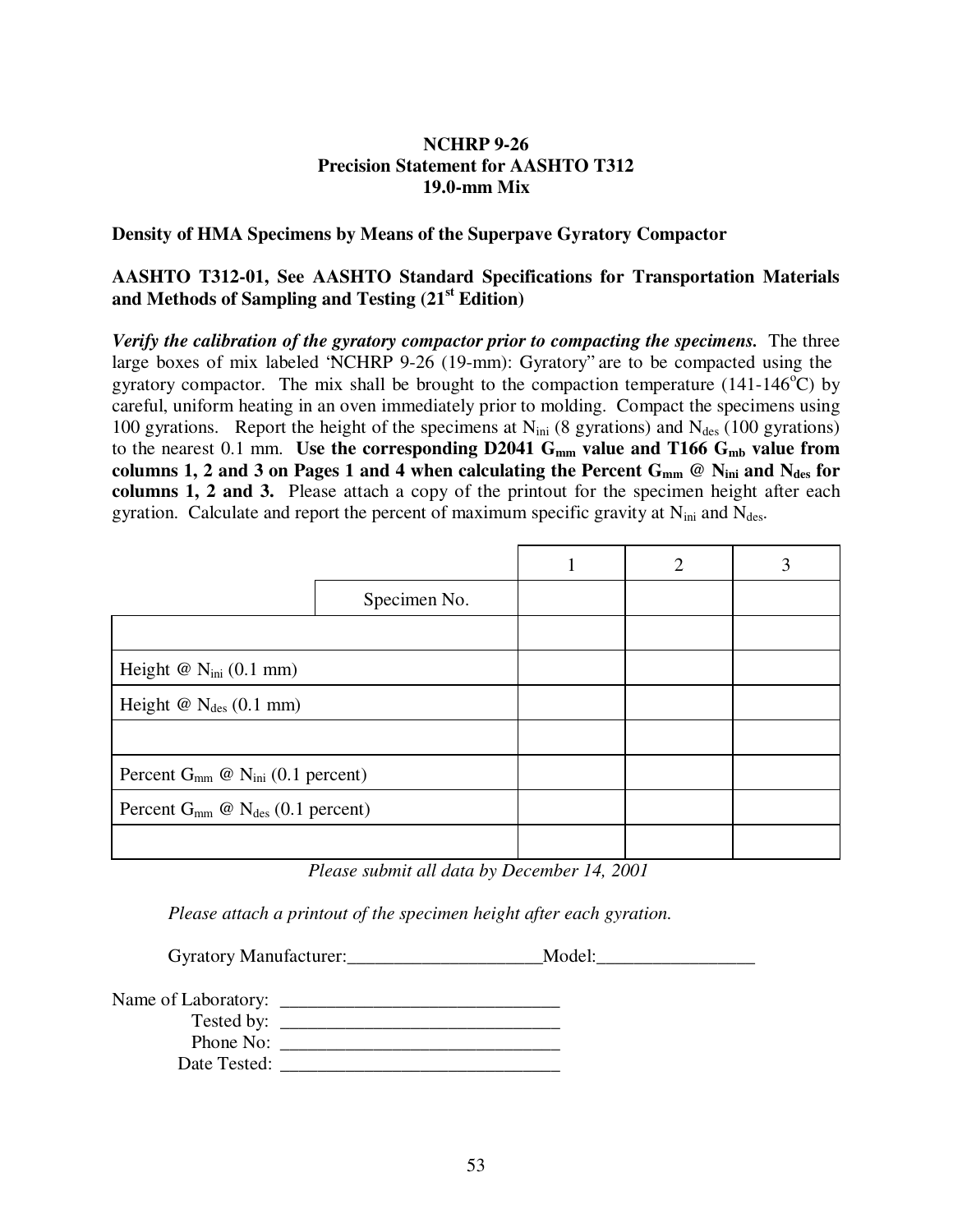#### **APPENDIX B**

### **BIVARIANT TOLERANCE REGION – A TOOL FOR SCREENING AMRL PROFICIENCY SAMPLE DATA**

In this study, AMRL proficiency sample data were analyzed to judge the suitability of the precision estimates determined and to validate the findings regarding the comparison of test procedures and compaction equipment.

The AMRL proficiency sample testing rounds involve paired test samples distributed to and tested by a large number of laboratories. The primary purpose of the program is to provide participants with a tool for comparing their test results to those of other laboratories. However, the reasons for participation vary, and in some cases the data obtained may not be the result of testing performed in exact accordance with the standard methods specified. Some laboratories participate to verify non-standard versions of test procedures. Some laboratories use the program to evaluate the competency of their technicians. Some technicians participate in order to become certified or to maintain certification. Some tests are performed by certified/qualified technicians, others are not. Some laboratories perform tests using test equipment that meets specification requirements, others may not. Many of the participating laboratories are assessed by AMRL and also accredited by AASHTO, however, many are not.

In order to use the data for comparison purposes it is necessary to screen the data so that only the core data remains. Since all AMRL proficiency sample rounds result in paired test results from each laboratory, the method chosen to eliminate spurious data prior to analysis involved defining a bivariate tolerance region as described Hall (*10*) and eliminating the data beyond the region defined. This technique allows the user to define a region to encompass a desired percentage of the data with a selected degree of confidence. For this study a region that encompassed approximately 85 percent of the data with 95 percent confidence was chosen. The figure below shows the bivariate tolerance region obtained when the technique was applied to the bulk specific gravity data from AMRL gyratory proficiency sample pair 9/10. The data outside the ellipse were eliminated from the analysis.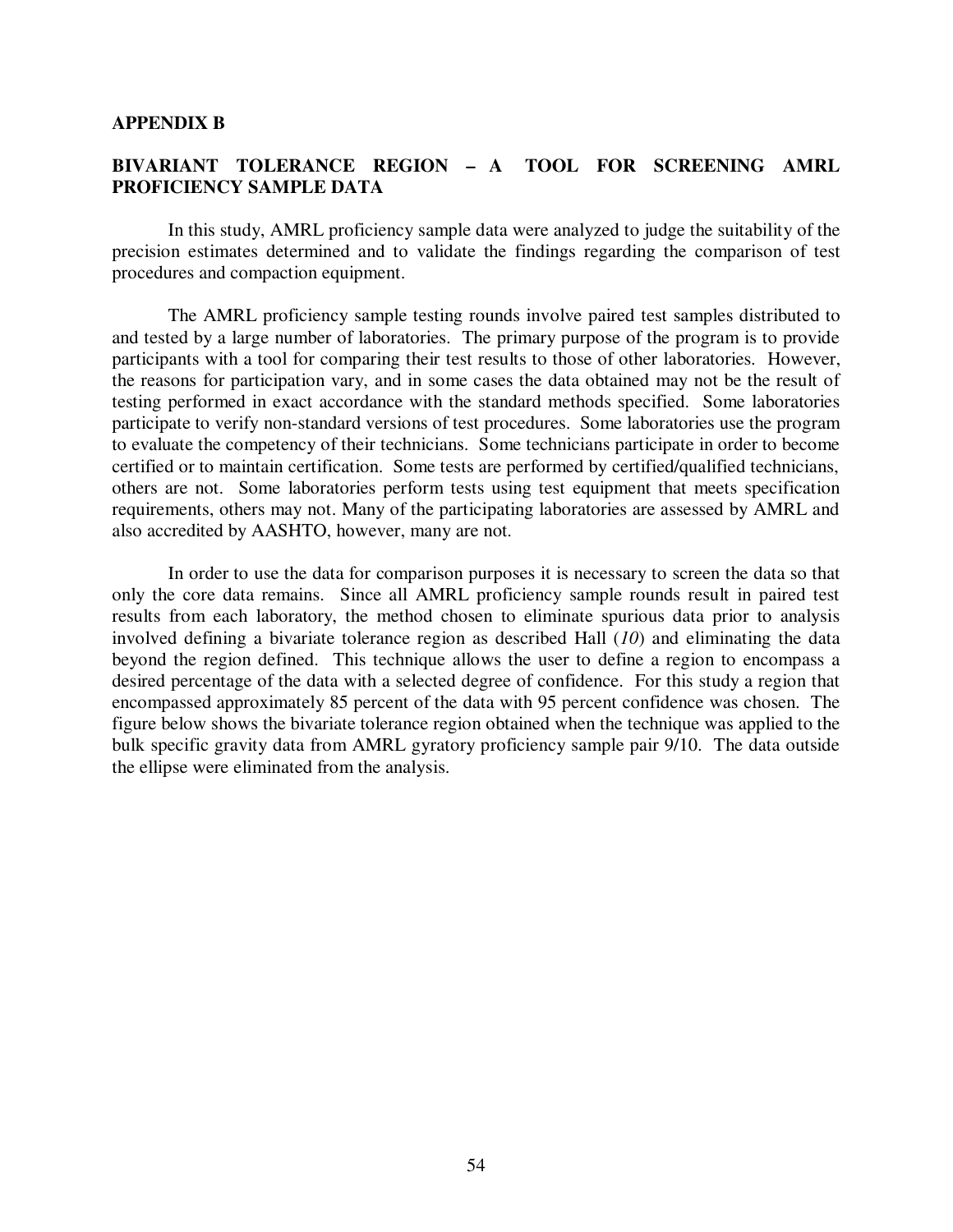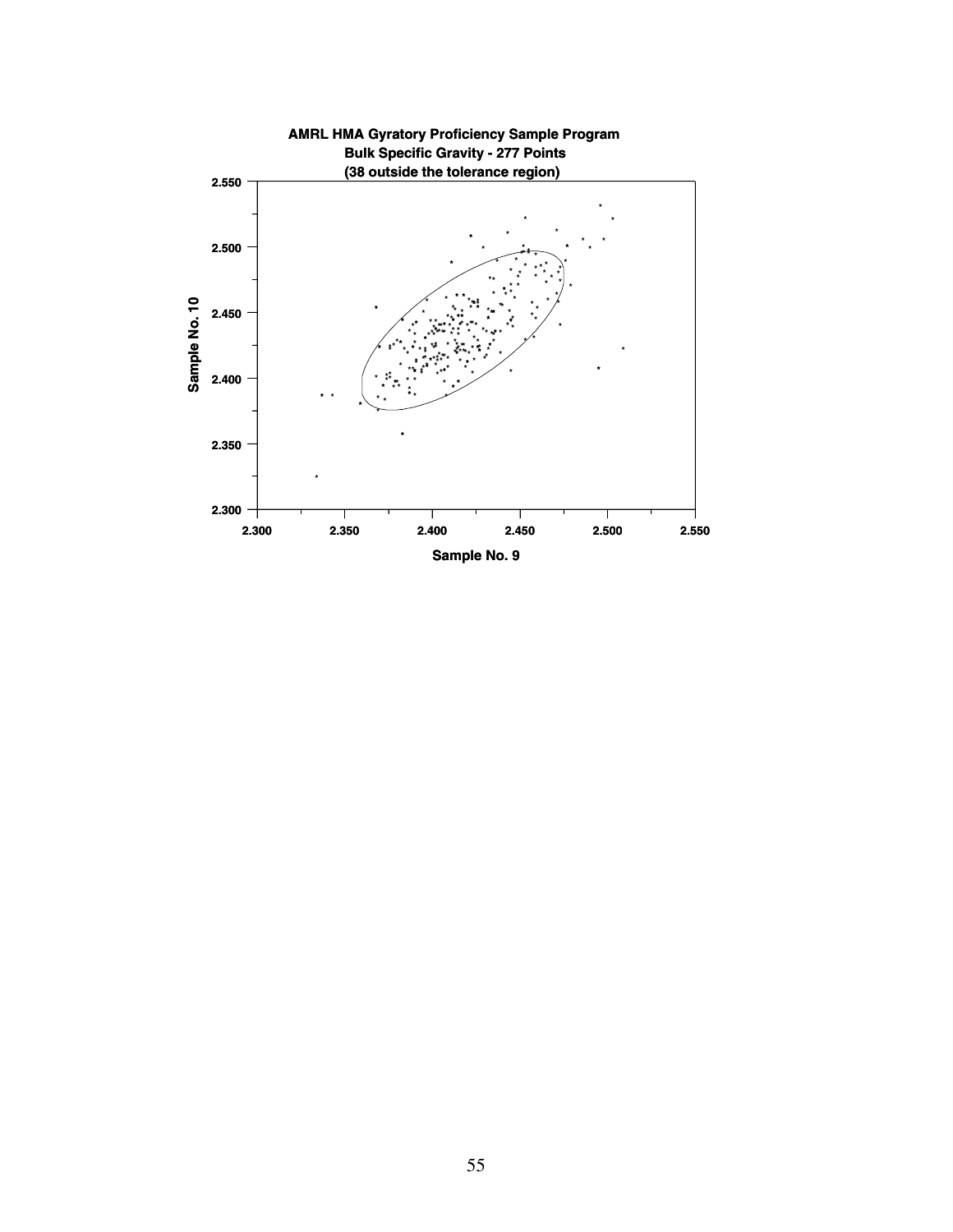### **APPENDIX C**

#### **STATISTICAL METHODS FOR ANALYZING AMRL PROFICIENCY SAMPLE DATA**

Since the two samples comprising a pair of AMRL proficiency samples are not identical in many cases,  $S_r$  (repeatability) estimates are obtained in the manner described by Youden (11) by applying the following equation to the paired data:

$$
S_r = \sqrt{\frac{\sum ((x_i - y_i) - (\overline{x} - \overline{y}))^2}{2(n-1)}}\tag{1}
$$

where:

 $S_r$  = repeatability estimate  $X_i$  = laboratory test result from the odd number sample of a pair  $Y_i$  = laboratory test result from the even number sample of a pair  $\overline{X}$  = average of all  $X_i$ *Y* = average of all  $Y_i$ 

This equation removes any actual differences in the samples and allows the paired test results to be treated as replicates. In some cases, when "*F*" exceeds " *F* critical" at an alpha level of 0.05, the differences between the samples comprising the pairs are judged to be too great. In these instances the  $S_r$  estimates are considered invalid and unsuitable as precision estimates.

 $S_R$  precision estimates for AMRL proficiency sample data are obtained using the following equation:

$$
S_R = \sqrt{\frac{n \sum x_i^2 - (\sum x_i)^2}{n(n-1)} + \frac{n \sum y_i^2 - (\sum y_i)^2}{n(n-1)}} \tag{2}
$$

where:

 $S_R$  = reproducibility estimate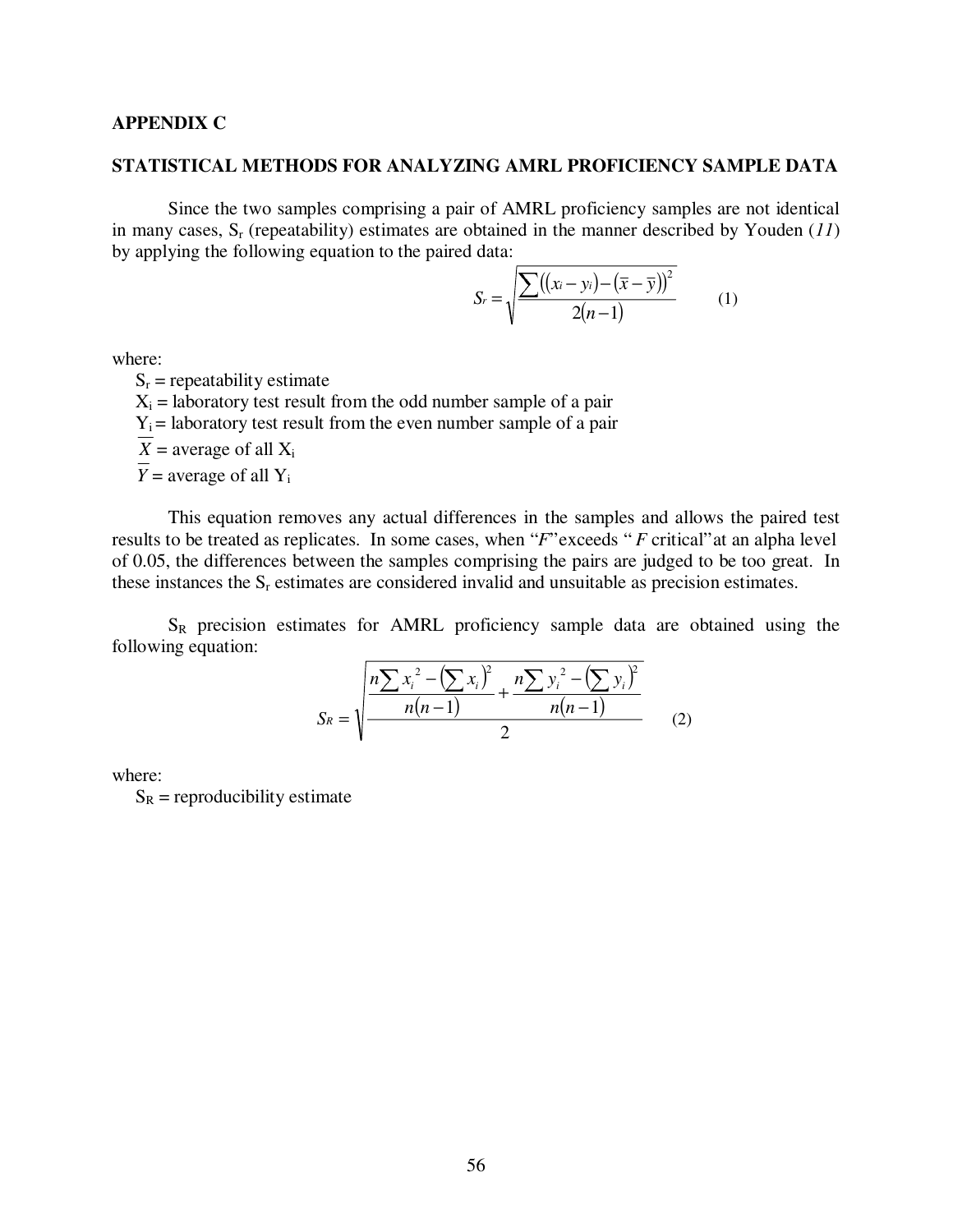### **APPENDIX D**

### **PRECISION STATEMENT FOR: ASTM STANDARD TEST METHOD FOR THEORETICAL MAXIMUM SPECIFIC GRAVITY AND DENSITY OF BITUMINOUS PAVING MIXTURES, D 2041-00**

#### **1. Precision and Bias**

### **1.1 Precision**

- **1.1.1 Single Operator Precision** The single operator standard deviation has been found to be  $0.002<sup>A</sup>$  (1s limit) for mixtures containing aggregate with an absorption of less than 1.5 percent, having a nominal maximum aggregate size of 12.5-mm or 19.0-mm, and tested without use of Section 11. Therefore, the results of two properly conducted tests on the same material, by the same operator, using the same equipment, should be considered suspect if they differ by more than 0.006 (d2s limit).
- **1.1.2** Multilaboratory Precision<sup>B</sup> The multilaboratory standard deviation has been found to be  $0.004<sup>A</sup>$  (1s limit) for mixtures containing aggregate with an absorption of less than 1.5 percent, having a nominal maximum aggregate size of 12.5-mm or 19.0-mm, and tested without use of Section 11. Therefore, the results of two properly conducted tests on the same material, by different operators, using different equipment should be considered suspect if they differ by more than 0.011 (d2s limit).

*A Based on an interlaboratory study described in NCHRP Research Report 9-26 involving twenty-seven laboratories, two materials (a 12.5-mm mixture and a 19.0-mm mixture), and three replicates. The approximately 2300 g, 19.0-mm mixture specimens tested did not meet the minimum sample size requirement in D2041.* 

*B Limited research has indicated that the multilaboratory precision estimate for the "weight in water" method of test may be less than the multilaboratory precision estimate for the "weight in air" method of test. Further investigation is underway to determine if separate multilaboratory precision estimates are warranted.* 

#### **1.2 Bias**

No information can be presented on the bias of the procedure because no material having an accepted reference value is available.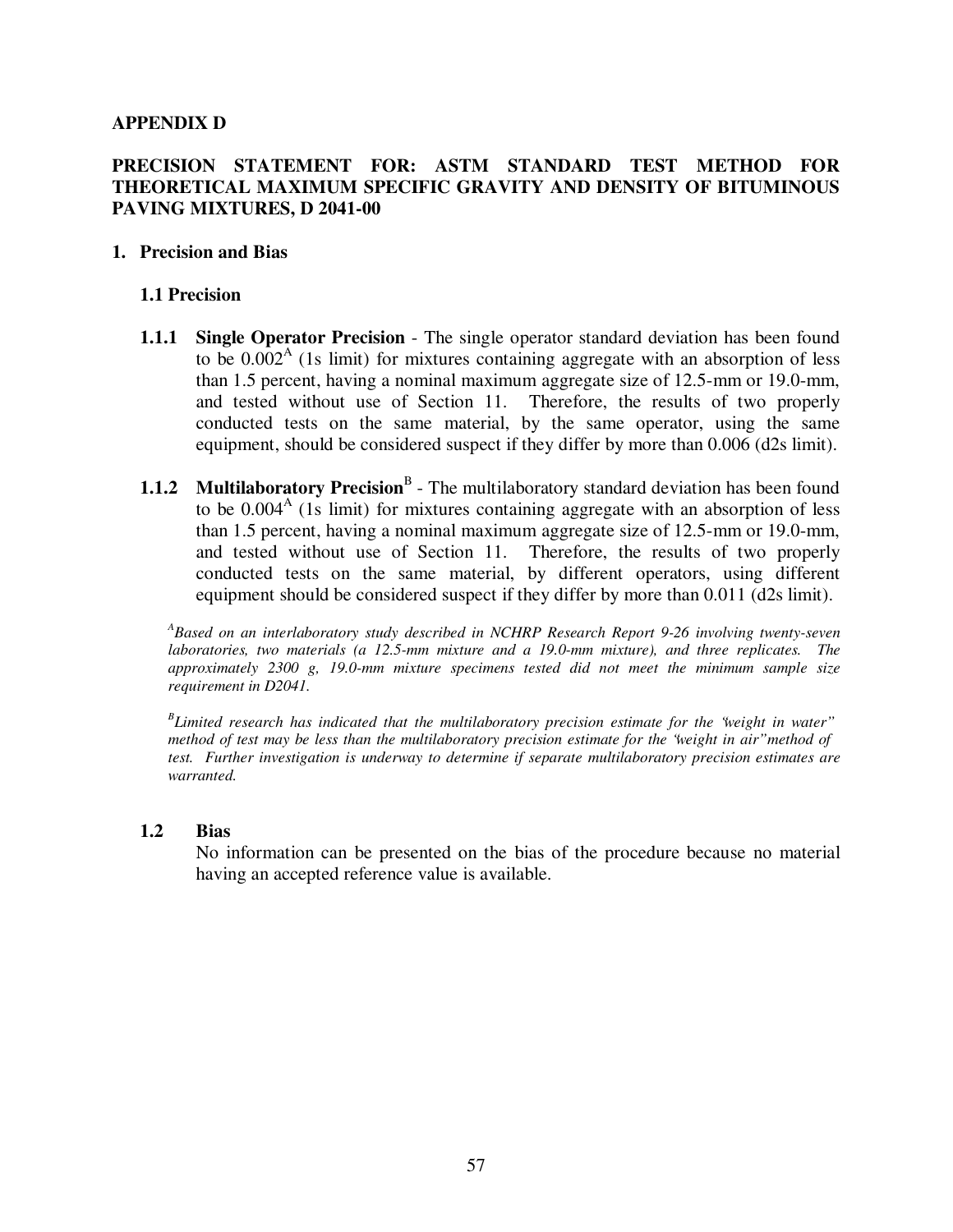### **APPENDIX E**

### **PRECISION STATEMENT FOR: AASHTO STANDARD TEST METHOD FOR BULK SPECIFIC GRAVITY OF COMPACTED ASPHALT MIXTURES USING SATURATED SURFACE-DRY SPECIMENS, T 166-00**

#### **1. Precision**

### **1.1 Precision**

- **1.1.1 Single Operator Precision** The single operator standard deviations (1s limits) for Method A, for mixtures containing aggregate with an absorption of less than 1.5 percent, are shown in Table  $F-1^A$ . The results of two properly conducted tests on the same material, by the same operator, using the same equipment, should be considered suspect if they differ by more than the d2s single operator limits shown in Table  $F-1<sup>A</sup>$ .
- **1.1.2 Multilaboratory Precision** The multilaboratory standard deviations (1s limits) for Method A, for mixtures containing aggregate with an absorption of less than 1.5 percent, are shown in Table  $F-1^A$ . The results of two properly conducted tests on the same material, by different operators, using different equipment should be considered suspect if they differ by more than the d2s multilaboratory limits shown in Table F- $1^{\mathsf{A}}$ .

| 100101111001010111100111000 |          |                       |  |  |
|-----------------------------|----------|-----------------------|--|--|
|                             | 1s limit | d <sub>2s</sub> limit |  |  |
| Single Operator Precision:  |          |                       |  |  |
| 12.5-mm nominal max. agg.   | 0.008    | 0.023                 |  |  |
| 19.0-mm nominal max. agg.   | 0.013    | 0.037                 |  |  |
| Multilaboratory Precision:  |          |                       |  |  |
| 12.5-mm nominal max. agg.   | 0.015    | 0.042                 |  |  |
| 19.0-mm nominal max. agg.   | 0.015    | 0.042                 |  |  |

Table F-1 - Precision Estimates

19.0-mm nominal max. agg. 19.0-mm nominal max. agg. 19.015 0.042<br><sup>A</sup>Based on an interlaboratory study described in NCHRP Research Report 9-26 involving 150-mm *diameter specimens with 4-5 percent air voids, twenty-six laboratories, two materials (a 12.5-mm mixture and a 19.0-mm mixture), and three replicates.* 

#### **1.2 Bias**

No information can be presented on the bias of the procedure because no material having an accepted reference value is available.